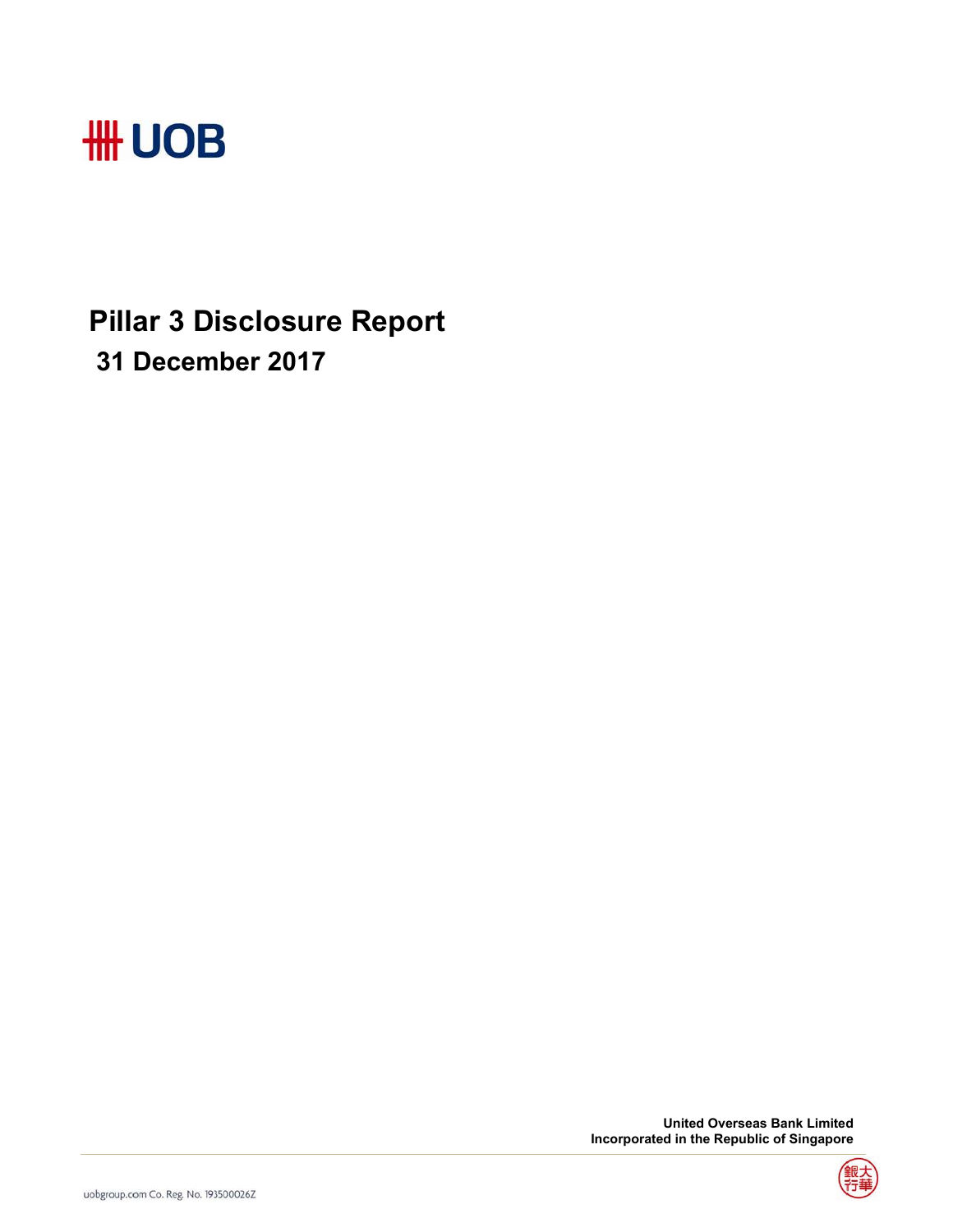### **Contents**

| 1            |                                                                                                     |  |
|--------------|-----------------------------------------------------------------------------------------------------|--|
| $\mathbf{2}$ | ATTESTATION BY CHIEF EXECUTIVE OFFICER PURSUANT TO MAS NOTICE 637 AS AT 31 DECEMBER 2017  3         |  |
| 3            |                                                                                                     |  |
| 4            |                                                                                                     |  |
| 5            | <b>GEOGRAPHICAL DISTRIBUTION OF CREDIT EXPOSURES USED IN THE COUNTERCYCLICAL CAPITAL BUFFER  12</b> |  |
| 6            |                                                                                                     |  |
| 7            |                                                                                                     |  |
| 8            |                                                                                                     |  |
| 9            |                                                                                                     |  |
| 10           |                                                                                                     |  |
| 11           |                                                                                                     |  |
| $12 \,$      |                                                                                                     |  |
| 13           |                                                                                                     |  |
| 14           |                                                                                                     |  |
| 15           | IRBA - SPECIALISED LENDING AND EQUITIES UNDER THE SIMPLE RISK WEIGHT METHOD 32                      |  |
| 16           |                                                                                                     |  |
| 17           |                                                                                                     |  |
| 18           |                                                                                                     |  |
| 19           |                                                                                                     |  |
| 20           |                                                                                                     |  |
| 21           |                                                                                                     |  |
| 22           | SECURITISATION EXPOSURES IN THE BANKING BOOK AND ASSOCIATED REGULATORY CAPITAL                      |  |
| 23           |                                                                                                     |  |
| 24           |                                                                                                     |  |
| 25           |                                                                                                     |  |
| 26           |                                                                                                     |  |
| 27           |                                                                                                     |  |

Notes:

- 1 The pillar 3 disclosure report are presented in Singapore dollars.
- 2 Certain figures in this report may not add up to the respective totals due to rounding.
- 3 Amounts less than \$500,000 in absolute term are shown as "0".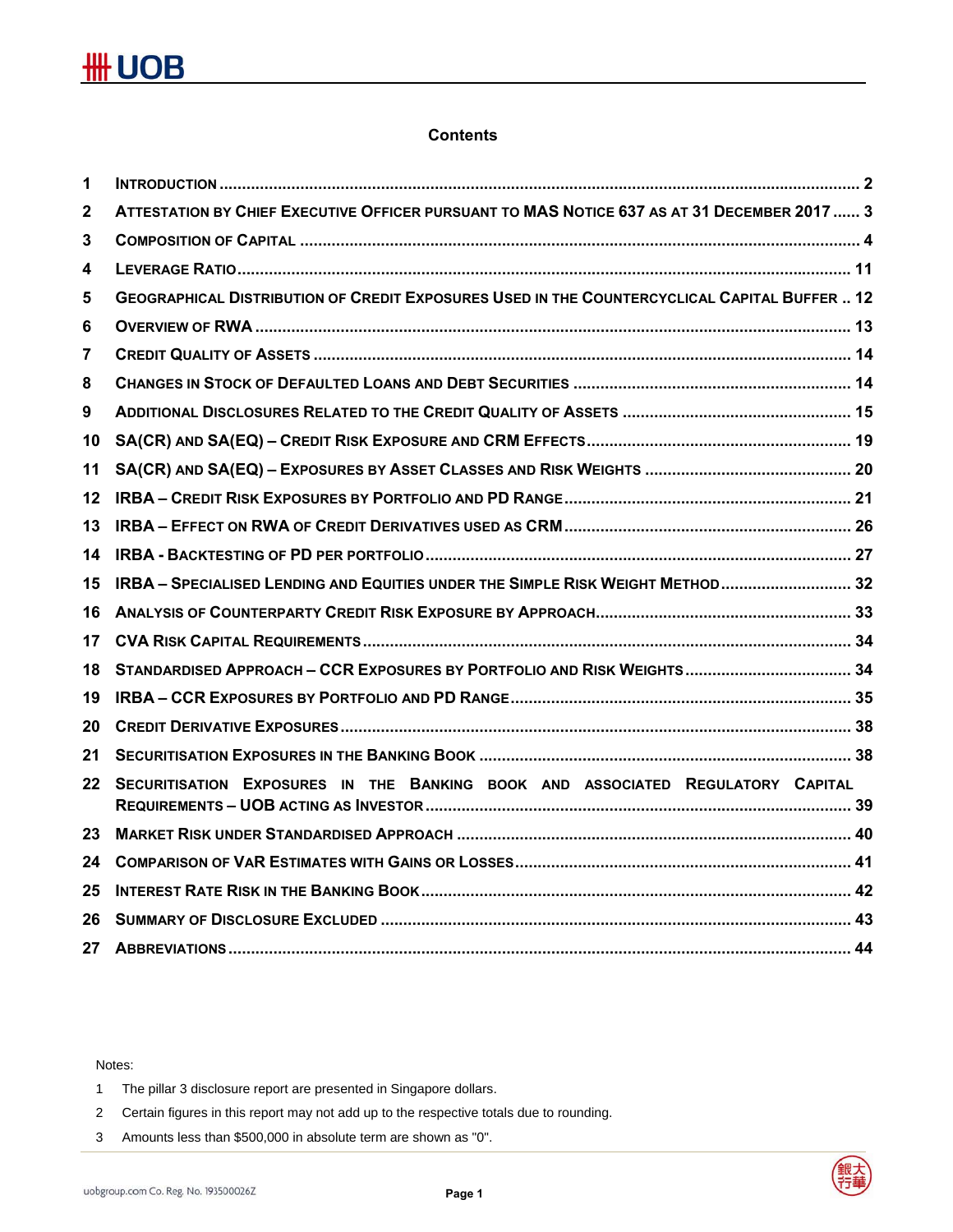### **1 INTRODUCTION**

UOB Group's Pillar 3 Disclosure Report ("The Report"), prepared in accordance with the Monetary Authority of Singapore ("MAS") Notice to Banks No. 637 "Risk Based Capital Adequacy Requirements for Banks Incorporated in Singapore", comprises mandatory disclosures of the Group's capital composition, leverage ratio and an overview of the Group's risk weighted assets.

The Report is governed by the Group Pillar 3 Disclosure Policy which specifies the Group's Pillar 3 disclosure requirements, frequency of disclosure, medium of disclosure, and the roles and responsibilities of various parties involved in the disclosure reporting. The Policy is reviewed at least annually and approved by the Board.

The Report facilitates an assessment of the Group's capital adequacy and provides an overview of the Group's risk profile. For capital adequacy ratios of the Group's major bank subsidiaries, please refer to the Group Financial Report, available on UOB website www.UOBGroup.com/investor/financial/overview.html.

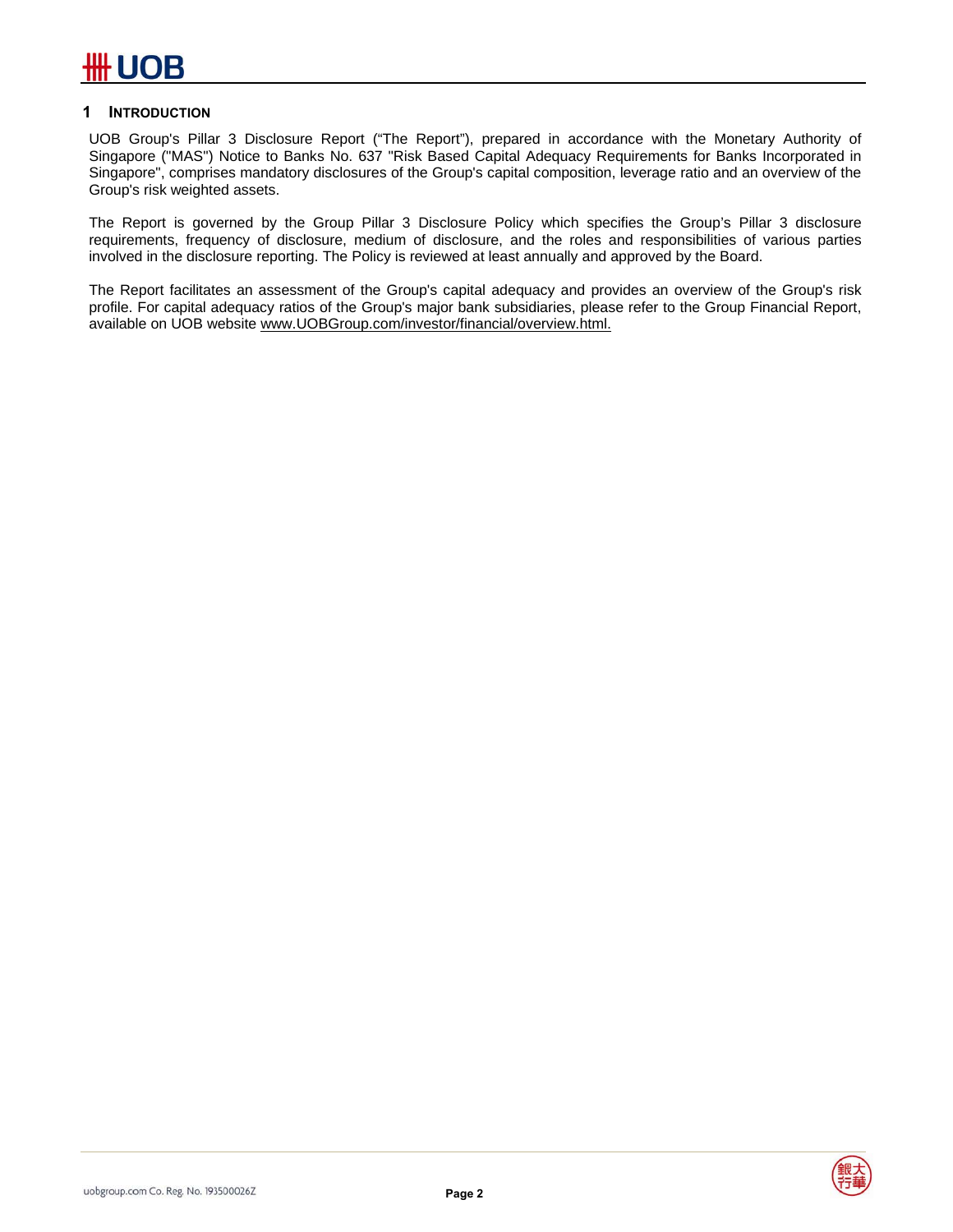

### **2 ATTESTATION BY CHIEF EXECUTIVE OFFICER PURSUANT TO MAS NOTICE 637 AS AT 31 DECEMBER 2017**

In accordance with the Monetary Authority of Singapore Notice 637 – Notice on Risk Based Capital Adequacy requirements for Banks incorporated in Singapore and on behalf of the Board of Directors and Senior Management of UOB Group, I hereby attest that UOB Group's Pillar 3 Disclosures Report for the financial year ended 31 December 2017 has been prepared in accordance with the internal control processes approved by the Board.

**Wee Ee Cheong**  Deputy Chairman and Chief Executive Officer

Date: 14 February 2018



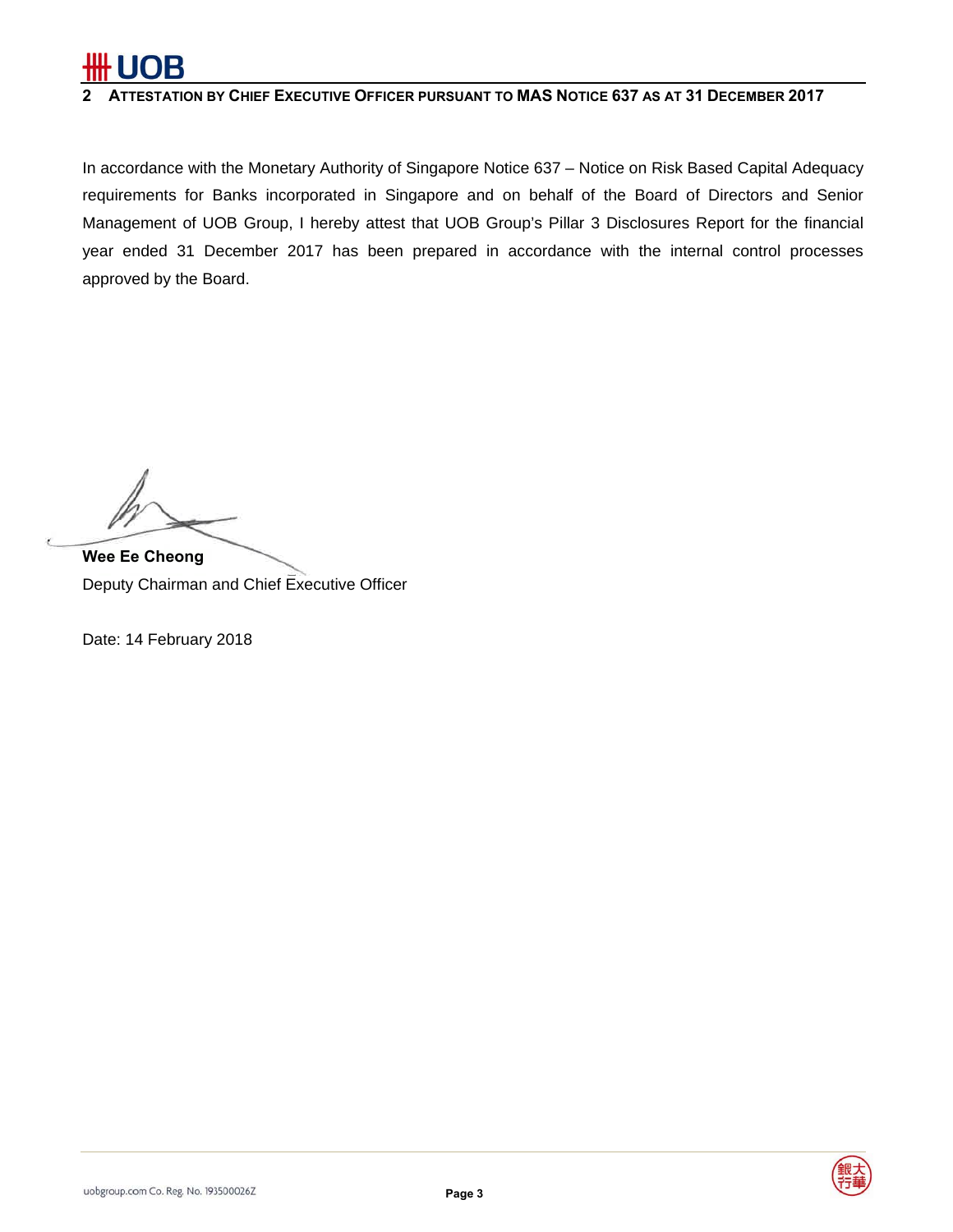### **COMPOSITION OF CAPITAL**

**Table 1** and **Table 2** are mandatory disclosures prescribed in MAS Notice 637 and the Basel III transitionary requirements.

**Table 1** shows the reconciliation between the Group's published consolidated balance sheet and the regulatory capital components. Details of the regulatory capital components are set out in Table 2, as referenced.

The scope of consolidation for accounting and regulatory purposes is similar, except that subsidiaries which carry out insurance business are not consolidated for regulatory purpose. The list of the Group's major insurance subsidiaries can be found in the Group's Annual Report. As at 31 December 2017, both the total assets and the total equities of each of these subsidiaries were less than \$1 billion.

Compared with 30 June 2017, key movements in the items under the column "Under regulatory scope of consolidation" were mainly from retained earnings and issuance of US\$650 million in AT1 capital instruments, partly offset by redemption of old-style Tier-2 subordinated notes.

#### **Table 1 - Reconciliation of Balance Sheet to Regulatory Capital as at 31 Dec 2017**

| \$m                                                                                                 | <b>Balance Sheet</b><br>per Published<br><b>Financial</b><br><b>Statements</b> | <b>Under</b><br>regulatory<br>scope of<br>consolidation | Reference in<br>Table 2 |
|-----------------------------------------------------------------------------------------------------|--------------------------------------------------------------------------------|---------------------------------------------------------|-------------------------|
| <b>Equity</b>                                                                                       |                                                                                |                                                         |                         |
| Share capital and other capital                                                                     | 7,766                                                                          |                                                         |                         |
| of which paid-up ordinary shares                                                                    |                                                                                | 4,792                                                   | A                       |
| of which AT1 capital instruments                                                                    |                                                                                | 2,974                                                   | в                       |
| Retained earnings                                                                                   | 19,707                                                                         | 19,586                                                  | C                       |
| of which unrealised fair value gains/losses on financial liabilities and derivative liabilities     |                                                                                | 68                                                      | D                       |
| arising from changes in own credit risk                                                             |                                                                                |                                                         |                         |
| Other reserves                                                                                      | 9,377                                                                          | 9,323                                                   | E                       |
| Equity attributable to equity holders of the Bank                                                   | 36,850                                                                         |                                                         |                         |
| Non-controlling interests                                                                           | 187                                                                            |                                                         |                         |
| of which transitional ineligible surplus NCI of bank subsidiaries                                   |                                                                                | 0                                                       | F <sub>1</sub>          |
| of which NCI that meets criteria for inclusion in                                                   |                                                                                |                                                         |                         |
| - CET1 capital                                                                                      |                                                                                | 13                                                      | F <sub>2</sub>          |
| - AT1 capital                                                                                       |                                                                                | $\overline{2}$                                          | F <sub>3</sub>          |
| - T2 capital                                                                                        |                                                                                | $\overline{2}$                                          | F <sub>4</sub>          |
| <b>Total equity</b>                                                                                 | 37,037                                                                         |                                                         |                         |
| <b>Liabilities</b>                                                                                  |                                                                                |                                                         |                         |
| Deposits and balances of banks                                                                      | 11,440                                                                         |                                                         |                         |
| Deposits and balances of customers                                                                  | 272,765                                                                        |                                                         |                         |
| Bills and drafts payable                                                                            | 702                                                                            |                                                         |                         |
| Other liabilities                                                                                   | 11,469                                                                         |                                                         |                         |
| Debts issued                                                                                        | 25,178                                                                         |                                                         |                         |
| of which T2 capital instruments                                                                     |                                                                                | 4,150                                                   | G                       |
| <b>Total liabilities</b>                                                                            | 321,556                                                                        |                                                         |                         |
| <b>Assets</b>                                                                                       |                                                                                |                                                         |                         |
| Cash, balances and placements with central banks                                                    | 26,625                                                                         |                                                         |                         |
| Singapore Government treasury bills and securities                                                  | 4,267                                                                          |                                                         |                         |
| Other government treasury bills and securities                                                      | 11,709                                                                         |                                                         |                         |
| <b>Trading securities</b>                                                                           | 1.766                                                                          |                                                         |                         |
| Placements and balances with banks                                                                  | 52,181                                                                         |                                                         |                         |
| Loans to customers                                                                                  | 232,212                                                                        |                                                         |                         |
| of which provisions eligible for inclusion in T2 capital                                            |                                                                                | 981                                                     | н                       |
| Investment securities                                                                               | 11.273                                                                         |                                                         |                         |
| of which investments in PE/VC held beyond the relevant holding period                               |                                                                                | 23                                                      | T                       |
| Other assets                                                                                        | 10,164                                                                         |                                                         |                         |
| of which amount related to deferred tax assets (net of deferred tax liabilities, where permissible) |                                                                                | 228                                                     | J                       |
| Investment in associates and joint ventures                                                         | 1,194                                                                          |                                                         |                         |
| of which amount related to goodwill                                                                 |                                                                                | 14                                                      | K <sub>1</sub>          |
| Investment properties                                                                               | 1,088                                                                          |                                                         |                         |
| <b>Fixed assets</b>                                                                                 | 1,971                                                                          |                                                         |                         |
| Intangible assets                                                                                   | 4,142                                                                          |                                                         |                         |
| of which amount related to goodwill                                                                 |                                                                                | 4,142                                                   | K <sub>2</sub>          |
| <b>Total Assets</b>                                                                                 | 358,592                                                                        |                                                         |                         |

**1** Note: This includes the Bank's major stake investments in financial institutions.

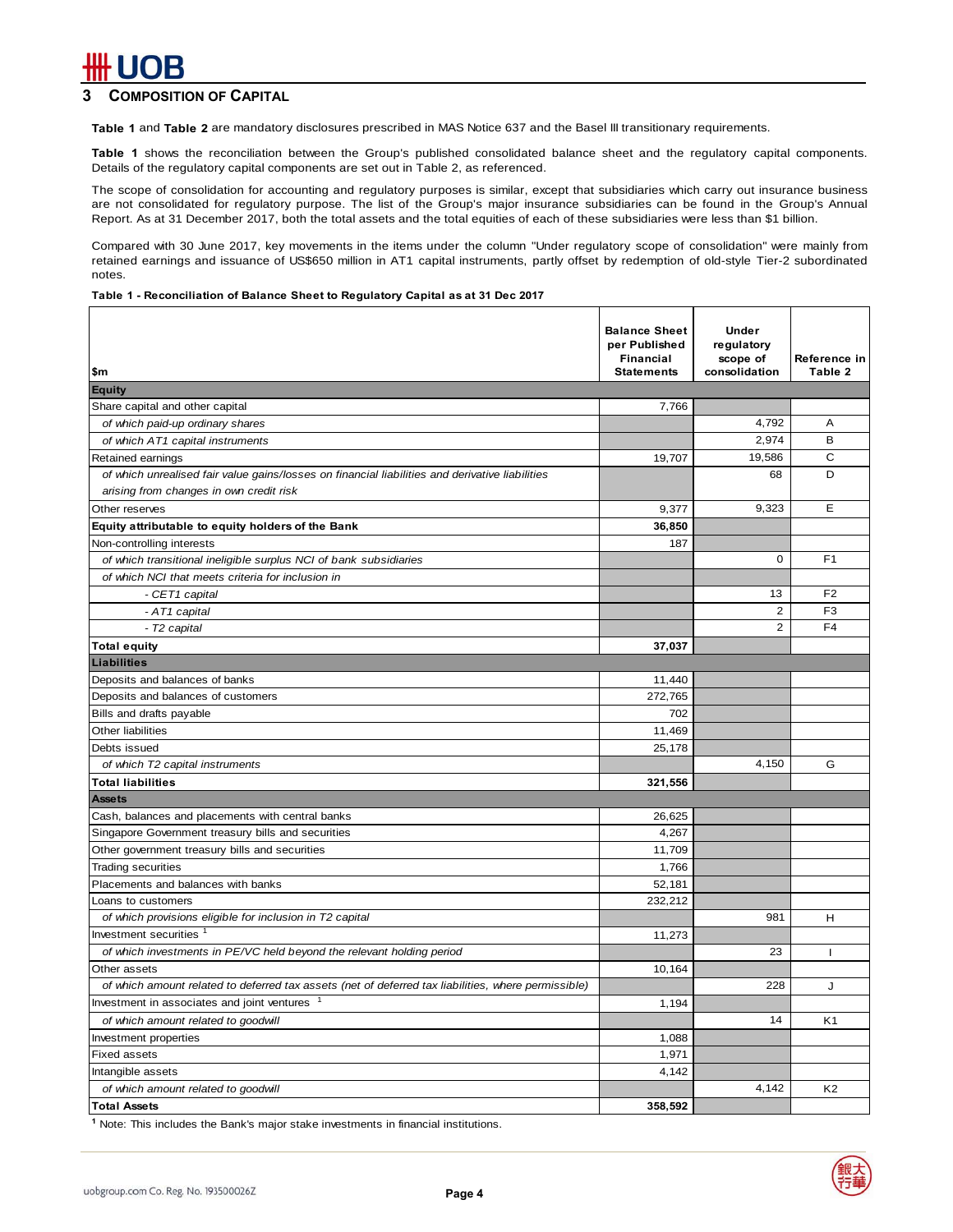# **## UOB**

### **3 COMPOSITION OF CAPITAL** *(cont'd)*

**Table 2** lists the regulatory capital components and the corresponding regulatory adjustments.

(a) '**Amount**' refers to components of capital calculated in accordance with MAS Notice 637.

- (b) '**Amount subject to Pre-Basel III Treatment**' refers to components of capital that are computed on Basel III "transitional" rules.
- (c) '**Reference in Table 1**' links the respective line item to Table 1.

Regulatory adjustments that are deducted against capital are reflected as positive numbers.

#### **Table 2 - Capital Components as at 31 Dec 2017**

|                       |                                                                                                    |                          | Amount<br>subject to<br>Pre-Basel III | Reference in   |
|-----------------------|----------------------------------------------------------------------------------------------------|--------------------------|---------------------------------------|----------------|
|                       | \$m                                                                                                | Amount                   | <b>Treatment</b>                      | Table 1        |
|                       | Common Equity Tier 1 capital: instruments and reserves                                             |                          |                                       |                |
| $\mathbf{1}$          | Paid-up ordinary shares and share premium (if applicable)                                          | 4,792                    |                                       | Α              |
| $\overline{2}$        | Retained earnings                                                                                  | 19.586                   |                                       | С              |
| $3^{\#}$              | Accumulated other comprehensive income and other disclosed reserves                                | 9,323                    |                                       | Е              |
| 4                     | Directly issued capital subject to phase out from CET1                                             |                          |                                       |                |
|                       | (only applicable to non-joint stock companies)                                                     |                          |                                       |                |
| 5                     | Minority interest that meets criteria for inclusion                                                | 13                       | (0)                                   | $F1 + F2, -F1$ |
| 6                     | Common Equity Tier 1 capital before regulatory adjustments                                         | 33,714                   |                                       |                |
|                       | Common Equity Tier 1 capital: regulatory adjustments                                               |                          |                                       |                |
| $\overline{7}$        | Valuation adjustment pursuant to Part VIII of MAS Notice 637                                       |                          |                                       |                |
| 8                     | Goodwill, net of associated deferred tax liability                                                 | 3,324                    | 831                                   | $K1+K2$        |
| $9^{\rm \#}$          | Intangible assets, net of associated deferred tax liability                                        |                          |                                       |                |
| $10^{#}$              | Deferred tax assets that rely on future profitability                                              | 183                      | 46                                    | J              |
| 11                    | Cash flow hedge reserve                                                                            |                          |                                       |                |
| 12                    | Shortfall of TEP relative to EL under IRBA                                                         | $\overline{\phantom{a}}$ | $\overline{\phantom{a}}$              |                |
| 13                    | Increase in equity capital resulting from securitisation transactions                              |                          |                                       |                |
| 14                    | Unrealised fair value gains/losses on financial liabilities and derivative liabilities             | 55                       | 14                                    | D              |
|                       | arising from changes in own credit risk                                                            |                          |                                       |                |
| 15                    | Defined benefit pension fund assets, net of associated deferred tax liability                      |                          |                                       |                |
| 16                    | Investments in own shares                                                                          |                          |                                       |                |
| 17                    | Reciprocal cross-holdings in ordinary shares of financial institutions                             |                          |                                       |                |
| 18                    | Investments in ordinary shares of unconsolidated financial institutions                            |                          |                                       |                |
|                       | in which the Reporting Bank does not hold a major stake                                            |                          |                                       |                |
| 19                    | Investments in ordinary shares of unconsolidated financial institutions                            |                          |                                       |                |
|                       | in which the Reporting Bank holds a major stake (including insurance subsidiaries)                 |                          |                                       |                |
|                       | (amount above 10% threshold)                                                                       |                          |                                       |                |
| $20^{\rm \texttt{H}}$ | Mortgage servicing rights (amount above 10% threshold)                                             |                          |                                       |                |
| $21^{\rm \#}$         | Deferred tax assets arising from temporary differences                                             |                          |                                       |                |
|                       | (amount above 10% threshold, net of related tax liability)                                         |                          |                                       |                |
| 22                    | Amount exceeding the 15% threshold                                                                 |                          |                                       |                |
| 23                    | of which investments in ordinary shares of unconsolidated financial institutions                   |                          |                                       |                |
|                       | in which the Reporting Bank holds a major stake (including insurance subsidiaries)                 |                          |                                       |                |
| $24^{\#}$             | of which mortgage servicing rights                                                                 |                          |                                       |                |
| $25^{\rm \texttt{#}}$ | of which deferred tax assets arising from temporary differences                                    |                          |                                       |                |
| 26                    | National specific regulatory adjustments                                                           | 18                       |                                       |                |
| 26A                   | PE/VC investments held beyond the relevant holding periods set out in MAS Notice 630               | 18                       | 5                                     | J.             |
| 26B                   | Capital deficits in subsidiaries and associates that are regulated financial institutions          |                          |                                       |                |
| 26C                   | Any other items which the Authority may specify                                                    |                          |                                       |                |
| 27                    | Regulatory adjustments applied in calculation of CET1 Capital due to insufficient                  |                          |                                       |                |
|                       | AT1 Capital to satisfy required deductions                                                         |                          |                                       |                |
| 28                    | Total regulatory adjustments to CET1 Capital                                                       | 3,580                    |                                       |                |
| 29                    | Common Equity Tier 1 capital (CET1)                                                                | 30,134                   |                                       |                |
|                       | Additional Tier 1 capital: instruments                                                             |                          |                                       |                |
| 30                    | AT1 capital instruments and share premium (if applicable)                                          | 2,974                    |                                       | в              |
| 31                    | of which classified as equity under the Accounting Standards                                       | 2,974                    |                                       |                |
| 32                    | of which classified as liabilities under the Accounting Standards                                  |                          |                                       |                |
| 33                    | Transitional: Ineligible capital instruments (pursuant to paragraphs 6.5.3 and 6.5.4)              |                          |                                       |                |
| 34                    | AT1 capital instruments issued by fully-consolidated subsidiaries that meet criteria for inclusion | $\overline{c}$           |                                       | F3             |
| 35                    | of which instruments issued by subsidiaries subject to phase out                                   |                          |                                       |                |
| 36                    | Additional Tier 1 capital before regulatory adjustments                                            | 2,976                    |                                       |                |
|                       | Additional Tier 1 capital: regulatory adjustments                                                  |                          |                                       |                |
| 37                    | Investments in own AT1 capital instruments                                                         |                          |                                       |                |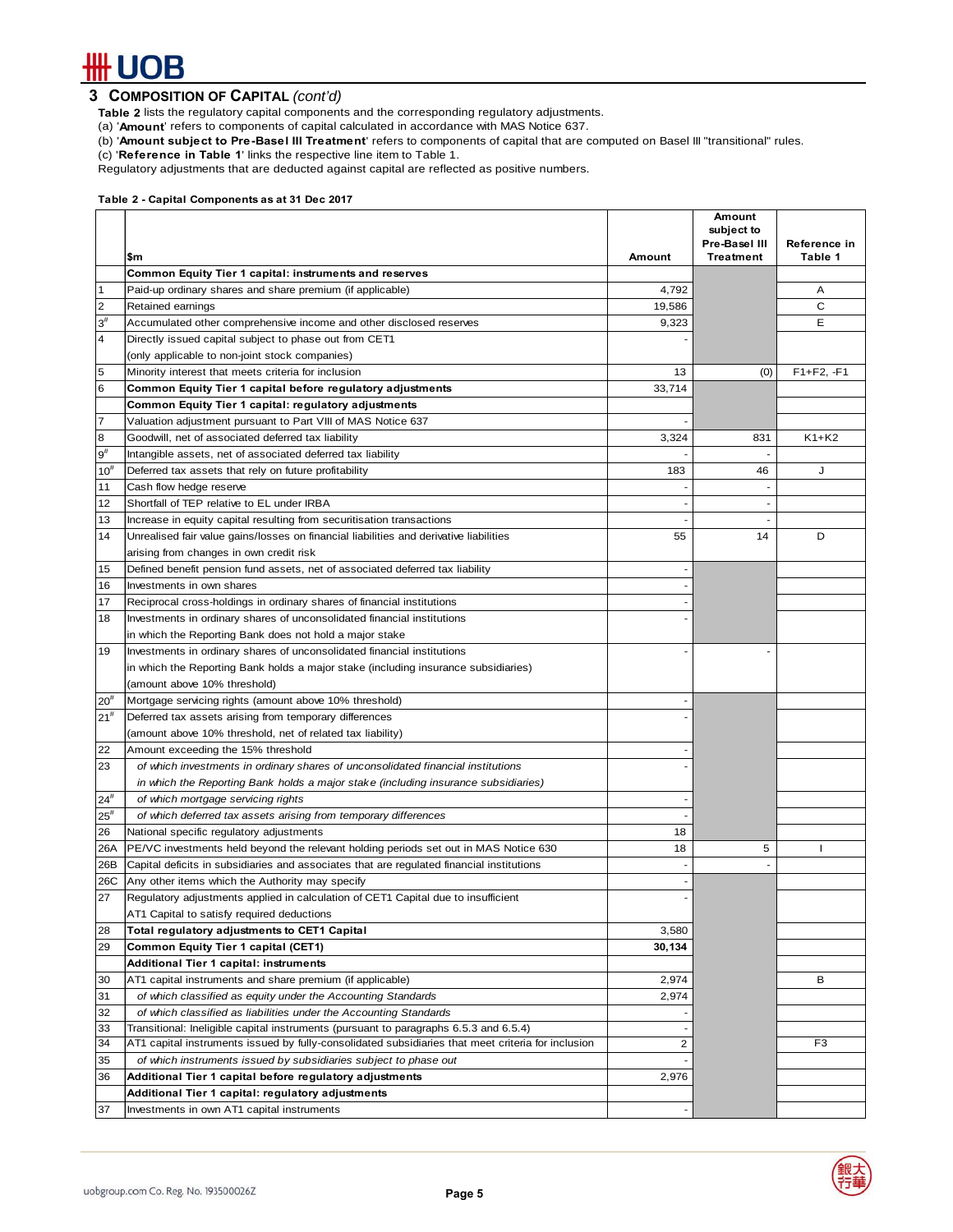### **3 COMPOSITION OF CAPITAL** *(cont'd)*

**Table 2 - Capital Components as at 31 Dec 2017**

|          |                                                                                                                                        |        | Amount<br>subject to |                |
|----------|----------------------------------------------------------------------------------------------------------------------------------------|--------|----------------------|----------------|
|          |                                                                                                                                        |        | Pre-Basel III        | Reference in   |
|          | \$m                                                                                                                                    | Amount | <b>Treatment</b>     | Table 1        |
| 38<br>39 | Reciprocal cross-holdings in AT1 capital instruments of financial institutions                                                         |        |                      |                |
|          | Investments in AT1 capital instruments of unconsolidated financial institutions                                                        |        |                      |                |
| 40       | in which Reporting Bank does not hold a major stake<br>Investments in AT1 capital instruments of unconsolidated financial institutions |        |                      |                |
|          | in which the Reporting Bank holds a major stake (including insurance subsidiaries)                                                     |        |                      |                |
| 41       | National specific regulatory adjustments                                                                                               | 890    |                      |                |
| 41A      | Regulatory adjustments applied to AT1 Capital in respect of amounts                                                                    | 890    |                      |                |
|          | subject to pre-Basel III treatment                                                                                                     |        |                      |                |
|          | of which goodwill, net of associated deferred tax liability                                                                            | 831    |                      | row 8 at 20%   |
|          | of which intangible assets, net of associated deferred tax liability                                                                   |        |                      |                |
|          | of which deferred tax assets that rely on future profitability                                                                         | 46     |                      | row 10 at 20%  |
|          | of which cash flow hedge reserve                                                                                                       |        |                      |                |
|          | of which increase in equity capital resulting from securitisation transactions                                                         |        |                      |                |
|          | of which unrealised fair value gains/losses on financial liabilities and derivative liabilities                                        | 14     |                      | row 14 at 20%  |
|          | arising from changes in own credit risk                                                                                                |        |                      |                |
|          | of which shortfall of TEP relative to EL under IRBA                                                                                    |        |                      |                |
|          | of which PE/VC investments held beyond the relevant holding periods set out in                                                         |        |                      |                |
|          | MAS Notice 630                                                                                                                         |        |                      |                |
|          | of which capital deficits in subsidiaries and associates that are regulated financial                                                  |        |                      |                |
|          | institutions                                                                                                                           |        |                      |                |
|          | of which investments in ordinary shares of unconsolidated financial institutions                                                       |        |                      |                |
|          | in which the Reporting Bank holds a major stake (incl insurance subsidiaries)                                                          |        |                      |                |
|          | of which investments in Tier 2 capital instruments of unconsolidated financial institutions                                            |        |                      |                |
|          | in which the Reporting Bank holds a major stake (incl insurance subsidiaries)                                                          |        |                      |                |
| 41B      | Any other items which the Authority may specify                                                                                        |        |                      |                |
| 42       | Regulatory adjustments applied in calculation of AT1 Capital due to                                                                    |        |                      |                |
|          | insufficient Tier 2 Capital to satisfy required deductions                                                                             |        |                      |                |
| 43       | Total regulatory adjustments to Additional Tier 1 capital                                                                              | 890    |                      |                |
| 44       | Additional Tier 1 capital (AT1)                                                                                                        | 2,086  |                      |                |
| 45       | Tier 1 capital (T1 = CET1 + AT1)                                                                                                       | 32,220 |                      |                |
|          | Tier 2 capital: instruments and provisions                                                                                             |        |                      |                |
| 46       | Tier 2 capital instruments and share premium (if applicable)                                                                           | 4,150  |                      | G              |
| 47       | Transitional: Ineligible capital instruments (pursuant to paragraphs 6.5.3 and 6.5.4)                                                  |        |                      |                |
| 48       | Tier 2 capital instruments issued by fully-consolidated subsidiaries that meet criteria for inclusion                                  | 2      |                      | F <sub>4</sub> |
| 49       | of which instruments issued by subsidiaries subject to phase out                                                                       |        |                      |                |
| 50       | Provisions                                                                                                                             | 981    |                      | н              |
| 51       | Tier 2 capital before regulatory adjustments                                                                                           | 5,133  |                      |                |
|          | Tier 2 capital: regulatory adjustments                                                                                                 |        |                      |                |
| 52       | Investments in own Tier 2 instruments                                                                                                  |        |                      |                |
| 53       | Reciprocal cross-holdings in Tier 2 capital instruments of financial institutions                                                      |        |                      |                |
| 54       | Investments in Tier 2 capital instruments of unconsolidated financial institutions                                                     |        |                      |                |
|          | in which the Reporting Bank does not hold a major stake                                                                                |        |                      |                |
| 55       | Investments in Tier 2 capital instruments of unconsolidated financial institutions                                                     |        | ٠                    |                |
|          | in which the Reporting Bank holds a major stake (including insurance subsidiaries)                                                     |        |                      |                |
| 56       | National specific regulatory adjustments                                                                                               | 5      |                      |                |
| 56A      | Any other items which the Authority may specify                                                                                        |        |                      |                |
| 56B      | Regulatory adjustments applied to Tier 2 Capital in respect of amounts                                                                 | 5      |                      |                |
|          | subject to pre-Basel III treatment                                                                                                     |        |                      |                |
|          | of which shortfall of TEP relative to EL under IRBA                                                                                    |        |                      |                |
|          | of which PE/VC investments held beyond the relevant holding periods set out in                                                         | 5      |                      | row 26A at 20% |
|          | MAS Notice 630                                                                                                                         |        |                      |                |
|          | of which capital deficits in subsidiaries and associates that are regulated financial<br>institutions                                  |        |                      |                |
|          | of which investments in ordinary shares of unconsolidated financial institutions                                                       |        |                      |                |
|          | in which the Reporting Bank holds a major stake (incl insurance subsidiaries)                                                          |        |                      |                |
|          | of which investments in AT1 capital instruments of unconsolidated financial institutions                                               |        |                      |                |
|          | in which the Reporting Bank holds a major stake (incl insurance subsidiaries)                                                          |        |                      |                |
| 57       | Total regulatory adjustments to Tier 2 capital                                                                                         | 5      |                      |                |
| 58       | Tier 2 capital (T2)                                                                                                                    | 5,128  |                      |                |
|          |                                                                                                                                        |        |                      |                |

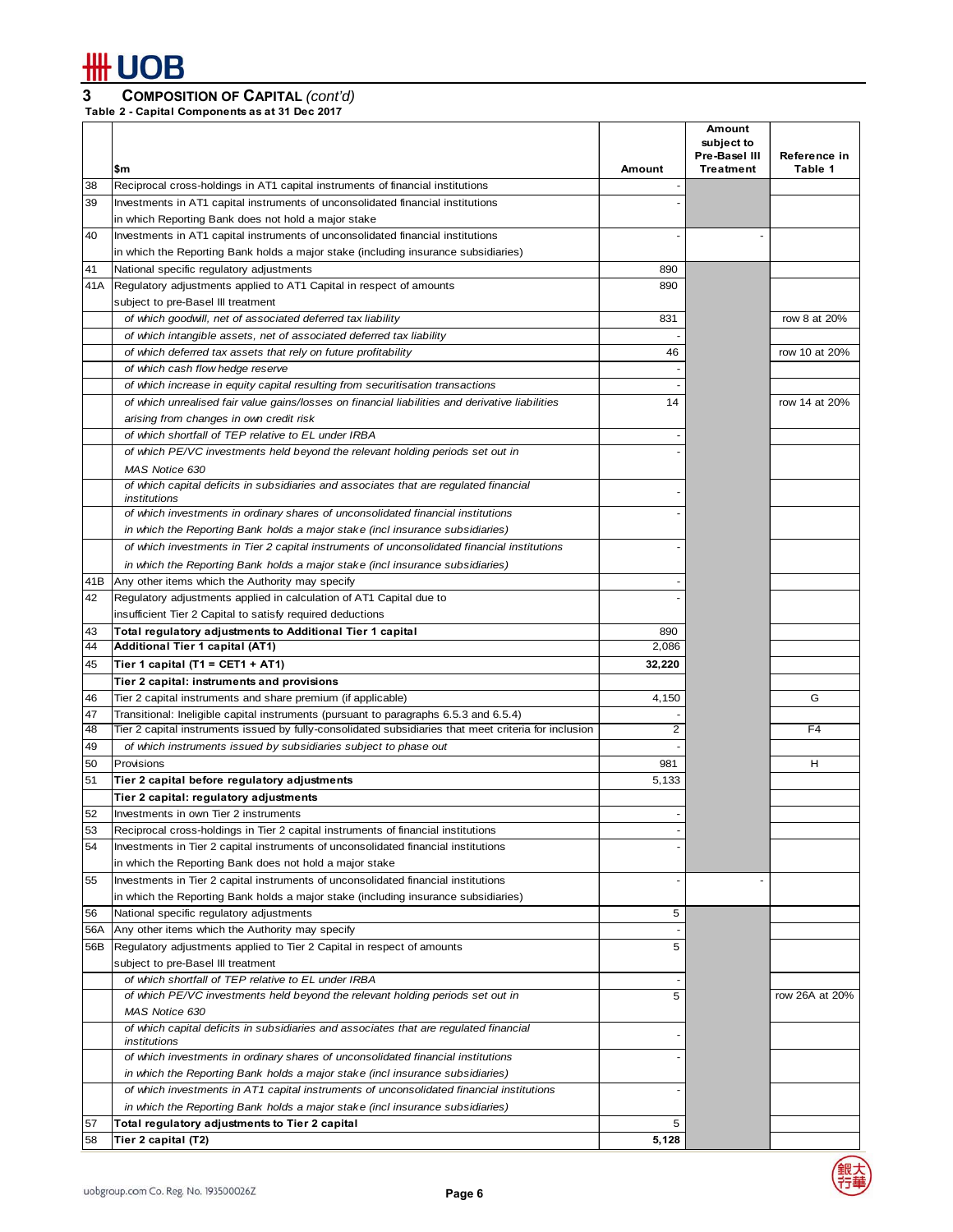### **3 COMPOSITION OF CAPITAL** *(cont'd)*

**Table 2 - Capital Components as at 31 Dec 2017**

|    | \$m                                                                                                                                                                | <b>Amount</b> | <b>Amount</b><br>subiect to<br>Pre-Basel III<br><b>Treatment</b> | Reference in<br>Table 1 |
|----|--------------------------------------------------------------------------------------------------------------------------------------------------------------------|---------------|------------------------------------------------------------------|-------------------------|
| 59 | Total capital (TC = T1 + T2)                                                                                                                                       | 37,348        |                                                                  |                         |
| 60 | Floor-adjusted total risk weighted assets (after incorporating the floor<br>adjustment)                                                                            | 199,481       |                                                                  |                         |
|    | Capital ratios (as a percentage of floor-adjusted risk weighted assets)                                                                                            |               |                                                                  |                         |
| 61 | <b>Common Equity Tier 1 CAR</b>                                                                                                                                    | 15.1%         |                                                                  |                         |
| 62 | <b>Tier 1 CAR</b>                                                                                                                                                  | 16.2%         |                                                                  |                         |
| 63 | <b>Total CAR</b>                                                                                                                                                   | 18.7%         |                                                                  |                         |
| 64 | Bank-specific buffer requirement                                                                                                                                   | 7.9%          |                                                                  |                         |
| 65 | of which capital conservation buffer requirement                                                                                                                   | 1.25%         |                                                                  |                         |
| 66 | of which bank specific countercyclical buffer requirement                                                                                                          | 0.1%          |                                                                  |                         |
| 67 | of which G-SIB buffer requirement (if applicable)                                                                                                                  |               |                                                                  |                         |
| 68 | Common Equity Tier 1 available to meet buffers                                                                                                                     | 8.2%          |                                                                  |                         |
|    | National minima                                                                                                                                                    |               |                                                                  |                         |
| 69 | Minimum CET1 CAR                                                                                                                                                   | 6.5%          |                                                                  |                         |
| 70 | Minimum Tier 1 CAR                                                                                                                                                 | 8.0%          |                                                                  |                         |
| 71 | Minimum Total CAR                                                                                                                                                  | 10.0%         |                                                                  |                         |
|    | Amounts below the thresholds for deduction (before risk weighting)                                                                                                 |               |                                                                  |                         |
| 72 | Investments in ordinary shares, AT1 capital and Tier 2 capital of unconsolidated financial<br>institutions in which the Reporting Bank does not hold a major stake | 184           |                                                                  |                         |
| 73 | Investments in ordinary shares of unconsolidated financial institutions                                                                                            | 2,385         |                                                                  |                         |
|    | in which the Reporting Bank holds a major stake (including insurance subsidiaries)                                                                                 |               |                                                                  |                         |
| 74 | Mortgage servicing rights (net of related tax liability)                                                                                                           |               |                                                                  |                         |
| 75 | Deferred tax assets arising from temporary differences (net of related tax liability)                                                                              |               |                                                                  |                         |
|    | Applicable caps on the inclusion of provisions in Tier 2                                                                                                           |               |                                                                  |                         |
| 76 | Provisions eligible for inclusion in Tier 2 in respect of exposures                                                                                                | 242           |                                                                  | row 50                  |
|    | subject to standardised approach (prior to application of cap)                                                                                                     |               |                                                                  |                         |
| 77 | Cap on inclusion of provisions in Tier 2 under standardised approach                                                                                               | 261           |                                                                  |                         |
| 78 | Provisions eligible for inclusion in Tier 2 in respect of exposures                                                                                                | 738           |                                                                  | row 50                  |
|    | subject to internal ratings-based approach (prior to application of cap)                                                                                           |               |                                                                  |                         |
| 79 | Cap for inclusion of provisions in Tier 2 under internal ratings-based approach                                                                                    | 837           |                                                                  |                         |
|    | Capital instruments subject to phase-out arrangements                                                                                                              |               |                                                                  |                         |
|    | (only applicable between 1 Jan 2013 and 1 Jan 2022)                                                                                                                |               |                                                                  |                         |
| 80 | Current cap on CET1 instruments subject to phase out arrangements                                                                                                  |               |                                                                  |                         |
| 81 | Amount excluded from CET1 due to cap (excess over cap after redemptions and maturities)                                                                            |               |                                                                  |                         |
| 82 | Current cap on AT1 instruments subject to phase out arrangements                                                                                                   | 1,074         |                                                                  |                         |
| 83 | Amount excluded from AT1 due to cap (excess over cap after redemptions and maturities)                                                                             |               |                                                                  |                         |
| 84 | Current cap on T2 instruments subject to phase out arrangements                                                                                                    | 2,607         |                                                                  |                         |
| 85 | Amount excluded from T2 due to cap (excess over cap after redemptions and maturities)                                                                              |               |                                                                  |                         |

# These elements are subject to a more conservative definition relative to those set out under the Basel III capital standards.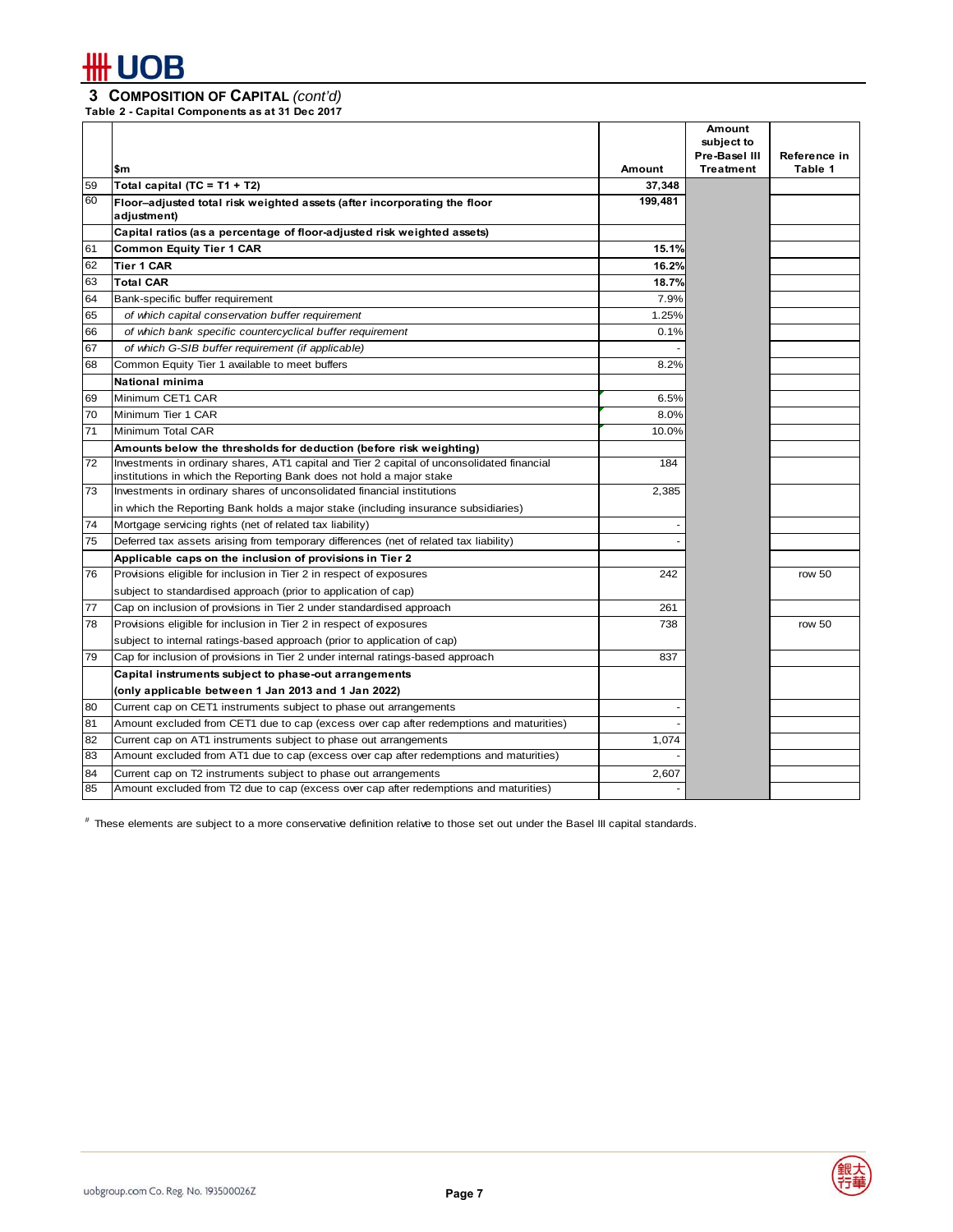### **UOB** ₩

The following disclosure is based on the prescribed template as set out in MAS Notice 637. This disclosure shall be updated on a quarterly basis, or whenever there is an issuance, redemption, conversion/write-down, or othe www.uobgroup.com/investor/stock/regulatory\_capital\_instruments.html.

#### **3 COMPOSITION OF CAPITAL** *(cont'd)*

|                | Key Features of Capital Instruments as at 31 Dec 2017                                                           |                               |                                              |                                                                                                             |                                              |
|----------------|-----------------------------------------------------------------------------------------------------------------|-------------------------------|----------------------------------------------|-------------------------------------------------------------------------------------------------------------|----------------------------------------------|
|                | <b>Issuer</b>                                                                                                   | United Overseas Bank Limited  | United Overseas Bank Limited                 | United Overseas Bank Limited                                                                                | United Overseas Bank Limited                 |
| 2              | Unique Identifier (ISIN code)                                                                                   | SG1M31001969                  | XS1699845068                                 | SG72C9000002                                                                                                | SG58I7998534                                 |
| 3              | Governing law(s) of the instrument                                                                              | Singapore                     | Singapore                                    | Singapore                                                                                                   | Singapore                                    |
|                | <b>Regulatory treatment</b>                                                                                     |                               |                                              |                                                                                                             |                                              |
| 4              | <b>Transitional Basel III rules</b>                                                                             | Core Equity                   | <b>Additional Tier 1</b>                     | <b>Additional Tier 1</b>                                                                                    | <b>Additional Tier 1</b>                     |
| 5              | Post-transitional Basel III rules                                                                               | Core Equity                   | <b>Additional Tier 1</b>                     | <b>Additional Tier 1</b>                                                                                    | <b>Additional Tier 1</b>                     |
| 6              | Eligible at solo/group/group&solo                                                                               | Group & Solo                  | Group & Solo                                 | Group & Solo                                                                                                | Group & Solo                                 |
| $\overline{7}$ | Instrument type                                                                                                 | <b>Ordinary Share</b>         | <b>Perpetual Capital Security</b>            | <b>Perpetual Capital Security</b>                                                                           | <b>Perpetual Capital Security</b>            |
| 8              | Amount recognised in regulatory capital (in millions)                                                           | S\$4,792 million              | S\$879 million                               | S\$748 million                                                                                              | S\$499 million                               |
| 9              | Principal amount (in millions)                                                                                  | n.a.                          | US\$650 million                              | S\$750 million                                                                                              | S\$500 million                               |
| 10             | Accounting classification                                                                                       | Equity                        | Equity                                       | Equity                                                                                                      | Equity                                       |
| 11             | Original date of issuance                                                                                       | 20 July 1970                  | 19 October 2017                              | 18 May 2016                                                                                                 | 19 November 2013                             |
| 12             | Perpetual or dated                                                                                              | Perpetual                     | Perpetual                                    | Perpetual                                                                                                   | Perpetual                                    |
| 13             | Original maturity date                                                                                          | No maturity                   | No maturity                                  | No maturity                                                                                                 | No maturity                                  |
| 14             | Issuer call subject to prior supervisory approval                                                               | n.a.                          | Yes                                          | Yes                                                                                                         | Yes                                          |
| 15             | Optional call date                                                                                              | n.a.                          | 19 October 2023                              | 18 May 2021                                                                                                 | 19 November 2019                             |
|                | Tax/ regulatory event call                                                                                      | n.a.                          | Yes                                          | Yes                                                                                                         | Yes                                          |
|                | Redemption price                                                                                                | n.a.                          | Par                                          | Par                                                                                                         | Par                                          |
| 16             | Subsequent call dates, if applicable                                                                            | n.a.                          | Each distribution payment date<br>thereafter | Each distribution payment date<br>thereafter                                                                | Each distribution payment date<br>thereafter |
|                | Coupons / dividends                                                                                             |                               |                                              |                                                                                                             |                                              |
| 17             | Fixed or floating (1)                                                                                           | Discretionary dividend amount | Fixed                                        | Fixed                                                                                                       | Fixed                                        |
| 18             | Coupon rate and any related index                                                                               | n.a.                          |                                              | 3.875% paid semi-annually on 19 April 4.00% paid semi-annually on 18 May 4.75% paid semi-annually on 19 May |                                              |
|                |                                                                                                                 |                               | & 19 October                                 | & 18 November                                                                                               | & 19 November                                |
| 19             | Existence of a dividend stopper                                                                                 | n.a.                          | Yes                                          | Yes                                                                                                         | Yes                                          |
| 20             | Fully discretionary, discretionally or mandatory                                                                | Fully discretionary           | Fully discretionary                          | Fully discretionary                                                                                         | Fully discretionary                          |
| 21             | Existence of step up or incentive to redeem                                                                     | n.a.                          | <b>No</b>                                    | <b>No</b>                                                                                                   | <b>No</b>                                    |
| 22             | Non-cumulative or cumulative                                                                                    | Non-cumulative                | Non-cumulative                               | Non-cumulative                                                                                              | Non-cumulative                               |
| 23             | Convertible or non-convertible                                                                                  | n.a.                          | Non-convertible                              | Non-convertible                                                                                             | Non-convertible                              |
| 24             | If convertible, conversion trigger                                                                              | n.a.                          | n.a.                                         | n.a.                                                                                                        | n.a.                                         |
| 25             | If convertible, fully or partially                                                                              | n.a.                          | n.a.                                         | n.a.                                                                                                        | n.a.                                         |
| 26             | If convertible, conversion rate                                                                                 | n.a.                          | n.a.                                         | n.a.                                                                                                        | n.a.                                         |
| 27             | If convertible, mandatory or optional conversion                                                                | n.a.                          | n.a.                                         | n.a.                                                                                                        | n.a.                                         |
| 28             | If convertible, specify instrument type convertible into                                                        | n.a.                          | n.a.                                         | n.a.                                                                                                        | n.a.                                         |
| 29             | If convertible, specify issuer of instrument it converts into                                                   | n.a.                          | n.a.                                         | n.a.                                                                                                        | n.a.                                         |
| 30             | Write-down feature                                                                                              | n.a.                          | Yes                                          | Yes                                                                                                         | Yes                                          |
| 31             | If write-down, write-down triggers(s)                                                                           | n.a.                          |                                              | Point of non-viability at the discretion   Point of non-viability at the discretion                         | Point of non-viability at the discretion     |
|                |                                                                                                                 |                               | of the Regulator                             | of the Regulator                                                                                            | of the Regulator                             |
| 32             | If write-down, full or partial                                                                                  | n.a.                          | Partial                                      | Partial                                                                                                     | Partial                                      |
| 33             | If write-down, permanent or temporary                                                                           | n.a.                          | Permanent                                    | Permanent                                                                                                   | Permanent                                    |
| 34             | If temporary write-down, description of write-up mechanism                                                      | n.a.                          | n.a.                                         | n.a.                                                                                                        | n.a.                                         |
| 35             | Position in subordination hierarchy in liquidation (instrument type<br><i>immediately senior to instrument)</i> | Additional Tier 1 instruments | Tier 2 instruments                           | Tier 2 instruments                                                                                          | Tier 2 instruments                           |
| 36             | Non compliant transitioned features                                                                             | No                            | <b>No</b>                                    | N <sub>o</sub>                                                                                              | <b>No</b>                                    |
| 37             | If yes, specify non compliant features                                                                          | n.a.                          | n.a.                                         | n.a.                                                                                                        | n.a.                                         |

(1) Details on re-fixing of the dividend/interest rate on the first call date are available in the UOB website.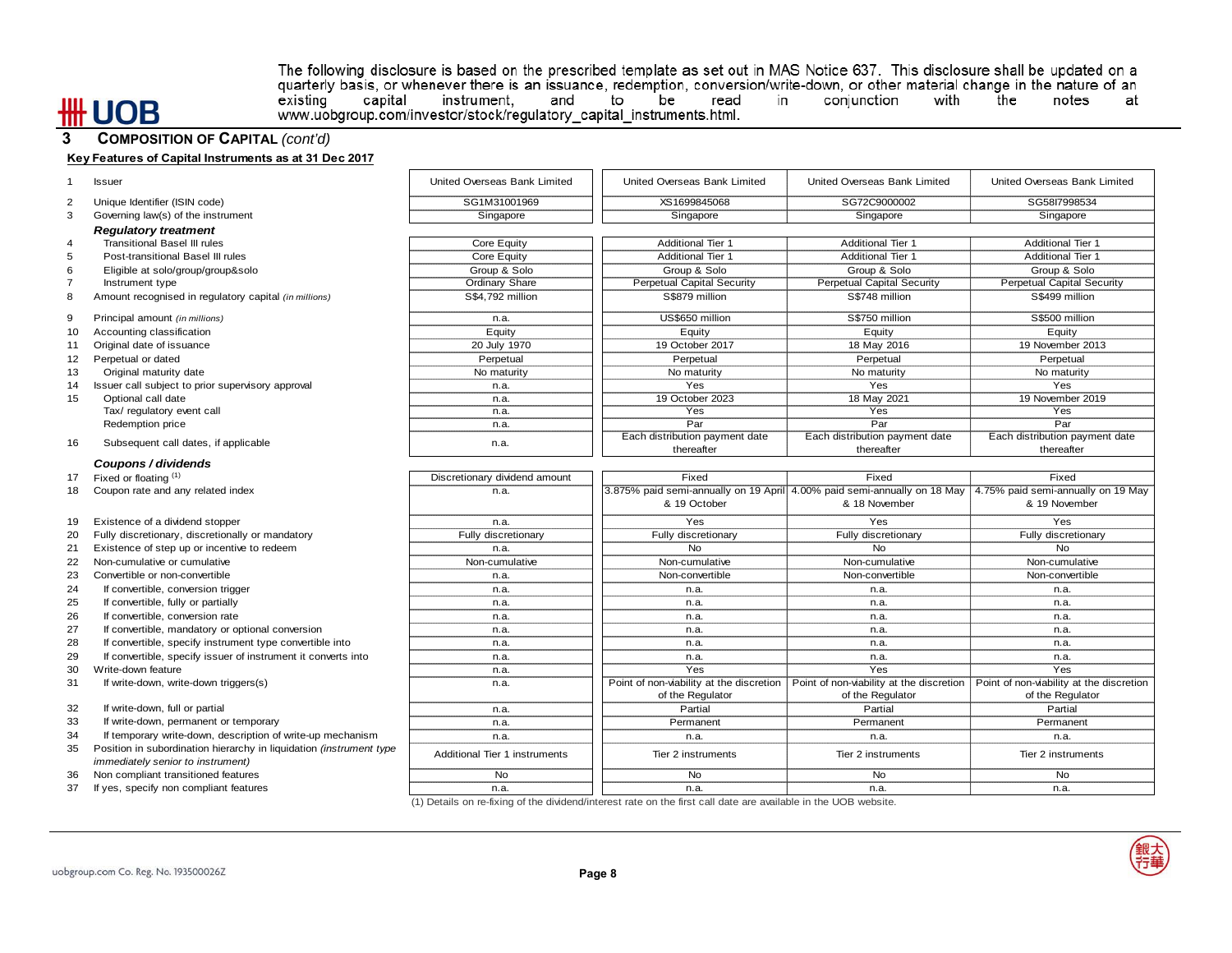### **3 COMPOSITION OF CAPITAL** *(cont'd)*

### **Key Features of Capital Instruments as at 31 Dec 2017**

|    | <b>Issuer</b>                                                       | United Overseas Bank Limited                                 | United Overseas Bank Limited                                 | United Overseas Bank Limited                                 | United Overseas Bank Limited                                              |
|----|---------------------------------------------------------------------|--------------------------------------------------------------|--------------------------------------------------------------|--------------------------------------------------------------|---------------------------------------------------------------------------|
|    | Unique Identifier (ISIN code)                                       | SG57A1994579                                                 | SG79A8000002                                                 | XS1485603408                                                 | XS1480822516                                                              |
| 3  | Governing law(s) of the instrument                                  | Singapore                                                    | Singapore                                                    | Singapore                                                    | Singapore                                                                 |
|    | <b>Regulatory treatment</b>                                         |                                                              |                                                              |                                                              |                                                                           |
| 4  | <b>Transitional Basel III rules</b>                                 | <b>Additional Tier 1</b>                                     | Tier <sub>2</sub>                                            | Tier <sub>2</sub>                                            | Tier <sub>2</sub>                                                         |
| 5  | Post-transitional Basel III rules                                   | <b>Additional Tier 1</b>                                     | Tier 2                                                       | Tier <sub>2</sub>                                            | Tier 2                                                                    |
|    | Eligible at solo/group/group&solo                                   | Group & Solo                                                 | Group & Solo                                                 | Group & Solo                                                 | Group & Solo                                                              |
|    | Instrument type                                                     | <b>Perpetual Capital Security</b>                            | <b>Subordinated Debt</b>                                     | Subordinated Debt                                            | Subordinated Debt                                                         |
| 8  | Amount recognised in regulatory capital (in millions)               | S\$847 million                                               | S\$763 million                                               | S\$791 million                                               | S\$114 million                                                            |
| 9  | Principal amount (in millions)                                      | S\$850 million                                               | S\$750 million                                               | US\$600 million                                              | HK\$700 million                                                           |
| 10 | Accounting classification                                           | Equity                                                       | Liability                                                    | Liability                                                    | Liability                                                                 |
| 11 | Original date of issuance                                           | 23 July 2013                                                 | 27 February 2017                                             | 8 September 2016                                             | 26 August 2016                                                            |
| 12 | Perpetual or dated                                                  | Perpetual                                                    | Dated                                                        | Dated                                                        | Dated                                                                     |
| 13 | Original maturity date                                              | No maturity                                                  | 27 February 2029                                             | 8 March 2027                                                 | 26 August 2028                                                            |
| 14 | Issuer call subject to prior supervisory approval                   | Yes                                                          | Yes                                                          | Yes                                                          | Yes                                                                       |
| 15 | Optional call date                                                  | 23 July 2018                                                 | 27 February 2024                                             | 8 March 2022                                                 | 26 August 2023                                                            |
|    | Tax/ regulatory event call                                          | Yes                                                          | Yes                                                          | Yes                                                          | Yes                                                                       |
|    | Redemption price                                                    | Par                                                          | Par                                                          | $\overline{Par}$                                             | Par                                                                       |
| 16 | Subsequent call dates, if applicable                                | Each distribution payment date<br>thereafter                 | Not applicable. One time call only.                          | Not applicable. One time call only.                          | Not applicable. One time call only.                                       |
|    | Coupons / dividends                                                 |                                                              |                                                              |                                                              |                                                                           |
| 17 | Fixed or floating (1)                                               | Fixed                                                        | Fixed                                                        | Fixed                                                        | Fixed                                                                     |
| 18 | Coupon rate and any related index                                   | 4.90% paid semi-annually on 23                               | 3.50% paid semi-annually on 27                               |                                                              | 2.88% paid semi-annually on 8 March 3.19% paid quarterly on 26 August, 26 |
|    |                                                                     | January & 23 July                                            | February and 27 August                                       | and 8 September                                              | November, 26 February and 26 May                                          |
| 19 | Existence of a dividend stopper                                     | Yes                                                          | No                                                           | No                                                           | <b>No</b>                                                                 |
| 20 | Fully discretionary, discretionally or mandatory                    | Fully discretionary                                          | Mandatory                                                    | Mandatory                                                    | Mandatory                                                                 |
| 21 | Existence of step up or incentive to redeem                         | <b>No</b>                                                    | <b>No</b>                                                    | <b>No</b>                                                    | <b>No</b>                                                                 |
| 22 | Non-cumulative or cumulative                                        | Non-cumulative                                               | Cumulative                                                   | Cumulative                                                   | Cumulative                                                                |
| 23 | Convertible or non-convertible                                      | Non-convertible                                              | Non-convertible                                              | Non-convertible                                              | Non-convertible                                                           |
| 24 | If convertible, conversion trigger                                  | n.a.                                                         | n.a.                                                         | n.a.                                                         | n.a.                                                                      |
| 25 | If convertible, fully or partially                                  | n.a.                                                         | n.a.                                                         | n.a.                                                         | n.a.                                                                      |
| 26 | If convertible, conversion rate                                     | n.a.                                                         | n.a.                                                         | n.a.                                                         | n.a.                                                                      |
| 27 | If convertible, mandatory or optional conversion                    | n.a.                                                         | n.a.                                                         | n.a.                                                         | n.a.                                                                      |
| 28 | If convertible, specify instrument type convertible into            | n.a.                                                         | n.a.                                                         | n.a.                                                         | n.a.                                                                      |
| 29 | If convertible, specify issuer of instrument it converts into       | n.a.                                                         | n.a.                                                         | n.a.                                                         | n.a.                                                                      |
| 30 | Write-down feature                                                  | Yes                                                          | Yes                                                          | Yes                                                          | Yes                                                                       |
| 31 | If write-down, write-down triggers(s)                               | Point of non-viability at the discretion<br>of the Regulator | Point of non-viability at the discretion<br>of the Regulator | Point of non-viability at the discretion<br>of the Regulator | Point of non-viability at the discretion<br>of the Regulator              |
| 32 | If write-down, full or partial                                      | Partial                                                      | Partial                                                      | Partial                                                      | Partial                                                                   |
| 33 | If write-down, permanent or temporary                               | Permanent                                                    | Permanent                                                    | Permanent                                                    | Permanent                                                                 |
| 34 | If temporary write-down, description of write-up mechanism          | n.a.                                                         | n.a.                                                         | n.a.                                                         | n.a.                                                                      |
| 35 | Position in subordination hierarchy in liquidation (instrument type |                                                              | Unsubordinated and unsecured                                 | Unsubordinated and unsecured                                 | Unsubordinated and unsecured                                              |
|    | <i>immediately senior to instrument)</i>                            | Tier 2 instruments                                           | obligations                                                  | obligations                                                  | obligations                                                               |
| 36 | Non compliant transitioned features                                 | <b>No</b>                                                    | No                                                           | <b>No</b>                                                    | No                                                                        |
| 37 | If yes, specify non compliant features                              | n.a.                                                         | n.a.                                                         | n.a.                                                         | n.a.                                                                      |
|    |                                                                     |                                                              |                                                              |                                                              |                                                                           |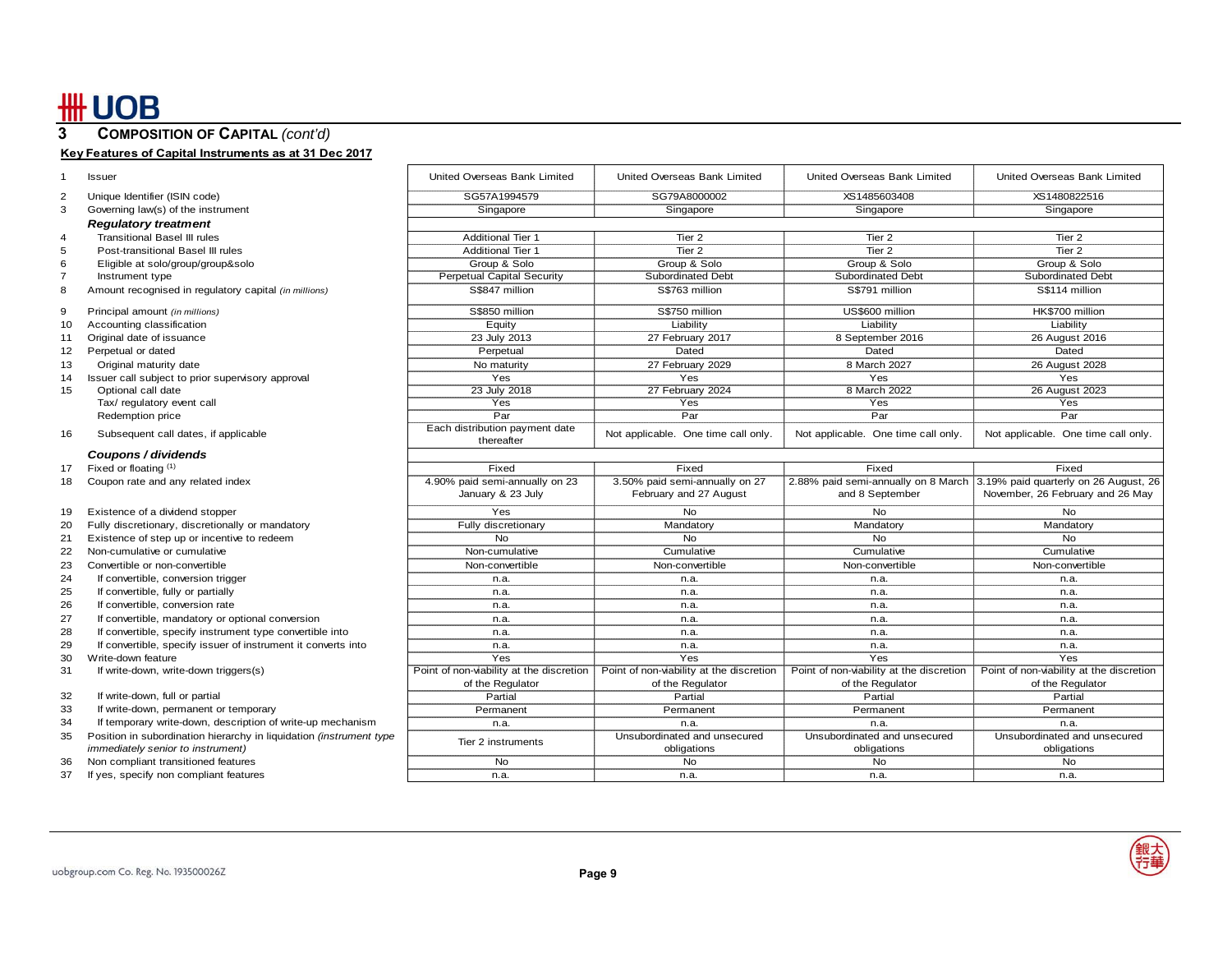## **\HUOB**

### **3 COMPOSITION OF CAPITAL** *(cont'd)*

#### **Key Features of Capital Instruments as at 31 Dec 2017**

| 2 | Unique Identifier (ISIN code)      |
|---|------------------------------------|
| з | Governing law(s) of the instrument |

#### *Regulatory treatment*

- 4 Transitional Basel III rules
- 5 Post-transitional Basel III rules
- 6 Eligible at solo/group/group& solo
- 
- 8 Amount recognised in regulatory capital *(in millions)*
- 9 Principal amount (in millions)
- 10 Accounting classification
- 11 Original date of issuance
- 
- 13 Original maturity date
- 14 Issuer call subject to prior supervisory approval
- 15 Optional call date Tax/ regulatory event call

#### 16 Subsequent call dates, if applicable

#### *Coupons / dividends*

- 17Fixed or floating (1)
- 18 Coupon rate and any related index

#### 19 Existence of a dividend stopper

- 20 Fully discretionary, discretionally or mandatory
- 21 Existence of step up or incentive to redeem
- 22 Non-cumulative or cumulative
- 23 Convertible or non-convertible
- 24 If convertible, conversion trigger
- 25 If convertible, fully or partially
- 26 If convertible, conversion rate
- 27 If convertible, mandatory or optional conversion
- 28 If convertible, specify instrument type convertible into
- 29 If convertible, specify issuer of instrument it converts into
- 30 Write-down feature
- 31 If write-down, write-down triggers(s)
- 32 If write-down, full or partial
- 33 If write-down, permanent or temporary
- 34 If temporary write-down, description of write-up mechanism
- 35 Position in subordination hierarchy in liquidation *(instrument type immediately senior to instrument)*
- 36 Non compliant transitioned features
- 37 If yes, specify non compliant features

| Issuer                             | United Overseas Bank Limited | United Overseas Bank Limited | United Overseas Bank Limited |
|------------------------------------|------------------------------|------------------------------|------------------------------|
| Unique Identifier (ISIN code)      | XS1379133058                 | SG6OD3000002                 | XS1045409965                 |
| Governing law(s) of the instrument | Singapore                    | Singapore                    | Singapore                    |
| <b>Regulatory treatment</b>        |                              |                              |                              |
|                                    |                              |                              |                              |

|    | Transitional Basel III rules                          | Tier 2                              | Tier 2                              | Tier 2                              |
|----|-------------------------------------------------------|-------------------------------------|-------------------------------------|-------------------------------------|
|    | Post-transitional Basel III rules                     | Tier 2                              | Tier 2                              | Tier 2                              |
|    | Eligible at solo/group/group&solo                     | Group & Solo                        | Group & Solo                        | Group & Solo                        |
|    | Instrument type                                       | Subordinated Debt                   | Subordinated Debt                   | Subordinated Debt                   |
|    | Amount recognised in regulatory capital (in millions) | S\$914 million                      | S\$502 million                      | S\$1,064 million                    |
|    | Principal amount (in millions)                        | US\$700 million $(2)$               | S\$500 million                      | US\$800 million                     |
| 10 | Accounting classification                             | Liability                           | Liability                           | Liability                           |
|    | Original date of issuance                             | 16 & 24 March 2016                  | 22 May 2014                         | 19 March 2014                       |
| 12 | Perpetual or dated                                    | Dated                               | Dated                               | Dated                               |
| 13 | Original maturity date                                | 16 September 2026                   | 22 May 2026                         | 19 September 2024                   |
| 14 | Issuer call subject to prior supervisory approval     | Yes                                 | <b>Yes</b>                          | Yes                                 |
| 15 | Optional call date                                    | 16 September 2021                   | 22 May 2020                         | 19 September 2019                   |
|    | Tax/ regulatory event call                            | Yes                                 | Yes                                 | Yes                                 |
|    | Redemption price                                      | Par                                 | Par                                 | Par                                 |
| 16 | Subsequent call dates, if applicable                  | Not applicable. One time call only. | Not applicable. One time call only. | Not applicable. One time call only. |

| Fixed                                       | Fixed                                       | Fixed                                       |
|---------------------------------------------|---------------------------------------------|---------------------------------------------|
| 3.5% paid semi-annually on 16 March         | 3.5% paid semi-annually on 22 May and       | 3.75% paid semi-annually on 19 March        |
| and 16 September                            | 22 November                                 | and 19 September                            |
| <b>No</b>                                   | No                                          | No                                          |
| Mandatory                                   | Mandatory                                   | Mandatory                                   |
| N <sub>o</sub>                              | No.                                         | No                                          |
| Cumulative                                  | Cumulative                                  | Cumulative                                  |
| Non-convertible                             | Non-convertible                             | Non-convertible                             |
| n.a.                                        | n.a.                                        | n.a.                                        |
| n.a.                                        | n.a.                                        | n.a.                                        |
| n.a.                                        | n.a.                                        | n.a.                                        |
| n.a.                                        | n.a.                                        | n.a.                                        |
| n.a.                                        | n.a.                                        | n.a.                                        |
| n.a.                                        | n.a.                                        | n.a.                                        |
| Yes                                         | Yes                                         | Yes                                         |
| Point of non-viability at the discretion of | Point of non-viability at the discretion of | Point of non-viability at the discretion of |
| the Regulator                               | the Regulator                               | the Regulator                               |
| Partial                                     | Partial                                     | Partial                                     |
| Permanent                                   | Permanent                                   | Permanent                                   |
| n.a.                                        | n.a.                                        | n.a.                                        |
| Unsubordinated and unsecured                | Unsubordinated and unsecured                | Unsubordinated and unsecured                |
| obligations                                 | obligations                                 | obligations                                 |
| N <sub>o</sub>                              | <b>No</b>                                   | <b>No</b>                                   |
| n.a.                                        | n.a.                                        | n.a.                                        |
|                                             |                                             |                                             |

(2) US\$500m 3.5% subordinated notes were first issued on 16 March 2016. This was followed by a re-tap for US\$200m on 24 March 2016, which was consolidated and formed a single series with the US\$500m tranche issued on 16 March 2016.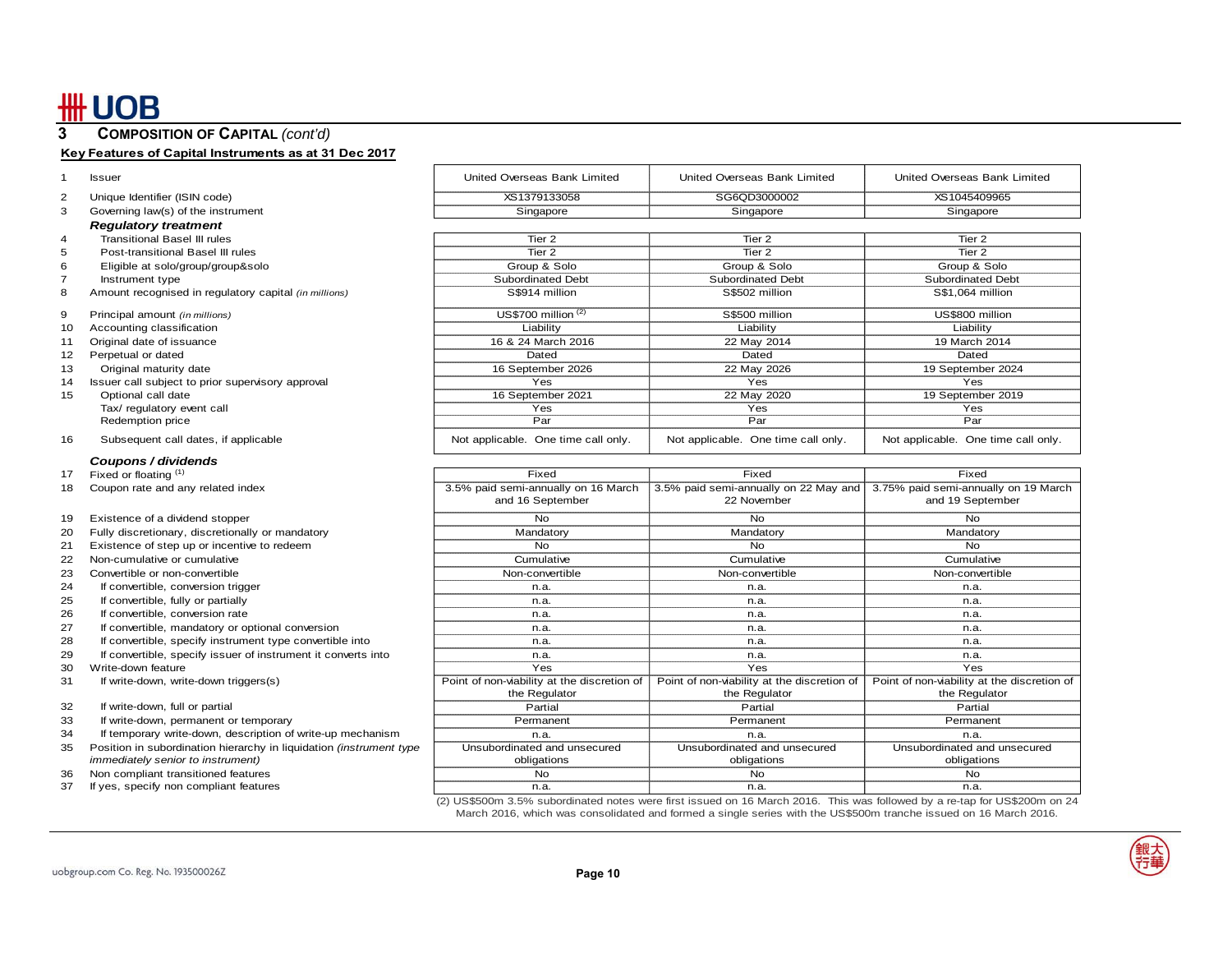### **4 LEVERAGE RATIO**

The Basel III framework introduced Leverage Ratio as a non-risk-based backstop limit to supplement the risk-based capital requirements. It aims to constrain the build-up of excess leverage in the banking sector, with additional safeguards against model risk and measurement errors. Leverage ratio is expressed as Tier 1 capital against Exposure Measure, which comprises on- and off-balance sheet items. Other than the difference in scope for consolidation and aggregation under SFRS and MAS Notice 637, there are no material differences between total balance sheet assets (net of onbalance sheet derivative and SFT assets) as reported in the financial statements and Exposure Measure of on-balance sheet items.

As at 31 December 2017, the Group's leverage ratio was 8.0%, up by 0.3% quarter-on-quarter, primarily from higher Tier 1 capital.

| \$m                     | 31 Dec 2017 | 30 Sep 2017 | 30 Jun 2017 | 31 Mar 2017 |
|-------------------------|-------------|-------------|-------------|-------------|
| <b>Tier 1 capital</b>   | 32.220      | 30.616      | 30.026      | 29,131      |
| <b>Exposure measure</b> | 400.803     | 396,451     | 385,816     | 384.439     |
| Leverage ratio          | 8.0%        | 7.7%        | 7.8%        | 7.6%        |

The following disclosure is presented in prescribed templates under MAS Notice 637 Annex 11F and 11G.

#### **Reconciliation of Balance Sheet Assets to Exposure Measure**

|   | l\$m                                                                                                                                                                     | 31 Dec 2017 |
|---|--------------------------------------------------------------------------------------------------------------------------------------------------------------------------|-------------|
|   | Total consolidated assets as per published financial statements                                                                                                          | 358,592     |
|   | Adjustment for investments in entities that are consolidated for accounting purposes but are outside the regulatory scope<br>of consolidation                            | (592)       |
| 3 | Adjustment for fiduciary assets recognised on the balance sheet in accordance with the Accounting Standards but excluded<br>from the calculation of the exposure measure |             |
|   | Adjustment for derivative transactions                                                                                                                                   | 5,182       |
| 5 | Adjustment for SFTs                                                                                                                                                      | 210         |
| 6 | Adjustment for off-balance sheet items                                                                                                                                   | 41,881      |
|   | Other adjustments                                                                                                                                                        | (4, 470)    |
|   | <b>IExposure measure</b>                                                                                                                                                 | 400,803     |

#### **Exposure Measure Components**

|                | \$m                                                                                                                                                   | 31 Dec 2017    | 30 Sep 2017              |
|----------------|-------------------------------------------------------------------------------------------------------------------------------------------------------|----------------|--------------------------|
|                | <b>Exposure measures of on-balance sheet items</b>                                                                                                    |                |                          |
| $\mathbf{1}$   | On-balance sheet items (excluding derivative transactions and SFTs, but including on-balance sheet<br>collateral for derivative transactions or SFTs) | 339,951        | 337,313                  |
| $\overline{2}$ | Asset amounts deducted in determining Tier 1 capital                                                                                                  | (4, 470)       | (4,378)                  |
| 3              | Total exposure measures of on-balance sheet items (excluding derivative transactions and SFTs)                                                        | 335,481        | 332,935                  |
|                | Derivative exposure measures                                                                                                                          |                |                          |
| 4              | Replacement cost associated with all derivative transactions (net of the eligible cash portion of variation<br>margins)                               | 4,573          | 4,417                    |
| 5              | Potential future exposure associated with all derivative transactions                                                                                 | 6,082          | 6,284                    |
| 6              | Gross-up for derivative collaterals provided where deducted from the balance sheet assets in accordance<br>with the Accounting Standards              |                |                          |
| 7              | Deductions of receivables for the cash portion of variation margins provided in derivative transactions                                               | $\blacksquare$ | $\overline{\phantom{a}}$ |
| 8              | CCP leg of trade exposures excluded                                                                                                                   |                | $\sim$                   |
| 9              | Adjusted effective notional amount of written credit derivatives                                                                                      | 230            | 234                      |
| 10             | Further adjustments in effective notional amounts and deductions from potential future exposures of written<br>credit derivatives                     |                |                          |
| 11             | Total derivative exposure measures                                                                                                                    | 10,885         | 10,934                   |
|                | <b>SFT exposure measures</b>                                                                                                                          |                |                          |
| 12             | Gross SFT assets (with no recognition of accounting netting), after adjusting for sales accounting                                                    | 12,346         | 10,501                   |
| 13             | Eligible netting of cash payables and cash receivables                                                                                                |                |                          |
| 14             | SFT counterparty exposures                                                                                                                            | 210            | 227                      |
| 15             | SFT exposure measures where a Reporting Bank acts as an agent in the SFTs                                                                             |                |                          |
| 16             | <b>Total SFT exposure measures</b>                                                                                                                    | 12,556         | 10,728                   |
|                | Exposure measures of off-balance sheet items                                                                                                          |                |                          |
| 17             | Off-balance sheet items at notional amount                                                                                                            | 187,533        | 187,382                  |
| 18             | Adjustments for calculation of exposure measures of off-balance sheet items                                                                           | (145, 652)     | (145, 528)               |
| 19             | Total exposure measures of off-balance sheet items                                                                                                    | 41.881         | 41,854                   |
|                | <b>Capital and Total exposures</b>                                                                                                                    |                |                          |
| 20             | <b>Tier 1 capital</b>                                                                                                                                 | 32,220         | 30,616                   |
| 21             | <b>Total exposures</b>                                                                                                                                | 400,803        | 396,451                  |
|                | Leverage ratio                                                                                                                                        |                |                          |
| 22             | Leverage ratio                                                                                                                                        | 8.0%           | 7.7%                     |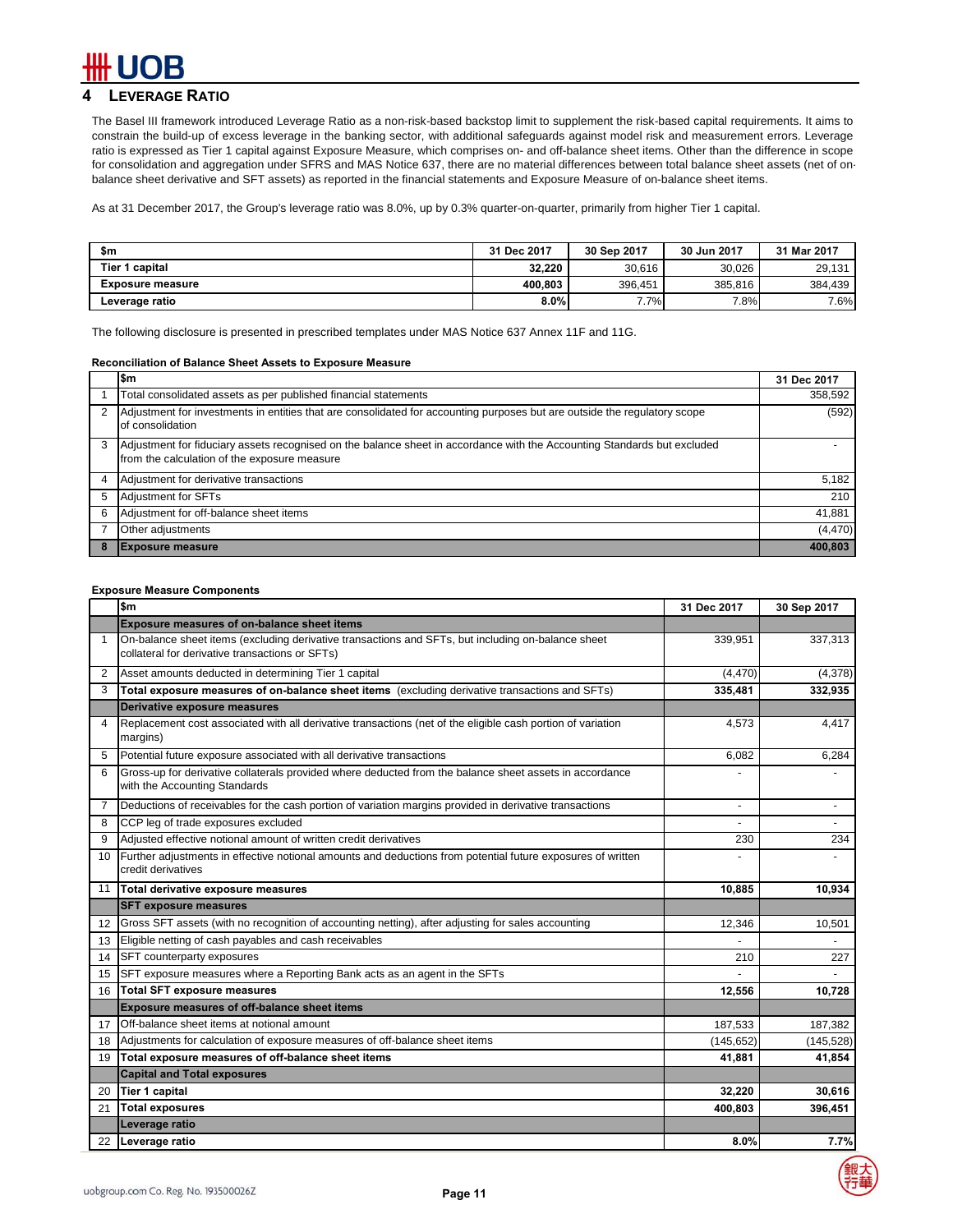### **5 GEOGRAPHICAL DISTRIBUTION OF CREDIT EXPOSURES USED IN THE COUNTERCYCLICAL CAPITAL BUFFER**

To achieve the broader macroprudential goal of protecting the banking sector from periods of excess aggregate credit growth, the Basel III standards introduced the Countercyclical Capital Buffer (CCyB) framework. The CCyB is applied on a discretionary basis by banking supervisors in the respective jurisdictions. Parallel with the Capital Conservation Buffer, a CCyB of up to 2.5%, is to be maintained in the form of CET1 capital and phased in from 1 January 2016, capped at 0.625% per year, till 1 January 2019.

The Group's countercyclical buffer is computed as the weighted average of effective CCyB in jurisdictions where the Group has private sector credit exposures and the geographical distribution of the private sector credit exposures is based on where the ultimate risk of the exposure resides. Following mandatory disclosure under MAS Notice 637 provides an overview of the Group's private sector credit exposures by geographical breakdown.

| \$m                    | (a)                                                              | (b)                                                                                                              | (c)                                                           | (d)                              |
|------------------------|------------------------------------------------------------------|------------------------------------------------------------------------------------------------------------------|---------------------------------------------------------------|----------------------------------|
| Geographical breakdown | <b>Country-specific</b><br>countercyclical buffer<br>requirement | <b>RWA for private</b><br>sector credit<br>exposures used in the<br>computation of the<br>countercyclical buffer | <b>Bank-specific</b><br>countercyclical<br>buffer requirement | Countercyclical<br>buffer amount |
| Hong Kong              | 1.25%                                                            | 12.850                                                                                                           |                                                               |                                  |
| Sweden                 | 1.25%                                                            |                                                                                                                  |                                                               |                                  |
| Sum                    |                                                                  | 12,851                                                                                                           |                                                               |                                  |
| <b>Total</b>           |                                                                  | 157,201                                                                                                          | 0.1%                                                          | 204                              |



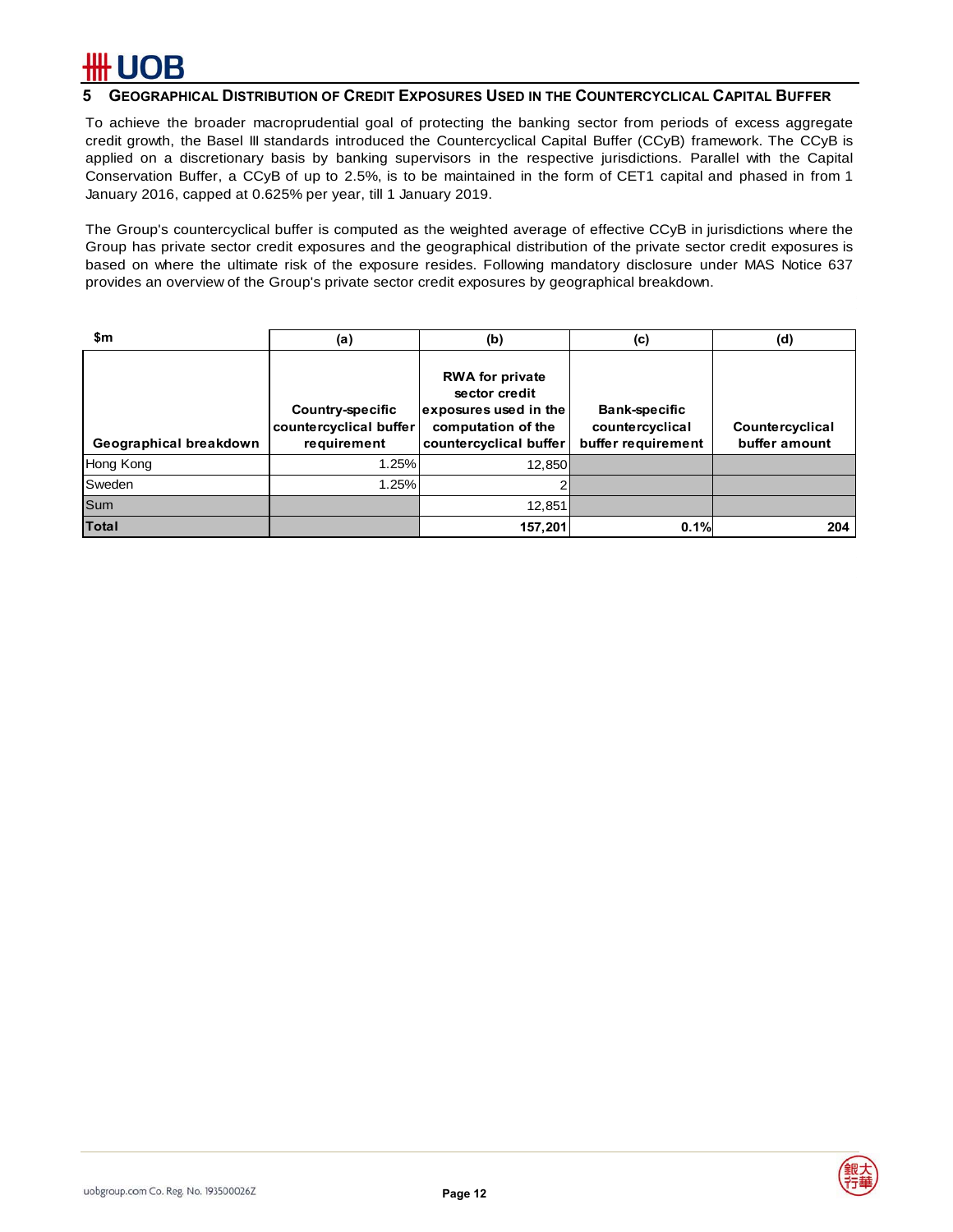## B

### **6 OVERVIEW OF RWA**

The table below lists the Group's RWA by risk type and approach, as prescribed under MAS Notice 637. The minimum capital requirement is stated at 10.0% of RWA.

The Group's RWA comprises credit RWA (88.4%), operational RWA (6.9%) and market RWA (4.7%). Total RWA at 31 December 2017 was \$199.5 billion, or \$6.7 billion lower quarter-on-quarter mainly due to enhancements in RWA computation methodology.

|                 |                                                                                 | (a)            | (b)            | (c)                     |
|-----------------|---------------------------------------------------------------------------------|----------------|----------------|-------------------------|
|                 |                                                                                 |                |                | <b>Minimum</b>          |
|                 |                                                                                 |                | <b>RWA</b>     | capital<br>requirements |
|                 |                                                                                 | As at          | As at          | As at                   |
| \$m             |                                                                                 | 31 Dec 2017    | 30 Sep 2017    | 31 Dec 2017             |
| 1               | Credit risk (excluding CCR)                                                     | 158,130        | 161,043        | 15,813                  |
| 2               | of which SA(CR) and SA(EQ)                                                      | 20,249         | 19,801         | 2,025                   |
| 3               | of which IRBA and IRBA(EQ) for equity exposures under the<br>PD/LGD method      | 137,881        | 141,243        | 13,788                  |
| 4               | <b>CCR</b>                                                                      | 4,237          | 4,438          | 424                     |
| 5               | of which Current Exposure Method                                                | 2.442          | 2,547          | 244                     |
| 6               | of which CCR Internal Models Method                                             |                |                |                         |
| $\overline{7}$  | IRBA(EQ) for equity exposures under the simple risk<br>weight method or the IMM | 4,640          | 4,580          | 464                     |
|                 | Equity investments in funds - look through approach                             | 239            | 260            | 24                      |
| 9               | Equity investments in funds - mandate-based approach                            | 2,853          | 2,909          | 285                     |
| 10 <sup>1</sup> | Equity investments in funds – fall back approach                                | 1              | 0              | 0                       |
| 10a             | Equity investment in funds - partial use of an approach                         | $\blacksquare$ | $\mathbf{r}$   |                         |
| 11              | <b>Unsettled transactions</b>                                                   |                | $\sim$         | $\sim$                  |
| 12              | Securitisation exposures in the banking book                                    | 175            | 174            | 18                      |
| 13              | of which IRBA(SE) - RBM and IAM                                                 | 175            | 174            | 18                      |
| 14              | of which IRBA(SE) - SF                                                          |                |                |                         |
| 15              | of which SA(SE)                                                                 |                |                |                         |
| 16              | <b>Market risk</b>                                                              | 9,424          | 12,910         | 966                     |
| 17              | of which SA(MR)                                                                 | 9.424          | 12,910         | 966                     |
| 18              | of which IMA                                                                    |                |                |                         |
| 19              | <b>Operational risk</b>                                                         | 13,819         | 13,707         | 1,382                   |
| 20              | of which BIA                                                                    |                | $\overline{a}$ |                         |
| 21              | of which SA(OR)                                                                 | 13,819         | 13,707         | 1,382                   |
| 22              | of which AMA                                                                    |                |                |                         |
| 23              | Amounts below the thresholds for deduction (subject to<br>250% risk weight)     | 5,963          | 6,148          | 596                     |
| 24              | <b>Floor adjustment</b>                                                         |                | $\sim$         |                         |
| 25              | Total                                                                           | 199,481        | 206,169        | 19,972                  |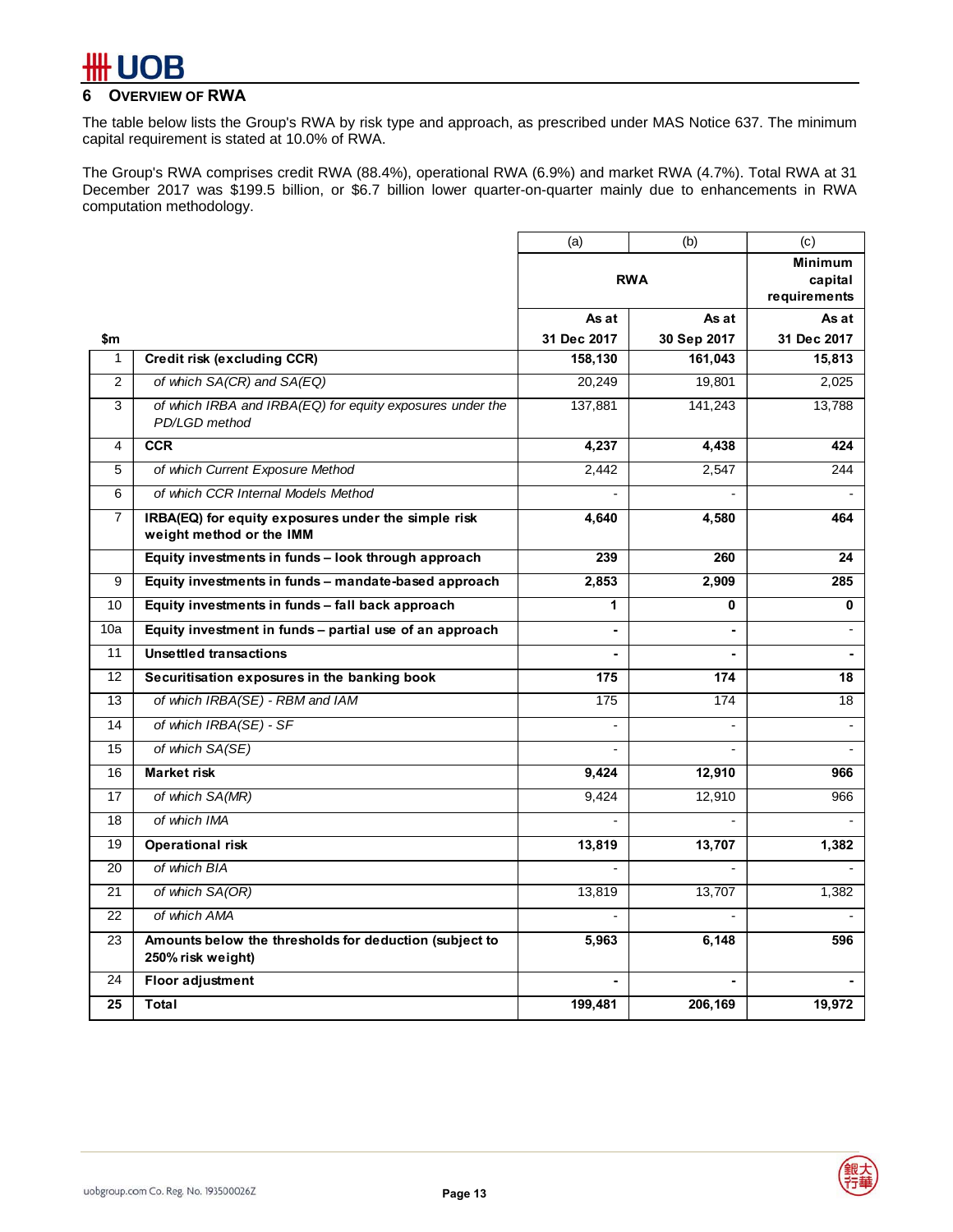### **CREDIT QUALITY OF ASSETS**

The table below provides an overview of the credit quality of the Group's on- and off-balance sheet assets.

A default on the obligor is considered to have occurred when either or both of the followings have taken place:

- The obligor is unlikely to pay its credit obligations to the Group in full, without recourse by the bank to actions such as realising security (if held).
- The obligor is past due more than 90 days on any credit obligation to the Group. Overdrafts will be considered as being past due once the outstanding has breached an advised limit.

|                |                             | (a)                           | (b)                        | (c)                      | (d)                            |
|----------------|-----------------------------|-------------------------------|----------------------------|--------------------------|--------------------------------|
| \$m            |                             |                               | Gross carrying amount of   | <b>Total</b>             |                                |
|                |                             | <b>Defaulted</b><br>exposures | Non-defaulted<br>exposures | impairment<br>allowances | <b>Net values</b><br>$(a+b-c)$ |
| 1              | Loans                       | 4,211                         | 231,817                    | 3,816                    | 232,212                        |
| $\overline{2}$ | Debt securities             | 55                            | 24,064                     | 67                       | 24,052                         |
| 3              | Off-balance sheet exposures | 123                           | 59,376                     | 107                      | 59,392                         |
| 4              | Total                       | 4,389                         | 315,257                    | 3,990                    | 315,656                        |

### **8 CHANGES IN STOCK OF DEFAULTED LOANS AND DEBT SECURITIES**

The table below provides the change in defaulted exposures, the flows between non-defaulted and defaulted exposure categories and reductions in the defaulted exposures due to write-offs.

| \$m            |                                                                                                  | (a)   |
|----------------|--------------------------------------------------------------------------------------------------|-------|
|                | Defaulted loans and debt securities at end of the previous semi-annual reporting<br>period       | 3,522 |
| $\overline{2}$ | Loans and debt securities that have defaulted since the previous semi-annual reporting<br>period | 1,869 |
| 3              | Returned to non-defaulted status                                                                 | (122) |
| 4              | Amounts written-off                                                                              | (300) |
| 5              | Other changes                                                                                    | (703) |
| 6              | Defaulted loans and debt securities at end of the semi-annual reporting period<br>(1+2+3+4+/-5)  | 4,266 |

The increase in defaulted loans and debt securities in the second half of 2017 was mainly due to new defaulted loans that was partially offset by write-off and recoveries. Other changes mainly comprise of recoveries and foreign exchange.



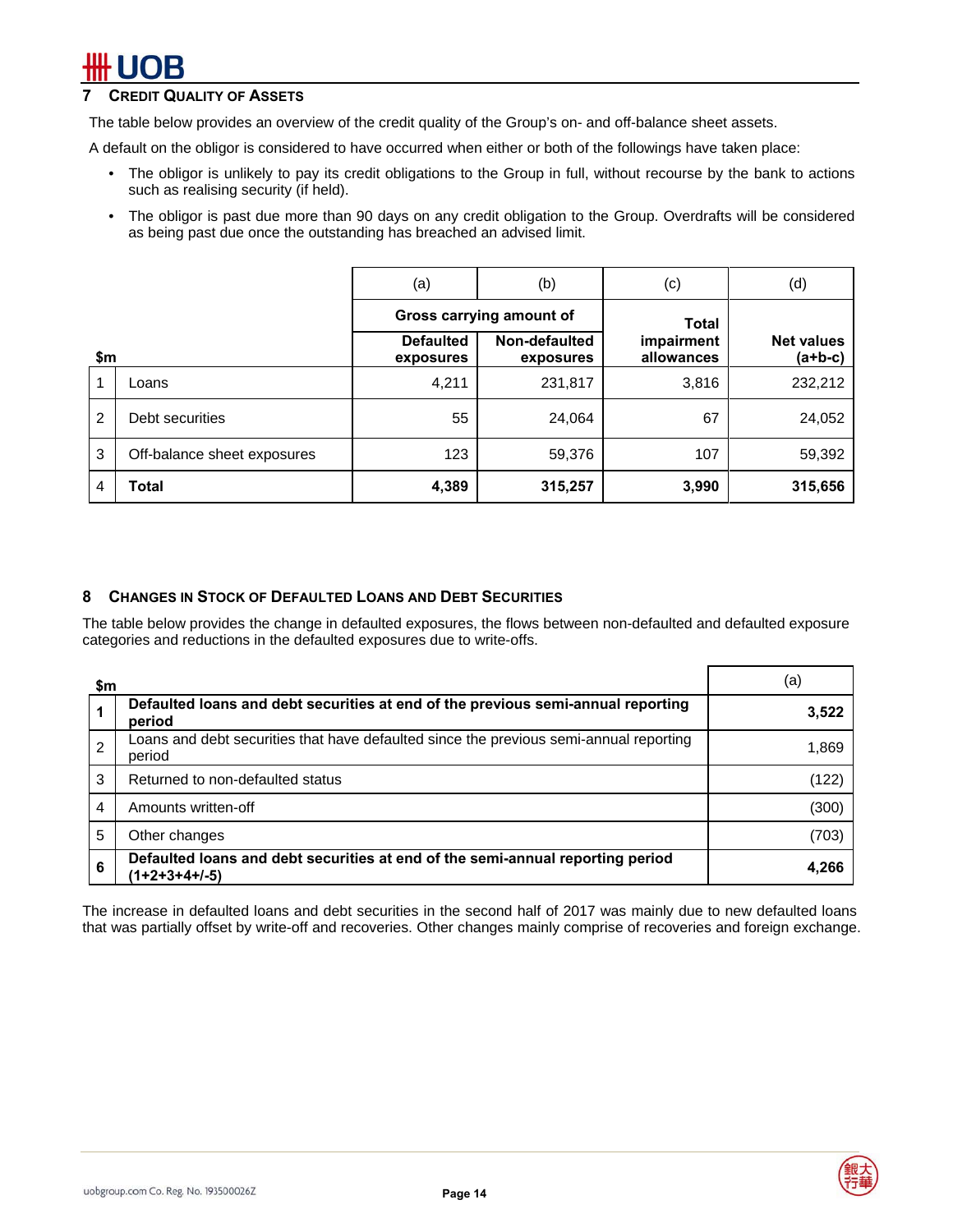# # UOB

### **9 ADDITIONAL DISCLOSURES RELATED TO THE CREDIT QUALITY OF ASSETS**

The following tables show the Group's exposures analysed by geographical areas, industry and residual maturity:

### **Major On-balance sheet credit exposures**

| \$m                                                                                                          | Loans to<br>customers<br>(gross) | Government<br>treasury bills<br>and securities | <b>Placements</b><br>and balances<br>with banks | <b>Debt</b><br>securities | <b>Total</b> |
|--------------------------------------------------------------------------------------------------------------|----------------------------------|------------------------------------------------|-------------------------------------------------|---------------------------|--------------|
| Analysed by geography <sup>a</sup>                                                                           |                                  |                                                |                                                 |                           |              |
| Singapore                                                                                                    | 127,602                          | 4,267                                          | 1,559                                           | 1,579                     | 135,007      |
| Malaysia                                                                                                     | 26,948                           | 1,781                                          | 4,901                                           | 1,233                     | 34,863       |
| Thailand                                                                                                     | 14,977                           | 2,504                                          | 3,495                                           | 49                        | 21,025       |
| Indonesia                                                                                                    | 10,718                           | 853                                            | 1,728                                           | 33                        | 13,332       |
| Greater China                                                                                                | 32,301                           | 2,814                                          | 25,439                                          | 1,293                     | 61,847       |
| <b>Others</b>                                                                                                | 23,482                           | 3,757                                          | 15,059                                          | 5,474                     | 47,772       |
| Total                                                                                                        | 236,028                          | 15,976                                         | 52,181                                          | 9,661                     | 313,846      |
| a<br>By borrowar's country of incorporation (operation (for non-individuals) and residence (for individuals) |                                  |                                                |                                                 |                           |              |

 *By borrower's country of incorporation / operation (for non-individuals) and residence (for individuals).* 

|                                                                | <b>Loans to</b><br>customers | Government<br>treasury bills | <b>Placements</b><br>and balances | <b>Debt</b> |              |
|----------------------------------------------------------------|------------------------------|------------------------------|-----------------------------------|-------------|--------------|
| \$m                                                            | (gross)                      | and securities               | with banks                        | securities  | <b>Total</b> |
| Analysed by industry                                           |                              |                              |                                   |             |              |
| Transport, storage and<br>communication                        | 9,388                        | -                            |                                   | 1,154       | 10,542       |
| Building and construction                                      | 53,646                       | -                            |                                   | 265         | 53,911       |
| Manufacturing                                                  | 18,615                       |                              |                                   | 1,825       | 20,440       |
| Financial institutions,<br>investment and holding<br>companies | 19,090                       |                              | 52,181                            | 2,587       | 73,858       |
| General commerce                                               | 30,664                       |                              |                                   | 855         | 31,519       |
| Professionals and private<br>individuals                       | 28,182                       |                              |                                   |             | 28,182       |
| Housing loans                                                  | 65,569                       |                              |                                   |             | 65,569       |
| Government                                                     |                              | 15,976                       |                                   |             | 15,976       |
| <b>Others</b>                                                  | 10,874                       |                              |                                   | 2,975       | 13,849       |
| <b>Total</b>                                                   | 236,028                      | 15,976                       | 52,181                            | 9,661       | 313,846      |

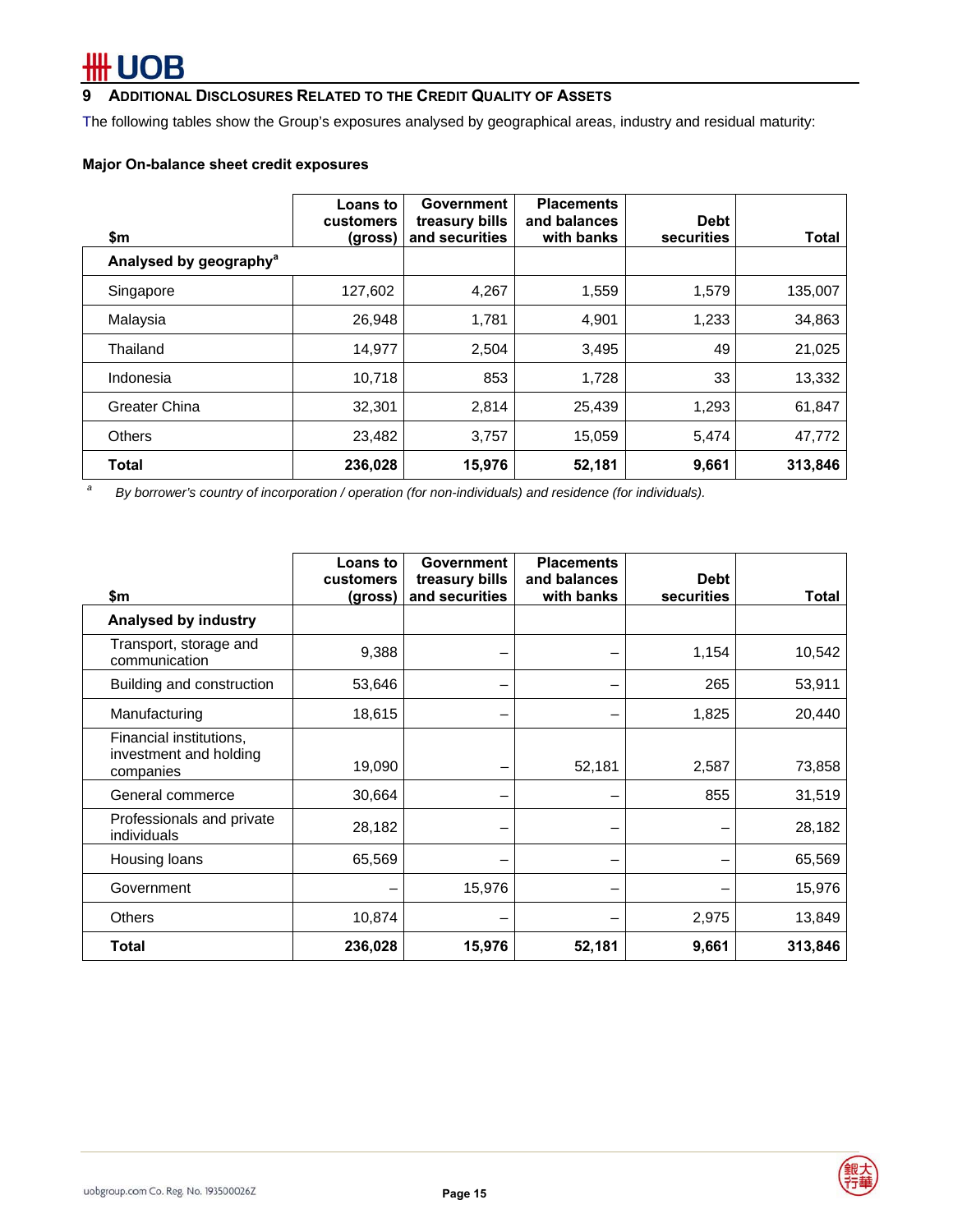### **9 ADDITIONAL DISCLOSURES RELATED TO THE CREDIT QUALITY OF ASSETS** *(cont'd)*

### **Contingent liabilities**

|   |                                                                                                            | \$m    |
|---|------------------------------------------------------------------------------------------------------------|--------|
|   | Analysed by geography <sup>a</sup>                                                                         |        |
|   | Singapore                                                                                                  | 12,917 |
|   | Malaysia                                                                                                   | 2,825  |
|   | Thailand                                                                                                   | 1,404  |
|   | Indonesia                                                                                                  | 909    |
|   | Greater China                                                                                              | 3,476  |
|   | Others                                                                                                     | 4,867  |
|   | <b>Total</b>                                                                                               | 26,398 |
| a | Dubowever also countries of incorporation (operation (for non-individuale) and residence (for individuale) |        |

F

 *By borrower's country of incorporation / operation (for non-individuals) and residence (for individuals).* 

|                                                          | \$m    |
|----------------------------------------------------------|--------|
| Analysed by industry                                     |        |
| Transport, storage and communication                     | 1,275  |
| Building and construction                                | 6,925  |
| Manufacturing                                            | 2,446  |
| Financial institutions, investment and holding companies | 5,873  |
| General commerce                                         | 8,428  |
| Professionals and private individuals                    | 168    |
| Others                                                   | 1,283  |
| Total                                                    | 26,398 |

### **Commitments (excluding operating lease and capital commitments)**

|                                    | \$m     |
|------------------------------------|---------|
| Analysed by geography <sup>a</sup> |         |
| Singapore                          | 72,176  |
| Malaysia                           | 12,734  |
| Thailand                           | 11,066  |
| Indonesia                          | 5,232   |
| Greater China                      | 20,140  |
| Others                             | 14,837  |
| <b>Total</b>                       | 136,185 |

*a By borrower's country of incorporation / operation (for non-individuals) and residence (for individuals).*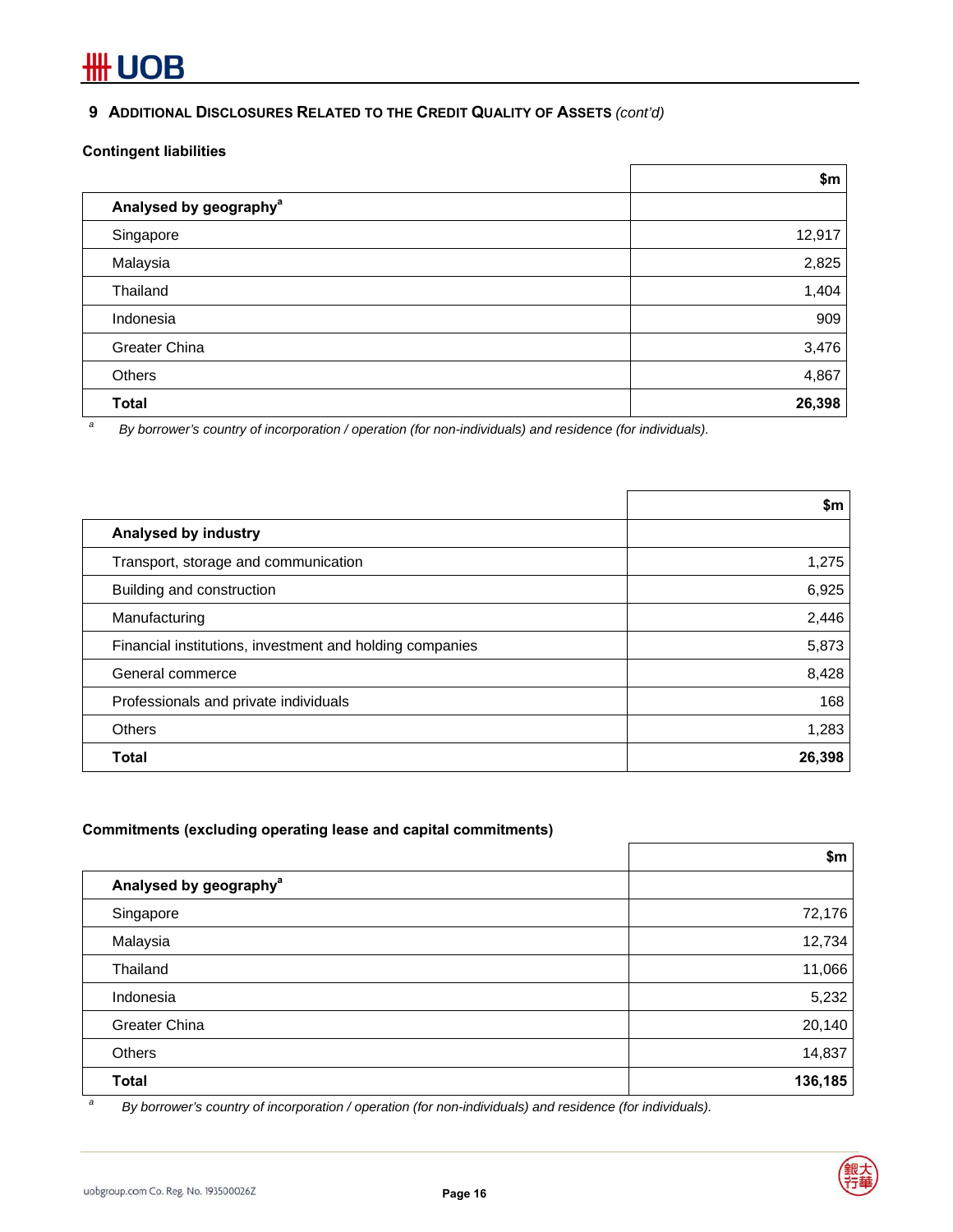# *FUOB*

### **9 ADDITIONAL DISCLOSURES RELATED TO THE CREDIT QUALITY OF ASSETS** *(cont'd)*

|                                                          | \$m     |
|----------------------------------------------------------|---------|
| Analysed by industry                                     |         |
| Transport, storage and communication                     | 5,891   |
| Building and construction                                | 23,046  |
| Manufacturing                                            | 17,791  |
| Financial institutions, investment and holding companies | 14,337  |
| General commerce                                         | 37,601  |
| Professionals and private individuals                    | 21,495  |
| <b>Housing Loans</b>                                     | 3,677   |
| <b>Others</b>                                            | 12,347  |
| <b>Total</b>                                             | 136,185 |

### **Credit exposures by residual contractual maturity**

The following table shows the Group's credit exposures by remaining contractual maturities.

|                                       | Up to 7 | Over 7<br>days to | Over<br>1 to $3$ | Over<br>3 to 12 | Over<br>1 to $3$ | Over 3  | <b>No</b><br>specific |         |
|---------------------------------------|---------|-------------------|------------------|-----------------|------------------|---------|-----------------------|---------|
| \$m                                   | days    | 1 month           | months           | months          | years            | years   | maturity              | Total   |
| Balances and                          |         |                   |                  |                 |                  |         |                       |         |
| placements with<br>central banks      | 7,533   | 5,240             | 2,210            | 2,725           | $\blacksquare$   |         | 6,646                 | 24,354  |
| Singapore Government                  |         |                   |                  |                 |                  |         |                       |         |
| treasury bills and<br>securities      |         |                   | 3                | 15              | 1,088            | 3,160   | 1                     | 4,267   |
| Other government                      |         |                   |                  |                 |                  |         |                       |         |
| treasury bills and<br>securities      | 194     | 1,155             | 1,728            | 1,443           | 4,297            | 2,850   | 42                    | 11,709  |
| Trading debt securities               |         | 10                | 75               | 167             | 117              | 1,200   | 15                    | 1,585   |
| Placements and<br>balances with banks | 15,546  | 11,525            | 16,193           | 6,552           | 955              | 186     | 1,224                 | 52,181  |
| Loans to customers                    | 15,330  | 19,383            | 21,504           | 21,205          | 35,264           | 114,184 | 5,342                 | 232,212 |
| Derivative<br>financial assets        |         | ۰                 |                  |                 |                  |         | 5,781                 | 5,781   |
| Investment debt<br>securities         | 29      | 29                | 408              | 990             | 1,539            | 5,027   | 54                    | 8,076   |
| <b>Others</b>                         |         |                   |                  |                 |                  |         | 3,017                 | 3,017   |
| <b>Total</b>                          | 38,633  | 37,342            | 42,121           | 33,097          | 43,260           | 126,607 | 22,122                | 343,182 |

*The majority of the Group's off-balance sheet credit exposures are short term commitments with maturity of less than 1 year.* 

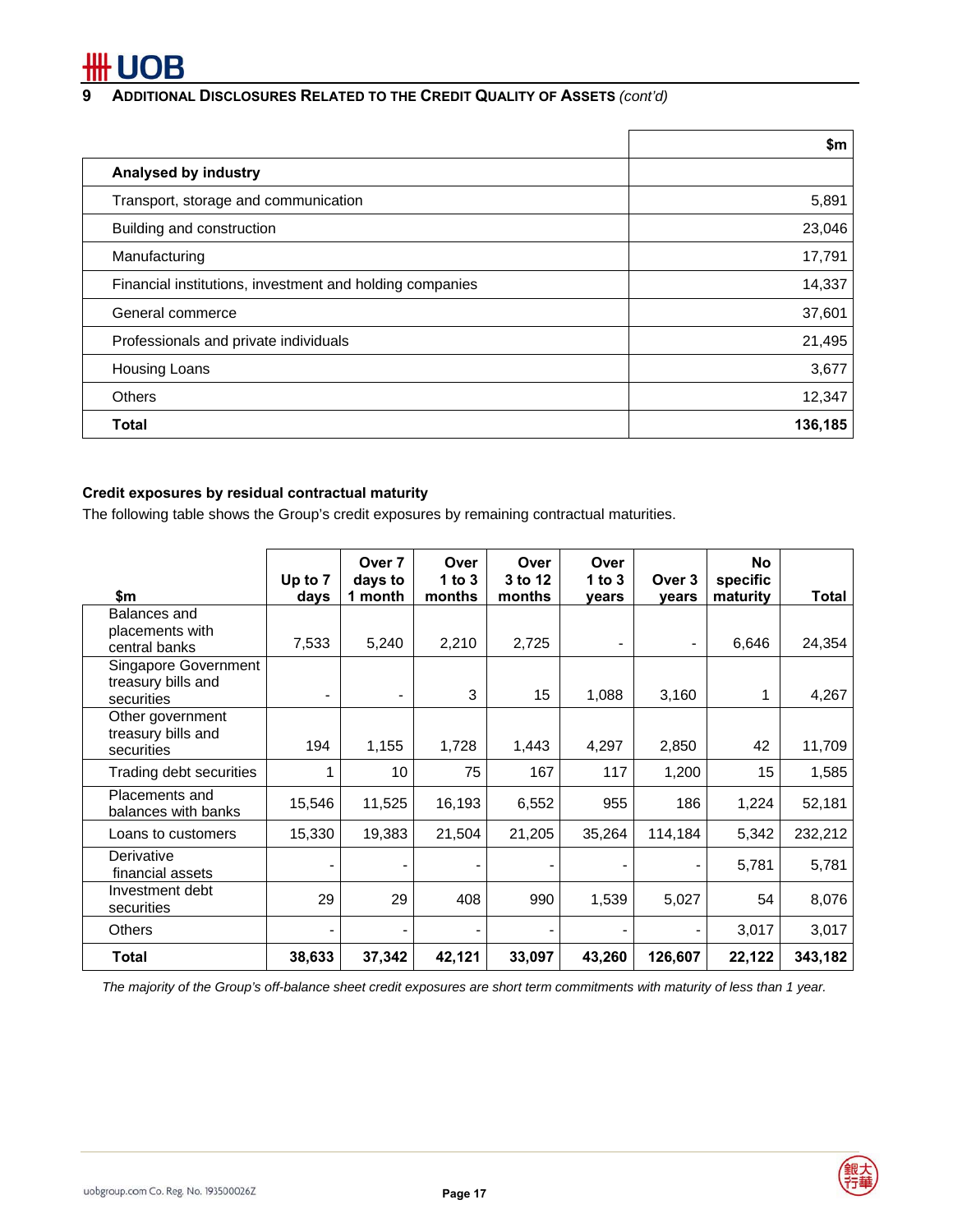**9 ADDITIONAL DISCLOSURES RELATED TO THE CREDIT QUALITY OF ASSETS** *(cont'd)*

The following tables show the Group's impaired exposures, related allowances and write-offs analysed by geographical areas and industry.

| \$m                                          | Impaired<br><b>Exposure</b> | <b>Specific</b><br>allowance | Write-off      |
|----------------------------------------------|-----------------------------|------------------------------|----------------|
| Analysed by geography <sup>1</sup>           |                             |                              |                |
| Singapore                                    | 2,058                       | 934                          | 67             |
| Malaysia                                     | 585                         | 220                          | $\overline{2}$ |
| Thailand                                     | 439                         | 157                          | 45             |
| Indonesia                                    | 694                         | 312                          | 102            |
| Greater China                                | 132                         | 76                           | 62             |
| <b>Others</b>                                | 303                         | 156                          | 22             |
| <b>Non-performing loans</b>                  | 4,211                       | 1,855                        | 300            |
| Debt securities, contingent items and others | 178                         | 159                          | 4              |
| <b>Total</b>                                 | 4,389                       | 2,014                        | 304            |

<sup>1</sup> By borrower's country of incorporation/operation (for non-individuals) and residence (for individuals).

| \$m                                                      | <b>Impaired</b><br><b>Exposure</b> | <b>Specific</b><br>allowance | <b>Write-off</b> |
|----------------------------------------------------------|------------------------------------|------------------------------|------------------|
| Analysed by industry                                     |                                    |                              |                  |
| Transport, storage and communication                     | 1,209                              | 835                          | 52               |
| Building and construction                                | 428                                | 58                           | 19               |
| Manufacturing                                            | 638                                | 279                          | 47               |
| Financial institutions, investment and holding companies | 92                                 | 7                            | 0                |
| General commerce                                         | 485                                | 214                          | 82               |
| Professionals and private individuals                    | 295                                | 73                           | 36               |
| Housing loans                                            | 677                                | 127                          | 31               |
| <b>Others</b>                                            | 387                                | 262                          | 33               |
| Non-performing loans                                     | 4,211                              | 1,855                        | 300              |
| Debt securities, contingent items and others             | 178                                | 159                          | 4                |
| Total                                                    | 4,389                              | 2,014                        | 304              |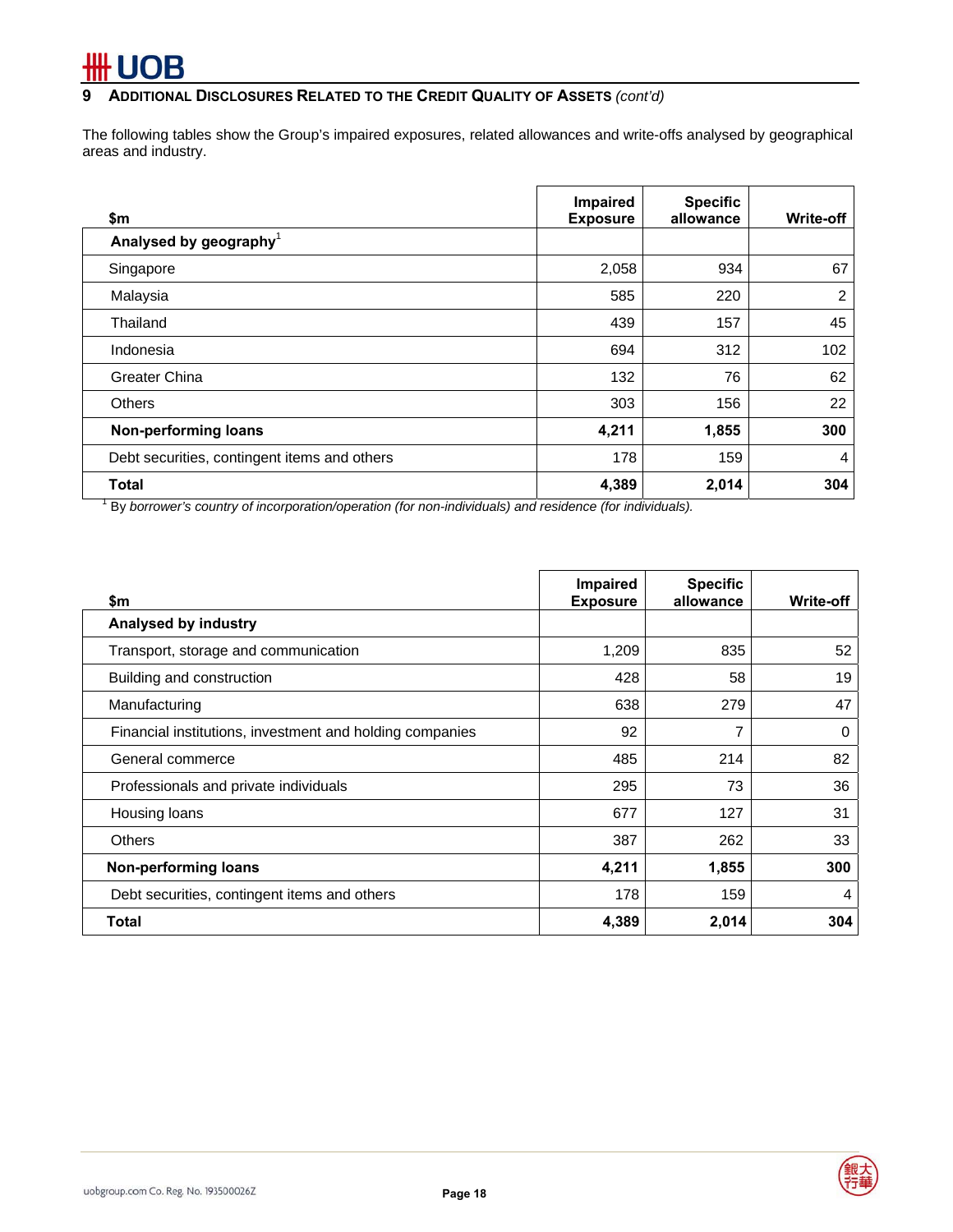### **9 ADDITIONAL DISCLOSURES RELATED TO THE CREDIT QUALITY OF ASSETS** *(cont'd)*

The following tables show the Group's past due but not impaired exposures analysed by ageing.

|       | Past due but not impaired exposure |                |              |              |  |  |  |  |  |
|-------|------------------------------------|----------------|--------------|--------------|--|--|--|--|--|
| \$m   | $<$ 30 days                        | $30 - 59$ days | 60 – 90 days | <b>Total</b> |  |  |  |  |  |
| Total | 3,113                              | 883            | 283          | 4,279        |  |  |  |  |  |

The following tables show the Group's restructured impaired exposure.

| \$m   | <b>Restructured impaired exposure</b> |
|-------|---------------------------------------|
| Total | 408                                   |

### **10 SA(CR) AND SA(EQ) – CREDIT RISK EXPOSURE AND CRM EFFECTS**

The following table illustrates the effects of CRM on the calculation of Group's capital requirements for credit exposures under the SA(CR).

Compared with 30 June 2017, exposures and RWA were lower mainly due to migration of certain corporate exposures to IRBA following approval from MAS.

|    |                                        | (a)                                           | (b)                                   | (c)                                       | (d)                                   | (e)                                  | (f)                        |  |
|----|----------------------------------------|-----------------------------------------------|---------------------------------------|-------------------------------------------|---------------------------------------|--------------------------------------|----------------------------|--|
|    |                                        | <b>Exposures before</b><br><b>CCF and CRM</b> |                                       | <b>Exposures post-CCF</b><br>and post-CRM |                                       | <b>RWA and</b><br><b>RWA density</b> |                            |  |
|    | Asset classes and others               | On-balance<br>sheet<br>amount<br>\$m          | Off-balance<br>sheet<br>amount<br>\$m | On-balance<br>sheet<br>amount<br>\$m      | Off-balance<br>sheet<br>amount<br>\$m | <b>RWA</b><br>\$m                    | <b>RWA</b><br>density<br>% |  |
|    | Cash items                             | 3,101                                         | 260                                   | 3,101                                     | 260                                   | 20                                   |                            |  |
| 2  | Central government and central<br>bank | 1,851                                         | ۰                                     | 1,851                                     | ۰                                     | 164                                  | 9                          |  |
| 3  | <b>PSE</b>                             | 1,288                                         | 823                                   | 1,288                                     | $\blacksquare$                        | 140                                  | 11                         |  |
| 4  | <b>MDB</b>                             | 459                                           | $\Omega$                              | 771                                       |                                       | 143                                  | 19                         |  |
| 5  | <b>Bank</b>                            | 925                                           | 371                                   | 940                                       | 47                                    | 511                                  | 52                         |  |
| 6  | Corporate                              | 7,497                                         | 10,981                                | 6,534                                     | 1,482                                 | 7,774                                | 97                         |  |
| 7  | Regulatory retail                      | 1,754                                         | 1,518                                 | 1,524                                     | 26                                    | 1,163                                | 75                         |  |
| 8  | Residential mortgage                   | 1,923                                         | 10                                    | 1,923                                     |                                       | 807                                  | 42                         |  |
| 9  | <b>CRE</b>                             | 1,718                                         | 879                                   | 1,706                                     | 105                                   | 1,812                                | 100                        |  |
| 10 | Equity - SA(EQ)                        |                                               | $\overline{a}$                        |                                           |                                       |                                      | $\overline{\phantom{0}}$   |  |
| 11 | Past due exposures                     | 315                                           | 24                                    | 314                                       | 0                                     | 446                                  | 142                        |  |
| 12 | Higher-risk categories                 |                                               | -                                     |                                           |                                       |                                      |                            |  |
| 13 | Other exposures                        | 8,116                                         | 1,443                                 | 6,962                                     | 309                                   | 7,271                                | 100                        |  |
| 14 | <b>Total</b>                           | 28,947                                        | 16,310                                | 26,915                                    | 2,230                                 | 20,249                               | 69                         |  |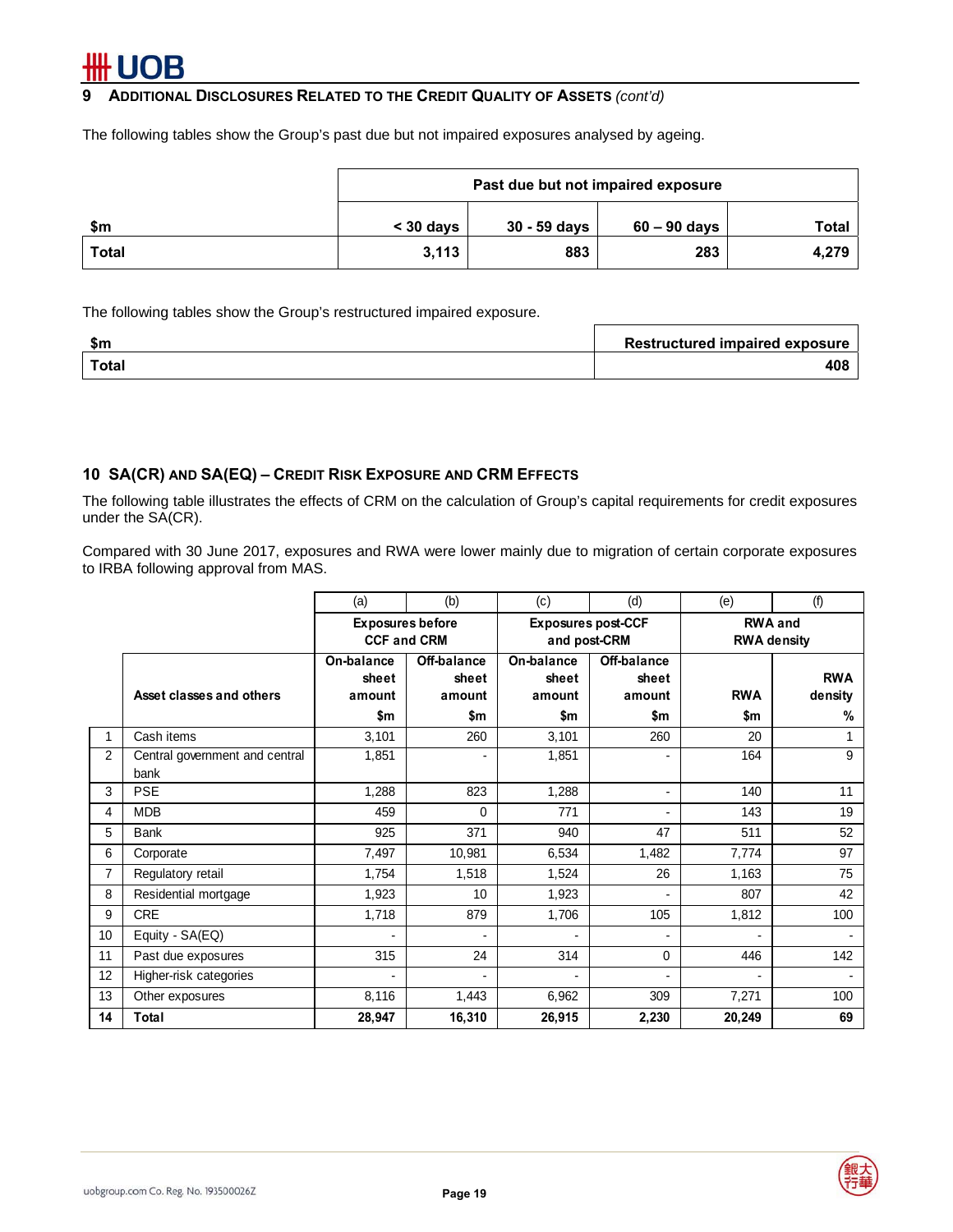## **11 SA(CR) AND SA(EQ) – EXPOSURES BY ASSET CLASSES AND RISK WEIGHTS**

The following table provides a breakdown of Group's credit risk exposures under SA(CR) by asset class and risk weight.

| \$m            |                                        | (a)                      | (b)                      | (c)                      | (d)                      | (e)                      | (f)                      | (g)                      | (h)                      | (i)                      | (j)                |
|----------------|----------------------------------------|--------------------------|--------------------------|--------------------------|--------------------------|--------------------------|--------------------------|--------------------------|--------------------------|--------------------------|--------------------|
|                | <b>Risk</b><br>weight                  |                          |                          |                          |                          |                          |                          |                          |                          |                          | Total<br>credit    |
|                |                                        |                          |                          |                          |                          |                          |                          |                          |                          |                          | exposure<br>amount |
|                | <b>Asset</b>                           |                          |                          |                          |                          |                          |                          |                          |                          |                          | (post-CCF          |
|                | classes                                |                          |                          |                          |                          |                          |                          |                          |                          |                          | and                |
|                | and others                             | 0%                       | 10%                      | 20%                      | 35%                      | 50%                      | 75%                      | 100%                     | 150%                     | <b>Others</b>            | post-CRM)          |
|                | Cash items                             | 3,262                    | $\overline{\phantom{a}}$ | 100                      | ۰                        |                          | ۰.                       | $\overline{\phantom{a}}$ | $\overline{\phantom{a}}$ | $\sim$                   | 3,361              |
| $\overline{2}$ | Central government<br>and central bank | 1,523                    | $\overline{\phantom{a}}$ | ٠                        | -                        | 328                      | $\overline{\phantom{a}}$ | $\overline{\phantom{a}}$ | $\overline{\phantom{0}}$ | $\overline{\phantom{a}}$ | 1,851              |
| 3              | <b>PSE</b>                             | 1,038                    | $\overline{\phantom{a}}$ | $\sim$                   | ٠.                       | 221                      | $\sim$                   | 29                       | $\overline{\phantom{a}}$ | $\sim$                   | 1,288              |
| 4              | <b>MDB</b>                             | 484                      | $\overline{\phantom{a}}$ | ٠.                       | -                        | 287                      | $\overline{\phantom{a}}$ | $\overline{\phantom{a}}$ | $\overline{\phantom{a}}$ | $\sim$                   | 771                |
| 5              | Bank                                   | $\blacksquare$           | $\overline{\phantom{0}}$ | 163                      |                          | 690                      | $\overline{\phantom{a}}$ | 134                      |                          | $\sim$                   | 986                |
| 6              | Corporate                              | ٠                        | $\overline{\phantom{a}}$ | 276                      | -                        | 43                       | $\overline{\phantom{a}}$ | 7,697                    | $\overline{\phantom{a}}$ | $\sim$                   | 8,016              |
| $\overline{7}$ | Regulatory retail                      | $\blacksquare$           | $\overline{\phantom{a}}$ | $\sim$                   | ۰                        | $\overline{\phantom{a}}$ | 1,550                    | $\blacksquare$           | $\overline{\phantom{a}}$ | $\overline{\phantom{a}}$ | 1,550              |
| 8              | Residential mortgage                   | $\sim$                   | $\overline{\phantom{a}}$ | $\overline{\phantom{a}}$ | 1,712                    | $\overline{\phantom{a}}$ | 15                       | 196                      | $\sim$                   | $\sim$                   | 1,923              |
| 9              | <b>CRE</b>                             | $\sim$                   | $\overline{\phantom{a}}$ | $\sim$                   | ٠                        | $\sim$                   | $\overline{\phantom{a}}$ | 1,812                    | $\overline{\phantom{a}}$ | $\sim$                   | 1,812              |
| 10             | Equity - SA(EQ)                        | $\overline{\phantom{0}}$ | $\overline{\phantom{a}}$ | $\sim$                   | ٠                        | $\overline{\phantom{a}}$ | $\sim$                   | $\overline{\phantom{a}}$ |                          | $\sim$                   |                    |
| 11             | Past due exposures                     | ۰.                       | $\overline{\phantom{a}}$ | ٠.                       | ٠                        | $\overline{\phantom{a}}$ | $\overline{\phantom{a}}$ | 52                       | 263                      | $\sim$                   | 314                |
| 12             | Higher-risk categories                 | $\overline{\phantom{0}}$ | $\overline{\phantom{0}}$ | $\overline{\phantom{0}}$ | -                        |                          | $\overline{\phantom{a}}$ | $\blacksquare$           |                          | $\sim$                   | ۰.                 |
| 13             | Other exposures                        | $\sim$                   | $\overline{\phantom{a}}$ | ٠                        | $\overline{\phantom{0}}$ | $\overline{\phantom{0}}$ | $\overline{\phantom{a}}$ | 7,271                    | $\overline{\phantom{a}}$ | $\sim$                   | 7,271              |
| 14             | Total                                  | 6,307                    |                          | 538                      | 1,712                    | 1,569                    | 1,565                    | 17,190                   | 263                      | $\blacksquare$           | 29,144             |

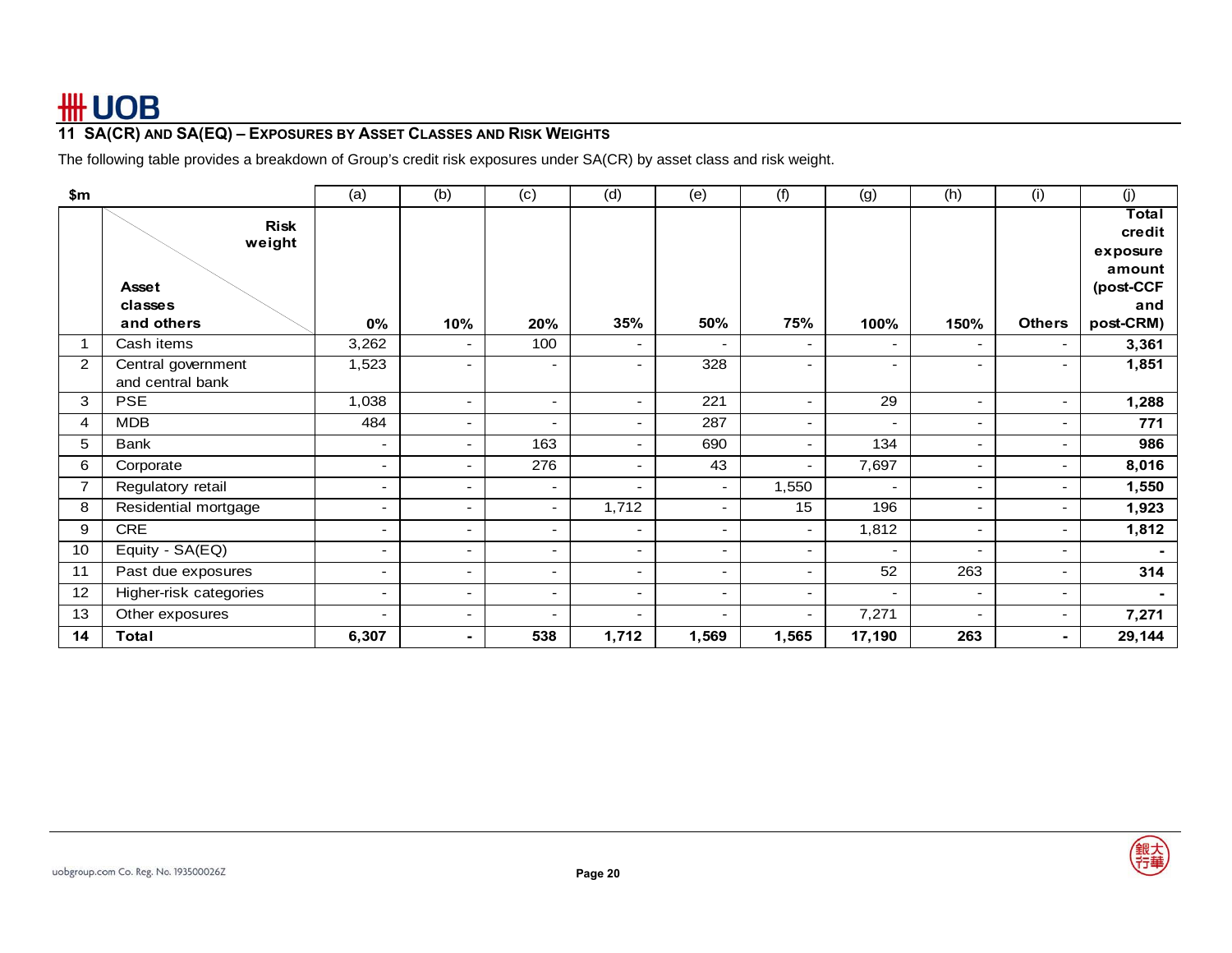### **12 IRBA – CREDIT RISK EXPOSURES BY PORTFOLIO AND PD RANGE**

The following table provides the main parameters used for the calculation of capital requirements for credit exposures under IRBA.

Compared with 30 June 2017, the increase in EAD and RWA for Bank asset class was due to an increase in placements with banks. The increase in EAD and RWA for Corporate asset class was mainly due to migration of certain corporate exposures to IRBA following approval from MAS. The decrease in RWA for Residential Mortgage asset class was due to model enhancements.

|                             | (a)                                                                        | (b)                                                             | (c)                      | (d)                                              | (e)                   | (f)                              | (g)                | (h)                                              | (i)            | (j)                        | (k)              | (1)               |
|-----------------------------|----------------------------------------------------------------------------|-----------------------------------------------------------------|--------------------------|--------------------------------------------------|-----------------------|----------------------------------|--------------------|--------------------------------------------------|----------------|----------------------------|------------------|-------------------|
| <b>PD</b> range<br>%        | Original<br>on-<br>balance<br>sheet<br>gross<br>exposures<br>$\mathsf{sm}$ | Off-<br>balance<br>sheet<br>exposures Average<br>pre-CCF<br>\$m | <b>CCF</b><br>%          | <b>EAD</b><br>post-CRM<br>and<br>post-CCF<br>\$m | Average<br>PD<br>$\%$ | <b>Number</b><br><b>Obligors</b> | <b>LGD</b><br>$\%$ | of Average   Average<br><b>Maturity</b><br>Years | RWA<br>\$m     | <b>RWA</b><br>density<br>% | <b>EL</b><br>\$m | <b>TEP</b><br>\$m |
| Sovereign asset sub-class   |                                                                            |                                                                 |                          |                                                  |                       |                                  |                    |                                                  |                |                            |                  |                   |
| $0.00$ to $< 0.15$          | 30,215                                                                     | 288                                                             | 99                       | 30,732                                           | 0.0                   | 23                               | 45                 | 1.4                                              | 1,409          | 5                          | $\overline{a}$   |                   |
| $0.15$ to $< 0.25$          | 52                                                                         |                                                                 | $\overline{\phantom{0}}$ | 52                                               | 0.2                   | $\mathbf{1}$                     | 45                 | 1.0                                              | 18             | 34                         | 0                |                   |
| $0.25$ to $< 0.50$          | 81                                                                         | $\sim$                                                          | $\overline{a}$           | 81                                               | 0.4                   | $\mathbf{2}$                     | 45                 | 1.0                                              | 36             | 45                         | 0                |                   |
| $0.50$ to $< 0.75$          | $\overline{\phantom{a}}$                                                   | $\overline{\phantom{0}}$                                        | $\blacksquare$           | $\overline{\phantom{a}}$                         | $\overline{a}$        |                                  | $\blacksquare$     | $\overline{\phantom{0}}$                         | $\blacksquare$ |                            | $\overline{a}$   |                   |
| $0.75$ to $< 2.50$          | 11                                                                         |                                                                 | $\blacksquare$           | 11                                               | 1.5                   | $\overline{c}$                   | 45                 | 1.7                                              | 11             | 101                        | 0                |                   |
| 2.50 to $<$ 10.00           | $\overline{\phantom{a}}$                                                   |                                                                 | $\overline{\phantom{a}}$ | $\overline{\phantom{a}}$                         |                       |                                  |                    |                                                  |                |                            | ٠                |                   |
| 10.00 to <100.00            | 61                                                                         | $\overline{\phantom{a}}$                                        | $\overline{\phantom{a}}$ | 61                                               | 18.5                  | $\mathbf{1}$                     | 45                 | 1.0                                              | 140            | 232                        | 5                |                   |
| 100.00 (Default)            | $\overline{\phantom{a}}$                                                   | $\blacksquare$                                                  | $\blacksquare$           | $\overline{\phantom{0}}$                         |                       | $\blacksquare$                   | $\blacksquare$     | $\blacksquare$                                   | $\blacksquare$ |                            | $\sim$           |                   |
| Sub-total                   | 30,418                                                                     | 288                                                             | 99                       | 30,936                                           | 0.1                   | 29                               | 45                 | 1.4                                              | 1,614          | 5                          | 8                | 19                |
| <b>Bank asset sub-class</b> |                                                                            |                                                                 |                          |                                                  |                       |                                  |                    |                                                  |                |                            |                  |                   |
| $0.00$ to $< 0.15$          | 31,067                                                                     | 4,922                                                           | 50                       | 33,736                                           | 0.1                   | 161                              | 45                 | 0.5                                              | 4,316          | 13                         | 8                |                   |
| $0.15$ to $< 0.25$          | 3,070                                                                      | 145                                                             | 82                       | 3,223                                            | 0.2                   | 22                               | 45                 | 0.7                                              | 1,226          | $\overline{38}$            | 3                |                   |
| $0.25$ to $< 0.50$          | 3,692                                                                      | 57                                                              | 75                       | 3,735                                            | 0.4                   | 16                               | 45                 | 0.5                                              | 1,870          | 50                         | 6                |                   |
| $0.50$ to $< 0.75$          | 2,268                                                                      | 61                                                              | 13                       | 2,277                                            | 0.6                   | 14                               | 45                 | 0.1                                              | 1,280          | 56                         | 6                |                   |
| $0.75$ to $< 2.50$          | 671                                                                        | 104                                                             | 25                       | 700                                              | 1.4                   | 12                               | 45                 | 0.4                                              | 566            | 81                         | 4                |                   |
| 2.50 to $< 10.00$           | 407                                                                        | 23                                                              | 39                       | 151                                              | 4.3                   | 15                               | 45                 | 0.2                                              | 183            | 121                        | 3                |                   |
| 10.00 to <100.00            | 106                                                                        | 35                                                              | 6                        | 61                                               | 18.5                  | 17                               | 44                 | 0.5                                              | 135            | 222                        | 5                |                   |
| 100.00 (Default)            | $\blacksquare$                                                             |                                                                 | $\sim$                   | $\sim$                                           | ٠                     | $\overline{a}$                   | $\blacksquare$     | $\overline{\phantom{0}}$                         | $\overline{a}$ | $\overline{\phantom{0}}$   | $\sim$           |                   |
| Sub-total                   | 41,281                                                                     | 5,347                                                           | 50                       | 43,883                                           | 0.2                   | 257                              | 45                 | 0.5                                              | 9,576          | 22                         | 36               | $111$             |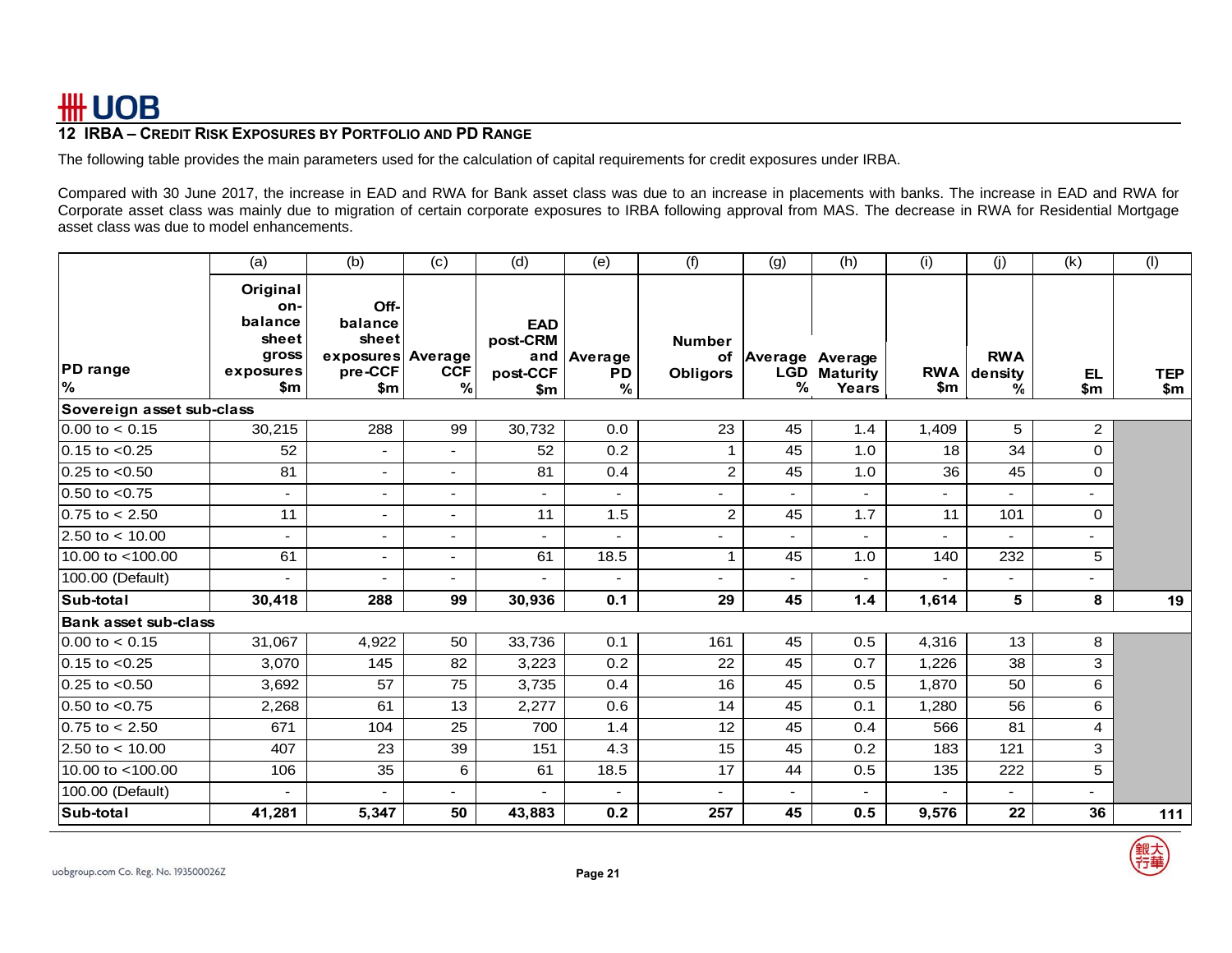|                                          | (a)                                                              | (b)                                                             | (c)             | (d)                                              | (e)                            | (f)                              | (g) | (h)                                                  | (i)    | (j)                            | (k)            | (1)               |
|------------------------------------------|------------------------------------------------------------------|-----------------------------------------------------------------|-----------------|--------------------------------------------------|--------------------------------|----------------------------------|-----|------------------------------------------------------|--------|--------------------------------|----------------|-------------------|
| <b>PD</b> range<br>$\%$                  | Original<br>on-<br>balance<br>sheet<br>gross<br>exposures<br>\$m | Off-<br>balance<br>sheet<br>exposures Average<br>pre-CCF<br>\$m | <b>CCF</b><br>% | <b>EAD</b><br>post-CRM<br>and<br>post-CCF<br>\$m | Average<br>PD<br>$\frac{9}{6}$ | <b>Number</b><br><b>Obligors</b> | %   | of Average   Average<br><b>LGD</b> Maturity<br>Years | \$m    | <b>RWA</b><br>RWA density<br>℅ | EL<br>\$m      | <b>TEP</b><br>\$m |
| Corporate asset sub-class                |                                                                  |                                                                 |                 |                                                  |                                |                                  |     |                                                      |        |                                |                |                   |
| $0.00$ to $< 0.15$                       | 3,562                                                            | 2,731                                                           | 25              | 4,337                                            | 0.1                            | 45                               | 44  | 2.2                                                  | 926    | 21                             |                |                   |
| $0.15$ to $< 0.25$                       | 6,964                                                            | 7,544                                                           | 16              | 8,551                                            | 0.2                            | 124                              | 44  | 1.6                                                  | 3,224  | 38                             | $\overline{7}$ |                   |
| $0.25$ to $< 0.50$                       | 12,355                                                           | 20,614                                                          | 18              | 19,075                                           | 0.4                            | 505                              | 42  | $\overline{2.1}$                                     | 10.881 | 57                             | 30             |                   |
| $0.50$ to $< 0.75$                       | 4,870                                                            | 13,345                                                          | 20              | 9,598                                            | 0.5                            | 439                              | 44  | 1.7                                                  | 6,253  | 65                             | 22             |                   |
| $0.75$ to $< 2.50$                       | 21,809                                                           | 29,559                                                          | 13              | 26,542                                           | 1.2                            | 1,701                            | 43  | 1.4                                                  | 21.816 | 82                             | 133            |                   |
| $2.50 \text{ to} < 10.00$                | 8,693                                                            | 8,462                                                           | 22              | 5,583                                            | 5.1                            | 666                              | 37  | 1.3                                                  | 6,497  | 116                            | 105            |                   |
| 10.00 to <100.00                         | 2,193                                                            | 3,104                                                           | 23              | 1,203                                            | 19.0                           | 385                              | 23  | 1.4                                                  | 1,518  | 126                            | 59             |                   |
| 100.00 (Default)                         | 1,153                                                            | 229                                                             | $\overline{30}$ | 1,222                                            | 100.0                          | 140                              | 43  | 1.7                                                  |        |                                | 526            |                   |
| Sub-total                                | 61,599                                                           | 85,588                                                          | 17              | 76,111                                           | 2.9                            | 4,004                            | 42  | 1.7                                                  | 51,115 | 67                             | 885            | 1,392             |
| Corporate small business asset sub-class |                                                                  |                                                                 |                 |                                                  |                                |                                  |     |                                                      |        |                                |                |                   |
| $0.00$ to $< 0.15$                       | $\Omega$                                                         | 4                                                               | 11              | 1                                                | 0.1                            | $\overline{2}$                   | 13  | 0.7                                                  | 0      | 3                              | $\overline{0}$ |                   |
| $0.15$ to $< 0.25$                       | 94                                                               | 809                                                             | 13              | 226                                              | 0.2                            | 201                              | 37  | 1.8                                                  | 65     | 29                             | $\mathbf{0}$   |                   |
| $0.25$ to $< 0.50$                       | 792                                                              | 2,154                                                           | 9               | 1.180                                            | 0.4                            | 545                              | 37  | 1.9                                                  | 507    | 43                             | $\overline{2}$ |                   |
| $0.50$ to $< 0.75$                       | 706                                                              | 1,808                                                           | 13              | 999                                              | 0.5                            | 553                              | 38  | 2.0                                                  | 509    | 51                             | $\overline{2}$ |                   |
| $0.75$ to $< 2.50$                       | 6,699                                                            | 13,947                                                          | 6               | 7,632                                            | 1.4                            | 2,897                            | 38  | 2.0                                                  | 5,802  | 76                             | 40             |                   |
| $2.50 \text{ to} < 10.00$                | 5,086                                                            | 3,850                                                           | 11              | 5,075                                            | 5.2                            | 2,138                            | 37  | 1.8                                                  | 5,429  | 107                            | 96             |                   |
| 10.00 to <100.00                         | 935                                                              | 534                                                             | 17              | 894                                              | 16.9                           | 485                              | 36  | 1.5                                                  | 1,484  | 166                            | 55             |                   |
| 100.00 (Default)                         | 795                                                              | 195                                                             | 6               | 806                                              | 100.0                          | 167                              | 41  | 1.6                                                  |        | $\sim$                         | 333            |                   |
| Sub-total                                | 15,107                                                           | 23,301                                                          | 8               | 16,813                                           | 7.9                            | 6,988                            | 38  | 1.9                                                  | 13,797 | 82                             | 528            | 502               |

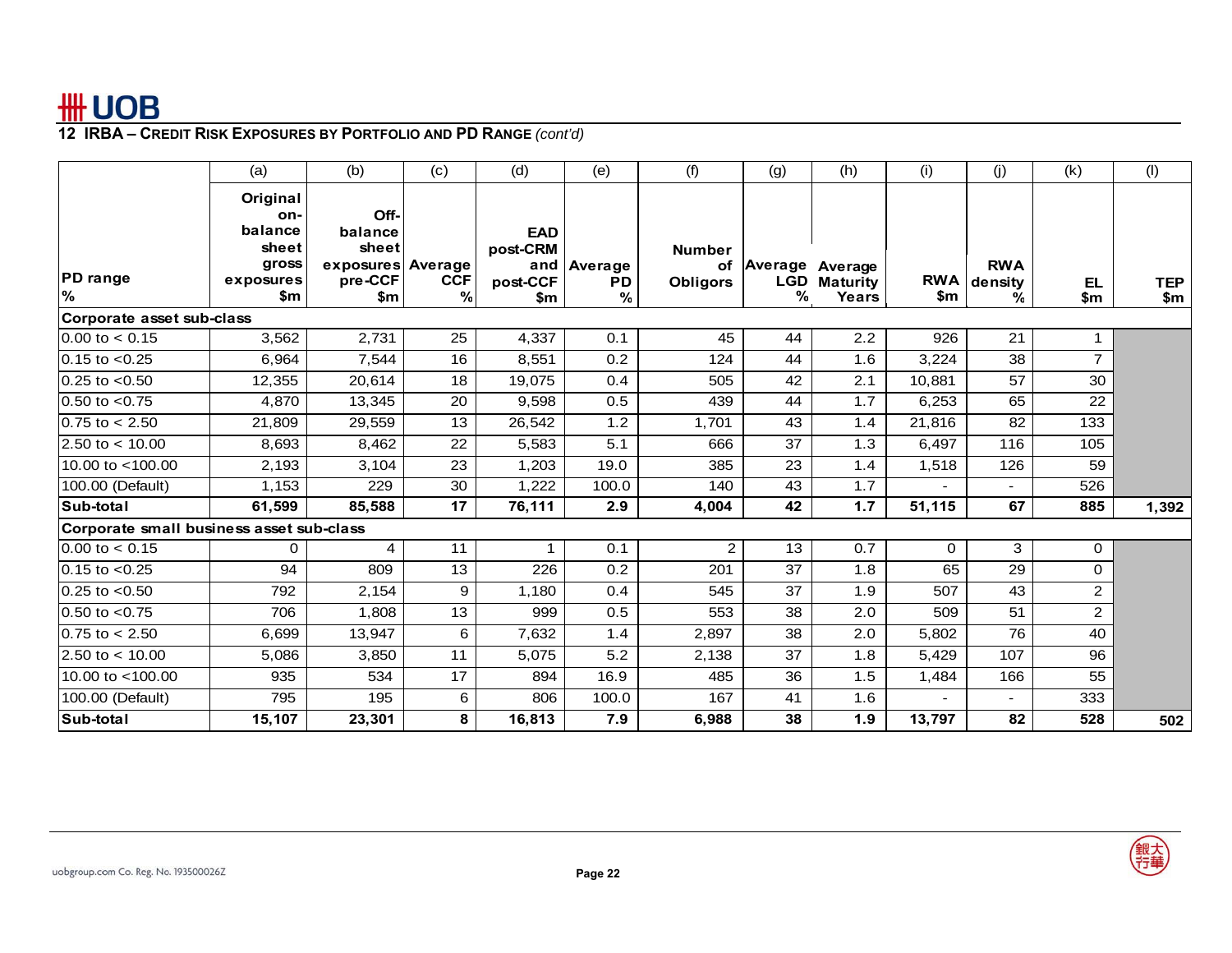|                                                                                                                        | (a)                                                              | (b)                                                               | (c)                      | (d)                                       | (e)                                  | (f)                              | (g)                        | (h)                          | (i)                      | (j)                            | (k)                      | (1)               |  |
|------------------------------------------------------------------------------------------------------------------------|------------------------------------------------------------------|-------------------------------------------------------------------|--------------------------|-------------------------------------------|--------------------------------------|----------------------------------|----------------------------|------------------------------|--------------------------|--------------------------------|--------------------------|-------------------|--|
| <b>PD</b> range<br>%                                                                                                   | Original<br>on-<br>balance<br>sheet<br>gross<br>exposures<br>\$m | Off-<br>balance<br>sheet<br>exposures Average<br>pre-CCF<br>\$m\$ | <b>CCF</b><br>℅          | <b>EAD</b><br>post-CRM<br>post-CCF<br>\$m | and   Average<br>PD<br>$\frac{9}{6}$ | <b>Number</b><br><b>Obligors</b> | of Average   Average<br>%∣ | <b>LGD</b> Maturity<br>Years | \$m                      | <b>RWA</b><br>RWA density<br>℅ | EL<br>\$m                | <b>TEP</b><br>\$m |  |
| Specialised lending asset sub-class - IPRE<br>$0.00$ to $< 0.15$<br>45<br>50<br>22<br>3<br>0.1<br>45<br>1.0<br>14<br>0 |                                                                  |                                                                   |                          |                                           |                                      |                                  |                            |                              |                          |                                |                          |                   |  |
| $0.15$ to $< 0.25$                                                                                                     | 8,442                                                            | 3,817                                                             | 66                       | 10,971                                    | 0.2                                  | 155                              | 45                         | 2.0                          | 4,466                    | 41                             | 9                        |                   |  |
| $0.25$ to $< 0.50$                                                                                                     | 18,997                                                           | 3,741                                                             | 60                       | 21,248                                    | 0.4                                  | 359                              | 45                         | 2.1                          | 12,722                   | 60                             | 36                       |                   |  |
| $0.50$ to $< 0.75$                                                                                                     | 3,392                                                            | 761                                                               | 49                       | 3,763                                     | 0.5                                  | 120                              | 45                         | 2.5                          | 2.837                    | 75                             | 9                        |                   |  |
| $0.75$ to $< 2.50$                                                                                                     | 13,544                                                           | 2,801                                                             | 50                       | 14,956                                    | 1.2                                  | 924                              | 45                         | 2.2                          | 14,579                   | 97                             | 80                       |                   |  |
| 2.50 to $< 10.00$                                                                                                      | 2,995                                                            | 549                                                               | 29                       | 3,156                                     | 4.1                                  | 520                              | 45                         | 3.1                          | 4,891                    | 155                            | 58                       |                   |  |
| 10.00 to $<$ 100.00                                                                                                    | 74                                                               | 9                                                                 | $\overline{75}$          | 80                                        | 17.8                                 | 18                               | 45                         | 2.9                          | 199                      | 247                            | 6                        |                   |  |
| 100.00 (Default)                                                                                                       | 323                                                              | 6                                                                 | 65                       | 327                                       | 100.0                                | 24                               | 45                         | 2.4                          |                          |                                | 147                      |                   |  |
| Sub-total                                                                                                              | 47.767                                                           | 11,730                                                            | 58                       | 54.523                                    | 1.4                                  | 2,121                            | 45                         | 2.2                          | 39.697                   | 73                             | 346                      | 479               |  |
| Equities exposures under IRBA (EQ) - PD/LGD method                                                                     |                                                                  |                                                                   |                          |                                           |                                      |                                  |                            |                              |                          |                                |                          |                   |  |
| $0.00$ to $< 0.15$                                                                                                     | 8                                                                |                                                                   | $\blacksquare$           | 8                                         | 0.0                                  | $\mathbf 1$                      | 90                         | 5.0                          | 11                       | 130                            | $\mathbf 0$              |                   |  |
| $0.15$ to $< 0.25$                                                                                                     | $\overline{\phantom{0}}$                                         | $\overline{\phantom{a}}$                                          | $\blacksquare$           | $\overline{\phantom{0}}$                  | $\overline{\phantom{a}}$             | $\blacksquare$                   | $\blacksquare$             | $\blacksquare$               | $\blacksquare$           | $\overline{\phantom{0}}$       | $\blacksquare$           |                   |  |
| $0.25$ to $< 0.50$                                                                                                     | $\blacksquare$                                                   |                                                                   | $\overline{\phantom{0}}$ | $\overline{\phantom{a}}$                  |                                      |                                  | $\overline{a}$             |                              | $\blacksquare$           |                                | $\overline{\phantom{0}}$ |                   |  |
| $0.50$ to $< 0.75$                                                                                                     | $\blacksquare$                                                   | $\blacksquare$                                                    | $\blacksquare$           | $\blacksquare$                            | $\overline{\phantom{a}}$             | $\overline{\phantom{a}}$         | $\blacksquare$             | $\blacksquare$               | $\blacksquare$           | $\overline{\phantom{a}}$       | $\blacksquare$           |                   |  |
| $0.75$ to $< 2.50$                                                                                                     | $\overline{a}$                                                   |                                                                   | $\overline{\phantom{a}}$ | $\blacksquare$                            | $\blacksquare$                       |                                  | $\overline{\phantom{a}}$   | $\overline{\phantom{a}}$     | $\blacksquare$           |                                | $\overline{\phantom{a}}$ |                   |  |
| 2.50 to $< 10.00$                                                                                                      | $\overline{\phantom{0}}$                                         | $\blacksquare$                                                    | $\blacksquare$           | $\overline{\phantom{a}}$                  | $\overline{\phantom{a}}$             | $\overline{\phantom{a}}$         | $\blacksquare$             | $\blacksquare$               | $\overline{\phantom{0}}$ | $\blacksquare$                 | $\overline{\phantom{0}}$ |                   |  |
| 10.00 to <100.00                                                                                                       | $\overline{\phantom{0}}$                                         |                                                                   | $\blacksquare$           | $\overline{\phantom{0}}$                  | $\overline{\phantom{0}}$             |                                  | $\blacksquare$             | $\overline{a}$               | $\blacksquare$           |                                | $\overline{\phantom{0}}$ |                   |  |
| 100.00 (Default)                                                                                                       | $\overline{\phantom{0}}$                                         |                                                                   | $\overline{\phantom{0}}$ | $\overline{\phantom{a}}$                  | $\overline{\phantom{a}}$             |                                  | $\overline{\phantom{0}}$   | $\overline{\phantom{a}}$     | $\overline{\phantom{0}}$ |                                | $\overline{\phantom{0}}$ |                   |  |
| Sub-total                                                                                                              | 8                                                                |                                                                   | $\blacksquare$           | 8                                         | 0.0                                  | 1                                | 90                         | 5.0                          | 11                       | 130                            | $\Omega$                 | $\mathbf 0$       |  |
| <b>Total (FIRB</b><br>portfolios)                                                                                      | 196,179                                                          | 126,254                                                           | 21                       | 222,275                                   | 2.0                                  | 13,399                           | 44                         | 1.5                          | 115,810                  | 52                             | 1,802                    | 2,503             |  |

**Page 23**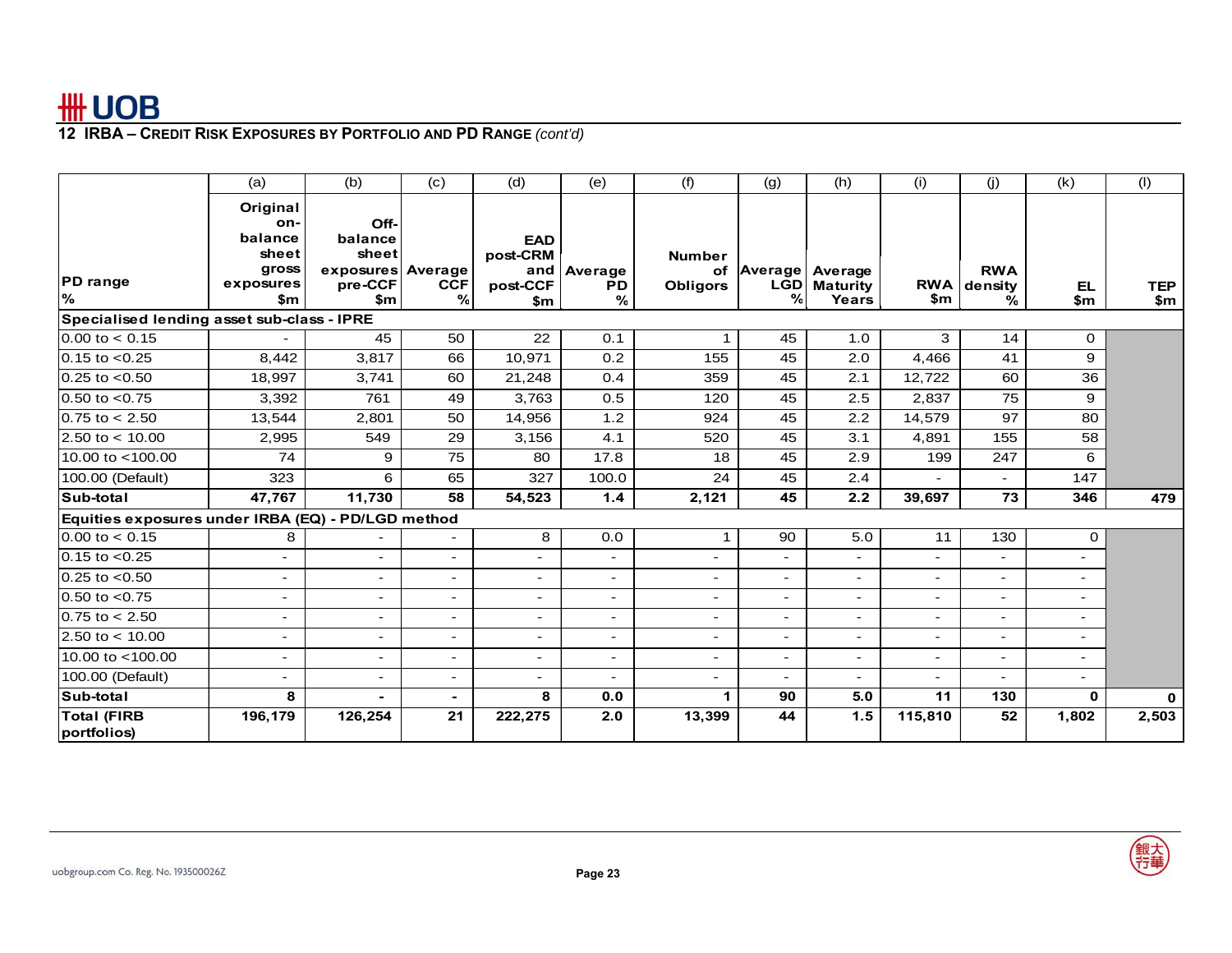|                                      | (a)                                                              | (b)                                                             | (c)                         | (d)                                              | (e)                | (f)                                    | (g)          | (h)                                     | (i)                         | (j)                        | (k)          | (1)               |
|--------------------------------------|------------------------------------------------------------------|-----------------------------------------------------------------|-----------------------------|--------------------------------------------------|--------------------|----------------------------------------|--------------|-----------------------------------------|-----------------------------|----------------------------|--------------|-------------------|
| <b>PD</b> range<br>%                 | Original<br>on-<br>balance<br>sheet<br>gross<br>exposures<br>\$m | Off-<br>balance<br>sheet<br>exposures Average<br>pre-CCF<br>\$m | <b>CCF</b><br>$\frac{9}{6}$ | <b>EAD</b><br>post-CRM<br>and<br>post-CCF<br>\$m | Average<br>PD<br>% | <b>Number</b><br>οf<br><b>Obligors</b> | Average<br>℅ | Average<br><b>LGD</b> Maturity<br>Years | <b>RWA</b><br>$\mathsf{sm}$ | <b>RWA</b><br>density<br>% | EL<br>\$m    | <b>TEP</b><br>\$m |
| Residential mortgage asset sub-class |                                                                  |                                                                 |                             |                                                  |                    |                                        |              |                                         |                             |                            |              |                   |
| $0.00$ to $< 0.15$                   | 450                                                              | 269                                                             | 103                         | 728                                              | 0.1                | 14,298                                 | 19           | ÷,                                      | 27                          | 4                          | 0            |                   |
| $0.15$ to $< 0.25$                   | 16,607                                                           | 570                                                             | 100                         | 17,178                                           | 0.2                | 41,114                                 | 13           | ÷,                                      | 868                         | 5                          | 4            |                   |
| $0.25$ to $< 0.50$                   | 26,558                                                           | 2,703                                                           | 66                          | 28,341                                           | 0.3                | 83,270                                 | 11           | ÷,                                      | 1,689                       | 6                          | 9            |                   |
| $0.50$ to $< 0.75$                   | 16,630                                                           | 817                                                             | 98                          | 17,434                                           | 0.7                | 44,685                                 | 14           | ٠                                       | 2,322                       | 13                         | 15           |                   |
| $0.75$ to $< 2.50$                   | 7,072                                                            | 534                                                             | 38                          | 7,276                                            | 1.3                | 42,285                                 | 13           | L.                                      | 1.440                       | 20                         | 12           |                   |
| $2.50 \text{ to} < 10.00$            | 1,524                                                            | 107                                                             | 43                          | 1,569                                            | 3.8                | 16,854                                 | 23           | ÷,                                      | 1,082                       | 69                         | 14           |                   |
| 10.00 to <100.00                     | 1,665                                                            | 47                                                              | 47                          | 1,688                                            | 26.8               | 8,088                                  | 16           |                                         | 1,450                       | 86                         | 67           |                   |
| 100.00 (Default)                     | 714                                                              |                                                                 | ٠                           | 714                                              | 100.0              | 3,240                                  | 22           | ۰                                       | 657                         | 92                         | 126          |                   |
| Sub-total                            | 71,221                                                           | 5,045                                                           | 73                          | 74,928                                           | 2.1                | 230,650                                | 13           | ٠                                       | 9,533                       | 13                         | 247          | 237               |
| <b>QRRE</b> asset sub-class          |                                                                  |                                                                 |                             |                                                  |                    |                                        |              |                                         |                             |                            |              |                   |
| $0.00$ to $< 0.15$                   | 775                                                              | 4,387                                                           | 31                          | 2,116                                            | 0.1                | 479,491                                | 52           |                                         | 75                          | 4                          | $\mathbf 1$  |                   |
| $0.15$ to $< 0.25$                   | 296                                                              | 1,503                                                           | 34                          | 805                                              | 0.2                | 151,845                                | 46           |                                         | 45                          | 6                          | $\mathbf{1}$ |                   |
| $0.25$ to $< 0.50$                   | 296                                                              | 4,282                                                           | 70                          | 3,290                                            | 0.3                | 710,940                                | 52           | ۰                                       | 255                         | 8                          | 5            |                   |
| $0.50$ to $< 0.75$                   | 694                                                              | 1,392                                                           | 57                          | 1,487                                            | 0.6                | 309,607                                | 54           | ÷,                                      | 230                         | 15                         | 5            |                   |
| $0.75$ to $< 2.50$                   | 805                                                              | 2,120                                                           | 78                          | 2,461                                            | 1.3                | 338,016                                | 39           | ÷                                       | 517                         | 21                         | 14           |                   |
| 2.50 to $< 10.00$                    | 591                                                              | 488                                                             | 66                          | 916                                              | 5.7                | 217,704                                | 57           | L,                                      | 721                         | 79                         | 29           |                   |
| 10.00 to <100.00                     | 437                                                              | 97                                                              | 72                          | 506                                              | 24.7               | 123,804                                | 68           | L,                                      | 864                         | 171                        | 82           |                   |
| 100.00 (Default)                     | 46                                                               |                                                                 | $\overline{\phantom{a}}$    | 46                                               | 100.0              | 11,019                                 | 68           | $\overline{\phantom{a}}$                | 83                          | 182                        | 25           |                   |
| Sub-total                            | 3,939                                                            | 14,269                                                          | 54                          | 11,626                                           | 2.4                | 1,992,236                              | 50           | ۰                                       | 2,788                       | 24                         | 163          | 57                |

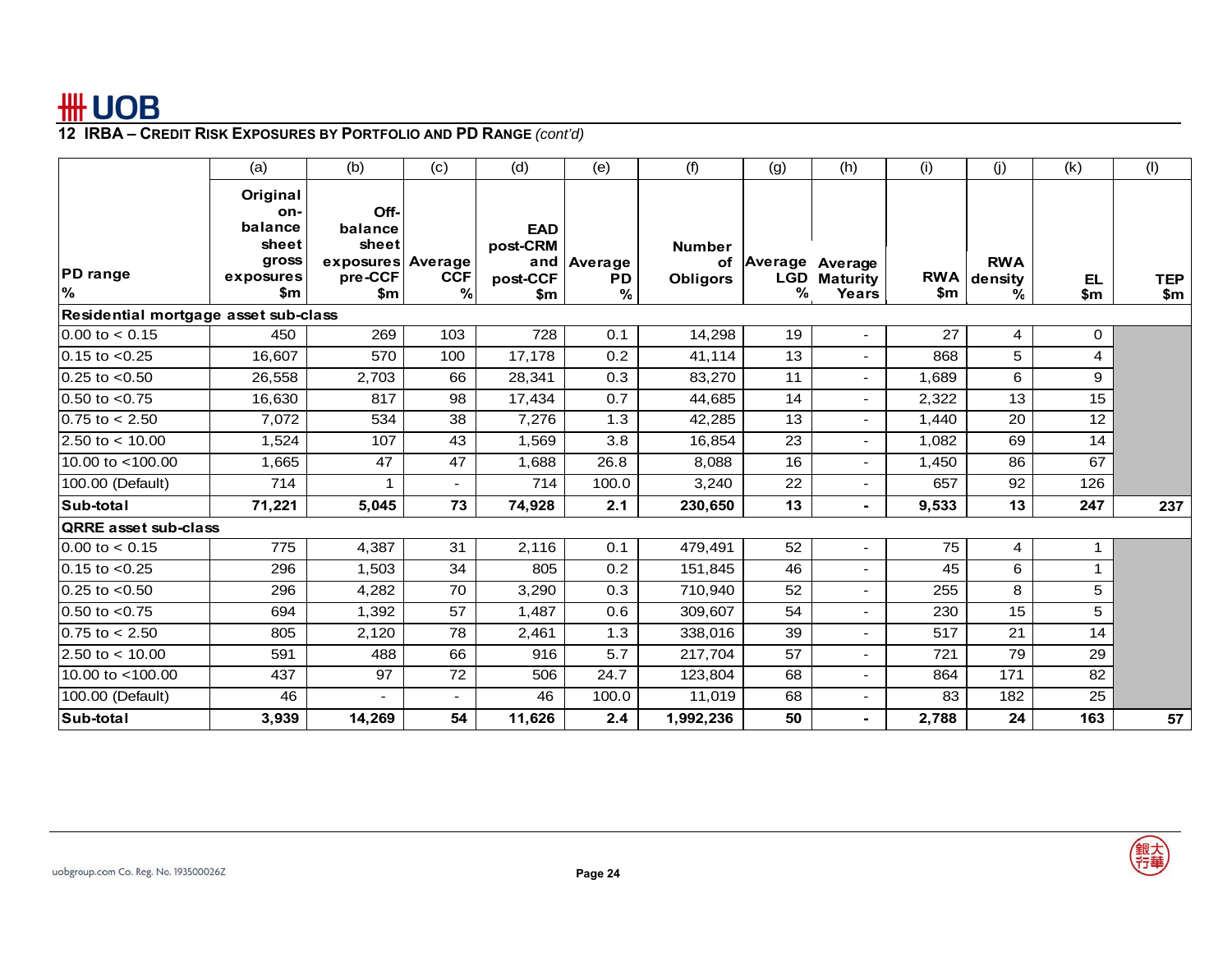|                                                                                | (a)                                                              | (b)                                                             | (c)                         | (d)                                       | (e)                                         | (f)                                    | (g)            | (h)                                               | (i)                         | (i)                        | (k)              | (1)               |
|--------------------------------------------------------------------------------|------------------------------------------------------------------|-----------------------------------------------------------------|-----------------------------|-------------------------------------------|---------------------------------------------|----------------------------------------|----------------|---------------------------------------------------|-----------------------------|----------------------------|------------------|-------------------|
| <b>PD</b> range<br>%                                                           | Original<br>on-<br>balance<br>sheet<br>gross<br>exposures<br>\$m | Off-<br>balance<br>sheet<br>exposures Average<br>pre-CCF<br>\$m | <b>CCF</b><br>$\frac{9}{6}$ | <b>EAD</b><br>post-CRM<br>post-CCF<br>\$m | and   Average<br><b>PD</b><br>$\frac{9}{6}$ | <b>Number</b><br>οf<br><b>Obligors</b> | ℅              | Average   Average<br><b>LGD</b> Maturity<br>Years | <b>RWA</b><br>$\mathsf{sm}$ | <b>RWA</b><br>density<br>% | <b>EL</b><br>\$m | <b>TEP</b><br>\$m |
| Other retail exposures asset sub-class (excluding exposures to small business) |                                                                  |                                                                 |                             |                                           |                                             |                                        |                |                                                   |                             |                            |                  |                   |
| $0.00$ to $< 0.15$                                                             | 53                                                               | 227                                                             | 40                          | 144                                       | 0.1                                         | 2,965                                  | 35             | ÷,                                                | 13                          | 9                          | 0                |                   |
| $0.15$ to $< 0.25$                                                             | 1.156                                                            | 85                                                              | 42                          | 1,192                                     | 0.2                                         | 27,857                                 | 13             |                                                   | 58                          | 5                          | $\Omega$         |                   |
| $0.25$ to $< 0.50$                                                             | 22                                                               | 111                                                             | 58                          | 86                                        | 0.3                                         | 879                                    | 16             | $\overline{\phantom{0}}$                          | $\overline{7}$              | 8                          | $\Omega$         |                   |
| $0.50$ to $< 0.75$                                                             | 5,459                                                            | 789                                                             | 48                          | 5,835                                     | 0.6                                         | 24,639                                 | 10             |                                                   | 490                         | 8                          | 4                |                   |
| $0.75$ to $< 2.50$                                                             | 2,869                                                            | 708                                                             | 73                          | 3,385                                     | 1.7                                         | 23,125                                 | $\overline{7}$ | L,                                                | 276                         | 8                          | 3                |                   |
| 2.50 to $<$ 10.00                                                              | 579                                                              | 150                                                             | 82                          | 703                                       | 5.1                                         | 54,062                                 | 43             | L,                                                | 477                         | 68                         | 17               |                   |
| $10.00$ to $< 100.00$                                                          | 440                                                              | 44                                                              | 28                          | 452                                       | 21.1                                        | 62,915                                 | 47             |                                                   | 445                         | 98                         | 39               |                   |
| 100.00 (Default)                                                               | 96                                                               | 0                                                               | $\overline{\phantom{a}}$    | 96                                        | 100.0                                       | 5,592                                  | 52             | Ξ.                                                | 456                         | 473                        | 17               |                   |
| Sub-total                                                                      | 10,675                                                           | 2,113                                                           | 58                          | 11,893                                    | 2.7                                         | 198,408                                | 13             | ä,                                                | 2,222                       | 19                         | 81               | 43                |
| Other retail small business exposures asset sub-class                          |                                                                  |                                                                 |                             |                                           |                                             |                                        |                |                                                   |                             |                            |                  |                   |
| $0.00$ to $< 0.15$                                                             | 17                                                               | 62                                                              | 69                          | 60                                        | 0.1                                         | 363                                    | 9              | ÷,                                                | $\mathbf 1$                 | $\overline{2}$             | 0                |                   |
| $0.15$ to $< 0.25$                                                             | 460                                                              | 668                                                             | 68                          | 916                                       | 0.2                                         | 3,509                                  | 21             |                                                   | 79                          | 9                          | $\Omega$         |                   |
| $0.25$ to $< 0.50$                                                             | 2,073                                                            | 960                                                             | 63                          | 2,679                                     | 0.4                                         | 9,776                                  | 25             | -                                                 | 435                         | 16                         | 3                |                   |
| $0.50$ to $< 0.75$                                                             | 910                                                              | 345                                                             | 58                          | 1,111                                     | 0.5                                         | 4,901                                  | 26             | ÷                                                 | 227                         | 20                         | $\overline{2}$   |                   |
| $0.75$ to $< 2.50$                                                             | 3,114                                                            | 968                                                             | 48                          | 3,583                                     | 1.3                                         | 14,778                                 | 28             | L,                                                | 1,164                       | 32                         | 13               |                   |
| $2.50$ to < 10.00                                                              | 1,167                                                            | 220                                                             | 47                          | 1,270                                     | 4.6                                         | 5,742                                  | 29             |                                                   | 567                         | 45                         | 17               |                   |
| 10.00 to <100.00                                                               | 264                                                              | 19                                                              | 46                          | 272                                       | 21.6                                        | 1,259                                  | 28             | ä,                                                | 179                         | 66                         | 16               |                   |
| 100.00 (Default)                                                               | 181                                                              | 16                                                              | 9                           | 182                                       | 100.0                                       | 767                                    | 43             | ÷,                                                | 400                         | 219                        | 56               |                   |
| Sub-total                                                                      | 8,185                                                            | 3,258                                                           | 58                          | 10,073                                    | 3.6                                         | 41,095                                 | 27             | $\blacksquare$                                    | 3,052                       | 30                         | 106              | 90                |
| <b>Total (Retail Asset</b><br>Class)                                           | 94,020                                                           | 24,686                                                          | 59                          | 108,519                                   | 2.3                                         | 2,238,230                              | 18             | ۰                                                 | 17,595                      | 16                         | 597              | 428               |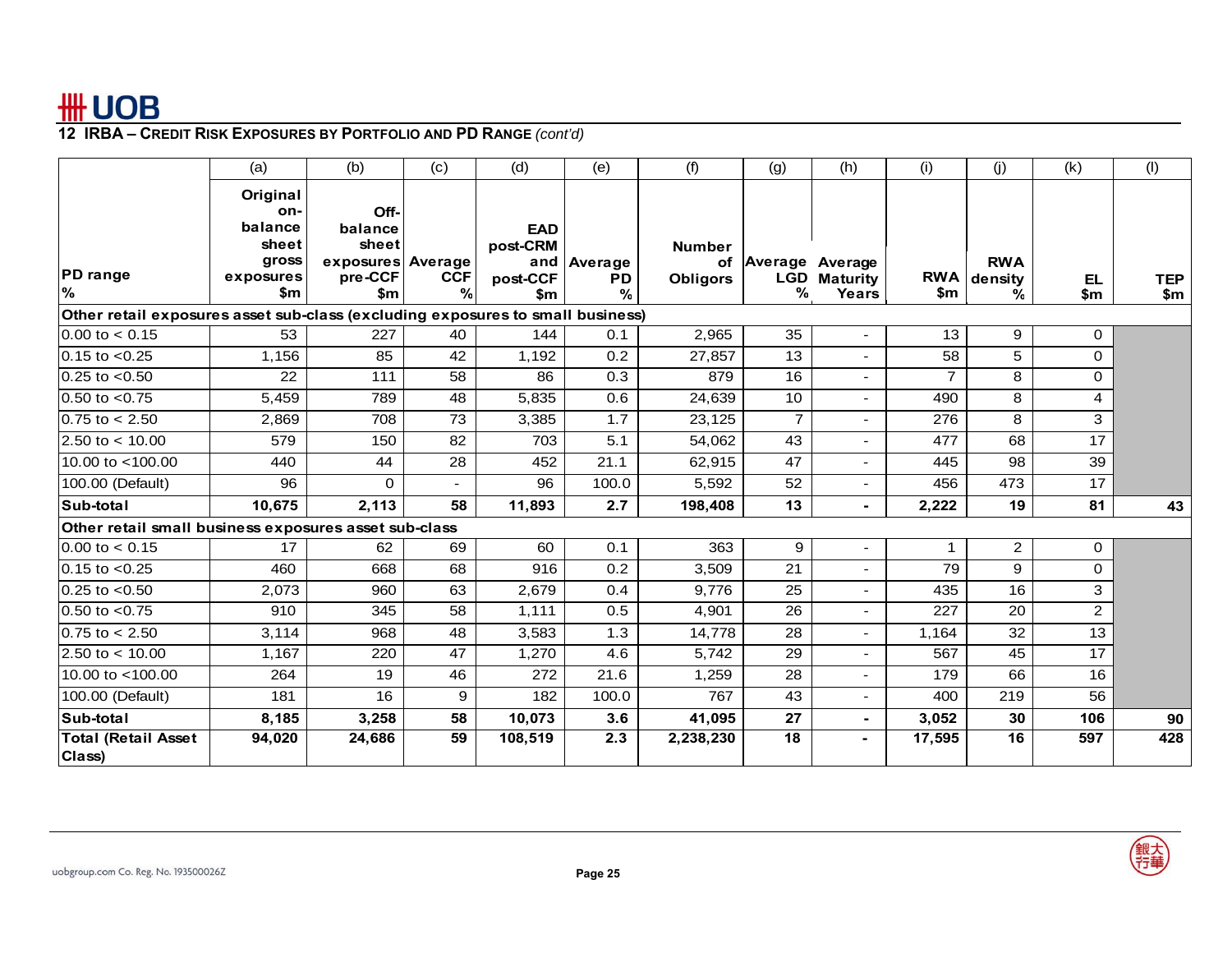### **13 IRBA – EFFECT ON RWA OF CREDIT DERIVATIVES USED AS CRM**

As at 31 December 2017, Group does not use credit derivatives as credit risk mitigant for exposures under IRBA.

|                |                                                 | (a)                           | (b)                         |
|----------------|-------------------------------------------------|-------------------------------|-----------------------------|
| \$m            |                                                 | Pre-credit<br>derivatives RWA | <b>Actual</b><br><b>RWA</b> |
| 1              | Sovereign - F-IRBA                              | 1,614                         | 1,614                       |
| $\mathfrak{p}$ | Sovereign - A-IRBA                              |                               |                             |
| 3              | Banks - F-IRBA                                  | 9,576                         | 9,576                       |
| 4              | Banks - A-IRBA                                  |                               |                             |
| 5              | Corporate - F-IRBA                              | 51,115                        | 51,115                      |
| 6              | Corporate - A-IRBA                              |                               |                             |
| $\overline{7}$ | Corporate small business - F-IRBA               | 13,797                        | 13,797                      |
| 8              | Corporate small business - A-IRBA               |                               |                             |
| 9              | Specialised lending - F-IRBA                    | 39,697                        | 39,697                      |
| 10             | Specialised lending - A-IRBA                    |                               |                             |
| 11             | High Volatility Commercial Real Estate - F-IRBA |                               |                             |
| 12             | High Volatility Commercial Real Estate - A-IRBA |                               |                             |
| 13             | Retail - ORRE                                   | 2,788                         | 2,788                       |
| 14             | Retail - residential mortgage                   | 9,533                         | 9,533                       |
| 15             | Retail - small business                         | 3,052                         | 3,052                       |
| 16             | Other retail exposures                          | 2,222                         | 2,222                       |
| 17             | $Equity - F-IRBA$                               | 11                            | 11                          |
| 18             | $Equity - A-IRBA$                               |                               |                             |
| 19             | Purchased receivables - F-IRBA                  | $\blacksquare$                |                             |
| 20             | Purchased receivables - A-IRBA                  |                               |                             |
| 21             | <b>Total</b>                                    | 133,405                       | 133,405                     |

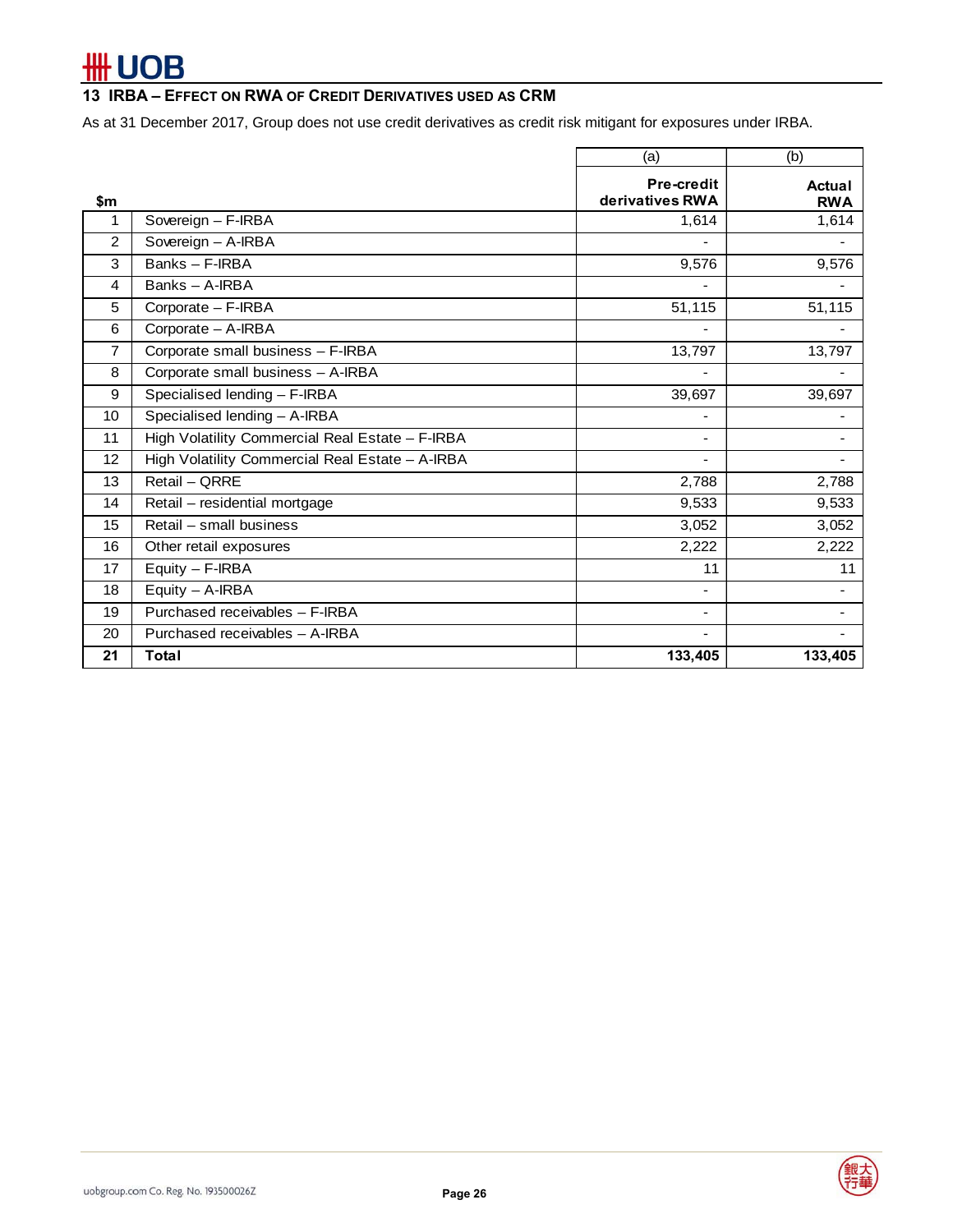### **14 IRBA - BACKTESTING OF PD PER PORTFOLIO**

The tables below provide the backtesting data used to validate the reliability of PD calculations and compares the PD used in IRBA capital calculations with the effective default rates of the bank's obligors.

### **Sovereign Asset Sub-class**

| <b>PD Range</b><br>% | S&P          | Fitch's<br>Rating | Moody's<br>Rating | Weighted<br>Average<br><b>PD</b><br>% | <b>Arithmetic</b><br>Average<br>PD by<br><b>Obligors</b><br>% | <b>Number of Obligors</b><br>End of<br><b>Previous</b><br>Annual<br>Reporting<br><b>Period</b> | End of<br>Annual<br>Reporting<br><b>Period</b> | <b>Defaulted</b><br>Obligors in<br>the Annual<br>Reporting<br>Period | Of which new<br>defaulted<br>obligors in<br>the annual<br>reporting<br>period | Average<br><b>Historical</b><br><b>Annual Default</b><br>Rate<br>% |
|----------------------|--------------|-------------------|-------------------|---------------------------------------|---------------------------------------------------------------|------------------------------------------------------------------------------------------------|------------------------------------------------|----------------------------------------------------------------------|-------------------------------------------------------------------------------|--------------------------------------------------------------------|
| $0.00$ to $< 0.15$   | $A+$         | $A+$              | A <sub>1</sub>    | 0.0                                   | 0.0                                                           | 22                                                                                             | 23                                             |                                                                      | $\overline{\phantom{a}}$                                                      | 0.0                                                                |
| $0.15$ to $< 0.25$   | <b>BBB</b>   | <b>BBB</b>        | Baa2              | 0.2                                   | 0.2                                                           | 3                                                                                              |                                                |                                                                      |                                                                               | 0.0                                                                |
| $0.25$ to $< 0.50$   | BBB- to BB+  | BBB- to BB+       | Baa3 to Ba1       | 0.4                                   | 0.4                                                           | 2                                                                                              | $\overline{2}$                                 |                                                                      |                                                                               | 0.0                                                                |
| $0.50$ to $< 0.75$   | BB+          | BB+               | Ba1               |                                       |                                                               |                                                                                                |                                                |                                                                      |                                                                               | 0.0                                                                |
| $0.75$ to $< 2.50$   | BB to B+     | BB to B+          | Ba2 to B1         | 1.5                                   | 1.5                                                           | 2                                                                                              | $\overline{2}$                                 |                                                                      | $\,$                                                                          | 0.0                                                                |
| 2.50 to $<$ 10.00    | $B+$ to $B-$ | $B+$ to $B-$      | B1 to B3          |                                       |                                                               |                                                                                                |                                                |                                                                      |                                                                               | 0.0                                                                |
| 10.00 to $<$ 100.00  | B-           | <b>B-</b>         | B <sub>3</sub>    | 18.5                                  | 18.5                                                          |                                                                                                |                                                |                                                                      | $\overline{\phantom{a}}$                                                      | 0.0                                                                |
| 100.00 (Default)     |              |                   |                   |                                       | $\overline{\phantom{0}}$                                      |                                                                                                | $\,$                                           |                                                                      |                                                                               |                                                                    |

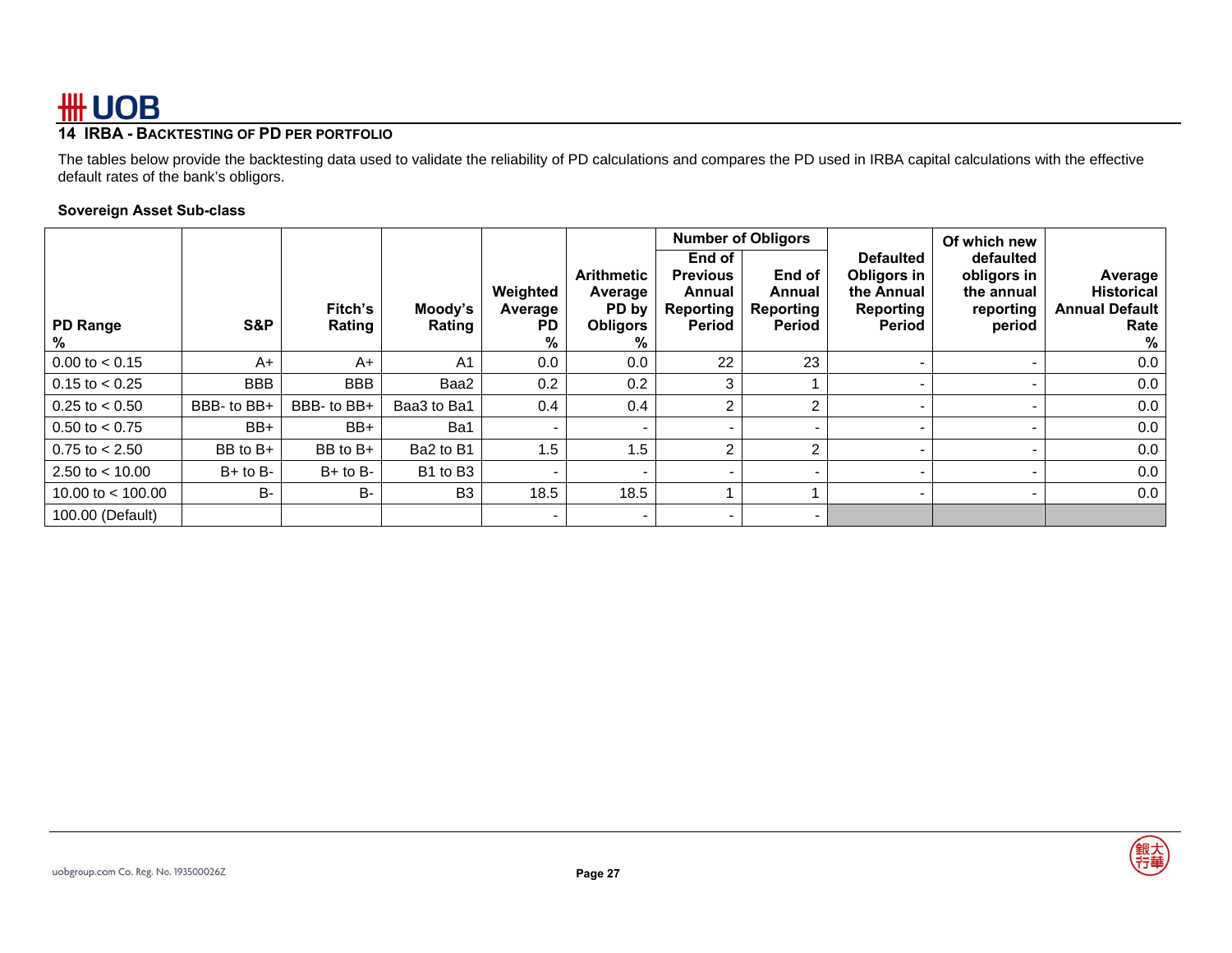### **14 IRBA - BACKTESTING OF PD PER PORTFOLIO** *(cont'd)*

### **Bank Asset Sub-class**

| PD Range<br>℅             | S&P          | Fitch's<br>Rating | Moody's<br>Rating                | Weighted<br>Average<br>PD.<br>% | <b>Arithmetic</b><br>Average<br>PD by<br><b>Obligors</b><br>% | End of<br><b>Previous</b><br>Annual<br>Reporting<br>Period | <b>Number of Obligors</b><br>End of<br>Annual<br>Reporting<br><b>Period</b> | <b>Defaulted</b><br>Obligors in<br>the Annual<br>Reporting<br>Period | Of which new<br>defaulted<br>obligors in<br>the annual<br>reporting<br>period | Average<br><b>Historical</b><br>Annual<br><b>Default Rate</b><br>% |
|---------------------------|--------------|-------------------|----------------------------------|---------------------------------|---------------------------------------------------------------|------------------------------------------------------------|-----------------------------------------------------------------------------|----------------------------------------------------------------------|-------------------------------------------------------------------------------|--------------------------------------------------------------------|
| $0.00 \text{ to } < 0.15$ | $A+$         | $A+$              | A <sub>1</sub>                   | 0.1                             | 0.1                                                           | 166                                                        | 161                                                                         |                                                                      |                                                                               | $0.0\,$                                                            |
| $0.15$ to $< 0.25$        | <b>BBB</b>   | <b>BBB</b>        | Baa2                             | 0.2                             | 0.2                                                           | 23                                                         | 22                                                                          |                                                                      |                                                                               | 0.0                                                                |
| $0.25$ to $< 0.50$        | BBB- to BB+  | BBB- to BB+       | Baa3 to Ba1                      | 0.4                             | 0.4                                                           | 20                                                         | 16                                                                          |                                                                      |                                                                               | 0.0                                                                |
| $0.50$ to $< 0.75$        | BB+          | BB+               | Ba1                              | 0.6                             | 0.6                                                           | 13                                                         | 14                                                                          |                                                                      |                                                                               | 0.0                                                                |
| $0.75$ to $< 2.50$        | $BB$ to $B+$ | $BB$ to $B+$      | Ba2 to B1                        | 1.4                             | 1.3                                                           | 18                                                         | 12                                                                          |                                                                      |                                                                               | 0.0                                                                |
| 2.50 to $<$ 10.00         | $B+$ to $B-$ | $B+$ to $B-$      | B <sub>1</sub> to B <sub>3</sub> | 4.3                             | 4.3                                                           | 14                                                         | 15                                                                          |                                                                      |                                                                               | 0.0                                                                |
| 10.00 to $<$ 100.00       | B-           | B-                | B <sub>3</sub>                   | 18.5                            | 21.8                                                          | 13                                                         | 17                                                                          |                                                                      |                                                                               | 0.0                                                                |
| 100.00 (Default)          |              |                   |                                  |                                 | $\overline{\phantom{0}}$                                      |                                                            | $\overline{\phantom{0}}$                                                    |                                                                      |                                                                               |                                                                    |

### **Corporate Asset Sub-class**

|                      |              |                   |                   |                                |                                                               | <b>Number of Obligors</b>                                  |                                         |                                                                             | Of which new                                                  |                                                                    |
|----------------------|--------------|-------------------|-------------------|--------------------------------|---------------------------------------------------------------|------------------------------------------------------------|-----------------------------------------|-----------------------------------------------------------------------------|---------------------------------------------------------------|--------------------------------------------------------------------|
| <b>PD Range</b><br>% | S&P          | Fitch's<br>Rating | Moody's<br>Rating | Weighted<br>Average<br>PD<br>% | <b>Arithmetic</b><br>Average<br>PD by<br><b>Obligors</b><br>℅ | End of<br><b>Previous</b><br>Annual<br>Reporting<br>Period | End of<br>Annual<br>Reporting<br>Period | <b>Defaulted</b><br>Obligors in<br>the Annual<br>Reporting<br><b>Period</b> | defaulted<br>obligors in<br>the annual<br>reporting<br>period | Average<br><b>Historical</b><br>Annual<br><b>Default Rate</b><br>% |
| $0.00$ to $< 0.15$   | $A+$         | $A+$              | A <sub>1</sub>    | 0.1                            | 0.1                                                           | 30                                                         | 45                                      |                                                                             |                                                               | 0.0                                                                |
| $0.15$ to $< 0.25$   | <b>BBB</b>   | <b>BBB</b>        | Baa2              | 0.2                            | 0.2                                                           | 113                                                        | 124                                     |                                                                             |                                                               | 0.0                                                                |
| $0.25$ to $< 0.50$   | BBB- to BB+  | BBB- to BB+       | Baa3 to Ba1       | $0.4^{\circ}$                  | 0.4                                                           | 496                                                        | 505                                     |                                                                             |                                                               | 0.1                                                                |
| $0.50$ to $< 0.75$   | BB+          | BB+               | Ba1               | 0.5                            | 0.5                                                           | 417                                                        | 439                                     |                                                                             |                                                               | 0.3                                                                |
| $0.75$ to $< 2.50$   | BB to B+     | BB to B+          | Ba2 to B1         | 1.2 <sub>1</sub>               | 1.2                                                           | 1,771                                                      | 1,701                                   | 11                                                                          |                                                               | 0.7                                                                |
| 2.50 to $<$ 10.00    | $B+$ to $B-$ | $B+$ to $B-$      | B1 to B3          | 5.1                            | 5.2                                                           | 839                                                        | 666                                     | 41                                                                          |                                                               | 2.5                                                                |
| 10.00 to $<$ 100.00  | B-           | <b>B-</b>         | B <sub>3</sub>    | 19.0                           | 22.8                                                          | 436                                                        | 385                                     | 18                                                                          | 2                                                             | 2.8                                                                |
| 100.00 (Default)     |              |                   |                   | 100.0                          | 100.0                                                         | 113                                                        | 140                                     |                                                                             |                                                               |                                                                    |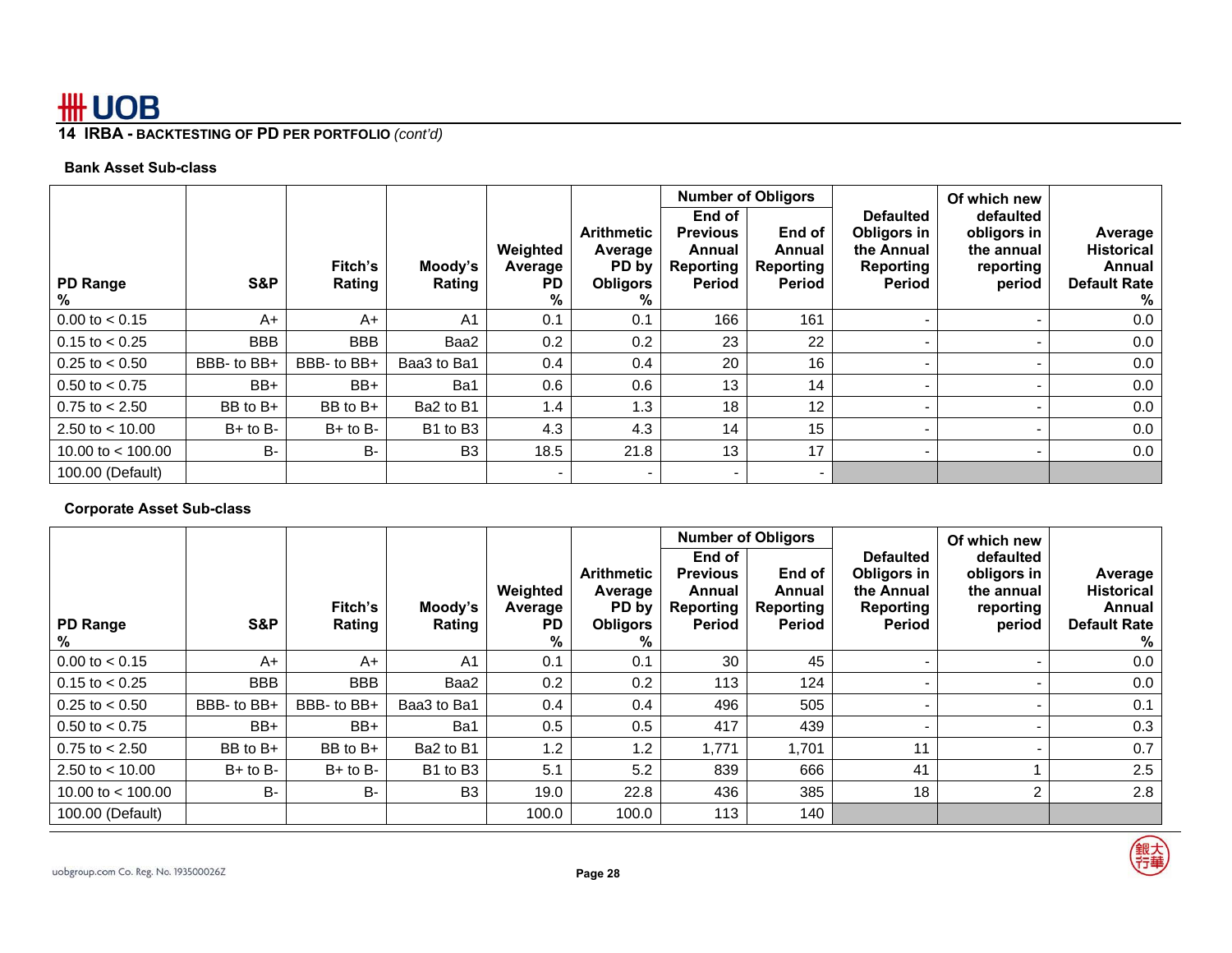### **14 IRBA - BACKTESTING OF PD PER PORTFOLIO** *(cont'd)*

### **Corporate Small Business Asset Sub-class**

|                           |              |                   |                   |                                |                                                               | End of $ $                                       | <b>Number of Obligors</b>                      | <b>Defaulted</b>                                               | Of which new<br>defaulted                        |                                                                    |
|---------------------------|--------------|-------------------|-------------------|--------------------------------|---------------------------------------------------------------|--------------------------------------------------|------------------------------------------------|----------------------------------------------------------------|--------------------------------------------------|--------------------------------------------------------------------|
| PD Range<br>%             | S&P          | Fitch's<br>Rating | Moody's<br>Rating | Weighted<br>Average<br>PD<br>% | <b>Arithmetic</b><br>Average<br>PD by<br><b>Obligors</b><br>% | <b>Previous</b><br>Annual<br>Reporting<br>Period | End of<br>Annual<br>Reporting<br><b>Period</b> | Obligors in<br>the Annual<br><b>Reporting</b><br><b>Period</b> | obligors in<br>the annual<br>reporting<br>period | Average<br><b>Historical</b><br>Annual<br><b>Default Rate</b><br>% |
| $0.00$ to $< 0.15$        | $A+$         | $A+$              | A <sub>1</sub>    | 0.1                            | 0.1                                                           |                                                  | 2                                              |                                                                |                                                  | 0.0                                                                |
| $0.15$ to $< 0.25$        | <b>BBB</b>   | <b>BBB</b>        | Baa2              | 0.2                            | 0.2                                                           | 207                                              | 201                                            |                                                                |                                                  | 0.0                                                                |
| $0.25$ to $< 0.50$        | BBB- to BB+  | BBB- to BB+       | Baa3 to Ba1       | 0.4                            | 0.4                                                           | 578                                              | 545                                            |                                                                |                                                  | 0.2                                                                |
| $0.50 \text{ to } < 0.75$ | BB+          | BB+               | Ba1               | 0.5                            | 0.5                                                           | 533                                              | 553                                            | 3                                                              |                                                  | 0.2                                                                |
| $0.75$ to $< 2.50$        | $BB$ to $B+$ | BB to B+          | Ba2 to B1         | 1.4                            | 1.4                                                           | 2,782                                            | 2,897                                          | 11                                                             |                                                  | 0.4                                                                |
| 2.50 to $<$ 10.00         | $B+$ to $B-$ | $B+$ to $B-$      | B1 to B3          | 5.2                            | 5.3                                                           | 2,154                                            | 2,138                                          | 31                                                             |                                                  | 1.6                                                                |
| 10.00 to $<$ 100.00       | B-           | <b>B-</b>         | B <sub>3</sub>    | 16.9                           | 17.7                                                          | 394                                              | 485                                            | 11                                                             |                                                  | 4.9                                                                |
| 100.00 (Default)          |              |                   |                   | 100.0                          | 100.0                                                         | 149                                              | 167                                            |                                                                |                                                  |                                                                    |

### **IPRE Asset Sub-class**

|                      |              |                   |                                  |                                       |                                                               | <b>Number of Obligors</b>                                  |                                         |                                                                                    | Of which new                                                  |                                                                    |
|----------------------|--------------|-------------------|----------------------------------|---------------------------------------|---------------------------------------------------------------|------------------------------------------------------------|-----------------------------------------|------------------------------------------------------------------------------------|---------------------------------------------------------------|--------------------------------------------------------------------|
| <b>PD Range</b><br>% | S&P          | Fitch's<br>Rating | Moody's<br>Rating                | Weighted<br>Average<br><b>PD</b><br>% | <b>Arithmetic</b><br>Average<br>PD by<br><b>Obligors</b><br>℅ | End of<br><b>Previous</b><br>Annual<br>Reporting<br>Period | End of<br>Annual<br>Reporting<br>Period | <b>Defaulted</b><br>Obligors in<br>the Annual<br><b>Reporting</b><br><b>Period</b> | defaulted<br>obligors in<br>the annual<br>reporting<br>period | Average<br><b>Historical</b><br>Annual<br><b>Default Rate</b><br>℅ |
| $0.00$ to $< 0.15$   | $A+$         | A+                | A <sub>1</sub>                   | 0.1                                   | 0.1                                                           |                                                            |                                         |                                                                                    |                                                               | 0.0                                                                |
| $0.15$ to $< 0.25$   | <b>BBB</b>   | <b>BBB</b>        | Baa2                             | 0.2                                   | 0.2                                                           | 169                                                        | 155                                     | $\mathcal{P}$                                                                      |                                                               | 0.2                                                                |
| $0.25$ to $< 0.50$   | BBB- to BB+  | BBB- to BB+       | Baa3 to Ba1                      | $0.4^{\circ}$                         | 0.4                                                           | 363                                                        | 359                                     |                                                                                    |                                                               | 0.1                                                                |
| 0.50 to $< 0.75$     | BB+          | BB+               | Ba1                              | 0.5                                   | 0.5                                                           | 118                                                        | 120                                     |                                                                                    |                                                               | 0.0                                                                |
| $0.75$ to $< 2.50$   | $BB$ to $B+$ | BB to B+          | Ba2 to B1                        | 1.2                                   | 1.4                                                           | 911                                                        | 924                                     | ົ                                                                                  |                                                               | 0.3                                                                |
| 2.50 to $<$ 10.00    | $B+$ to $B-$ | $B+$ to $B-$      | B <sub>1</sub> to B <sub>3</sub> | 4.1                                   | 3.9                                                           | 489                                                        | 520                                     | 9                                                                                  |                                                               | 0.8                                                                |
| 10.00 to $<$ 100.00  | B-           | B-                | B <sub>3</sub>                   | 17.8                                  | 20.5                                                          | 14                                                         | 18                                      |                                                                                    |                                                               | 24.8                                                               |
| 100.00 (Default)     |              |                   |                                  | 100.0                                 | 100.0                                                         | 16                                                         | 24                                      |                                                                                    |                                                               |                                                                    |

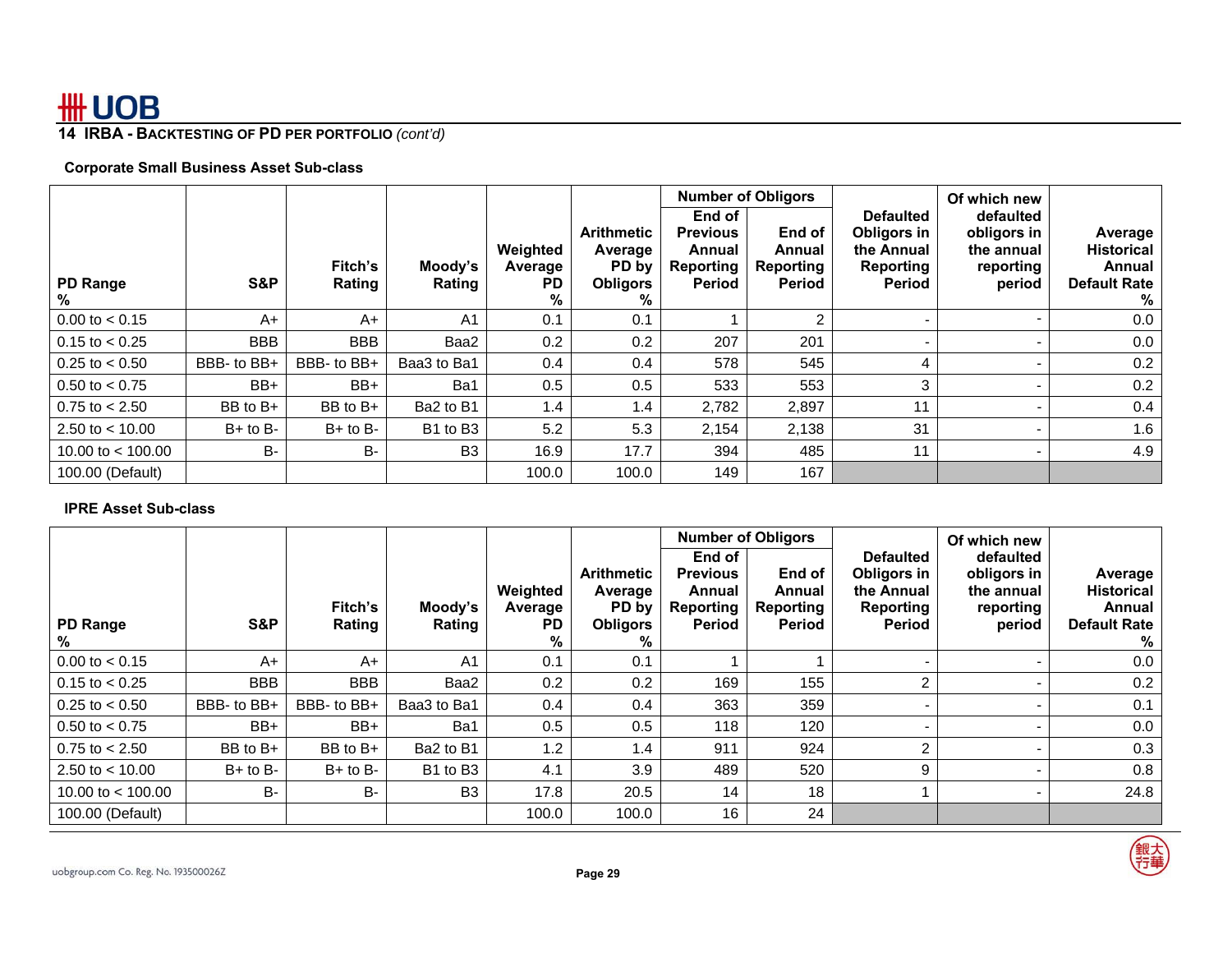### **14 IRBA - BACKTESTING OF PD PER PORTFOLIO** *(cont'd)*

### **Residential Mortgage Asset Sub-class**

|                           |     |                   |                   |                                 |                                                               |                                                                     | <b>Number of Obligors</b>               |                                                                             | Of which new                                                  |                                                                    |
|---------------------------|-----|-------------------|-------------------|---------------------------------|---------------------------------------------------------------|---------------------------------------------------------------------|-----------------------------------------|-----------------------------------------------------------------------------|---------------------------------------------------------------|--------------------------------------------------------------------|
| PD Range<br>%             | S&P | Fitch's<br>Rating | Moody's<br>Rating | Weighted<br>Average<br>PD.<br>% | <b>Arithmetic</b><br>Average<br>PD by<br><b>Obligors</b><br>% | End of I<br><b>Previous</b><br>Annual<br>Reporting<br><b>Period</b> | End of<br>Annual<br>Reporting<br>Period | <b>Defaulted</b><br>Obligors in<br>the Annual<br><b>Reporting</b><br>Period | defaulted<br>obligors in<br>the annual<br>reporting<br>period | Average<br><b>Historical</b><br>Annual<br><b>Default Rate</b><br>% |
| $0.00 \text{ to } < 0.15$ |     |                   |                   | 0.1                             | 0.1                                                           | 15,868                                                              | 14,298                                  | 10                                                                          |                                                               | 0.1                                                                |
| $0.15$ to $< 0.25$        |     |                   |                   | 0.2                             | 0.2                                                           | 21,378                                                              | 41,114                                  | 54                                                                          | $\qquad \qquad \blacksquare$                                  | 0.1                                                                |
| $0.25$ to $< 0.50$        |     |                   |                   | 0.3                             | 0.3                                                           | 102,248                                                             | 83,270                                  | 76                                                                          | $\qquad \qquad \blacksquare$                                  | 0.1                                                                |
| $0.50$ to $< 0.75$        |     |                   |                   | 0.7                             | 0.5                                                           | 24,604                                                              | 44,685                                  | 187                                                                         | 4                                                             | 0.3                                                                |
| $0.75$ to $< 2.50$        |     |                   |                   | 1.3                             | 1.5                                                           | 46,723                                                              | 42,285                                  | 329                                                                         | 17                                                            | 0.6                                                                |
| 2.50 to $<$ 10.00         |     |                   |                   | 3.8                             | 4.1                                                           | 19,976                                                              | 16,854                                  | 674                                                                         | 72                                                            | 2.2                                                                |
| 10.00 to $<$ 100.00       |     |                   |                   | 26.8                            | 20.9                                                          | 7,800                                                               | 8,088                                   | 1,704                                                                       |                                                               | 16.5                                                               |
| 100.00 (Default)          |     |                   |                   | 100.0                           | 100.0                                                         | 2,590                                                               | 3,240                                   |                                                                             |                                                               |                                                                    |

### **QRRE Asset Sub-class**

|                           |     |                   |                   |                                       |                                                               | <b>Number of Obligors</b>                                  |                                         |                                                                      | Of which new                                                  |                                                                    |
|---------------------------|-----|-------------------|-------------------|---------------------------------------|---------------------------------------------------------------|------------------------------------------------------------|-----------------------------------------|----------------------------------------------------------------------|---------------------------------------------------------------|--------------------------------------------------------------------|
| <b>PD Range</b><br>%      | S&P | Fitch's<br>Rating | Moody's<br>Rating | Weighted<br>Average<br><b>PD</b><br>% | <b>Arithmetic</b><br>Average<br>PD by<br><b>Obligors</b><br>℅ | End of<br><b>Previous</b><br>Annual<br>Reporting<br>Period | End of<br>Annual<br>Reporting<br>Period | <b>Defaulted</b><br>Obligors in<br>the Annual<br>Reporting<br>Period | defaulted<br>obligors in<br>the annual<br>reporting<br>period | Average<br><b>Historical</b><br>Annual<br><b>Default Rate</b><br>% |
| $0.00$ to $< 0.15$        |     |                   |                   | 0.1                                   | 0.1                                                           | 540,782                                                    | 479,491                                 | 447                                                                  | $\sim$                                                        | 0.1                                                                |
| $0.15$ to $< 0.25$        |     |                   |                   | 0.2                                   | 0.2                                                           | 12,180                                                     | 151,845                                 | 157                                                                  | $\overline{\phantom{0}}$                                      | 0.1                                                                |
| $0.25$ to $< 0.50$        |     |                   |                   | 0.3                                   | 0.3                                                           | 792,144                                                    | 710,940                                 | 689                                                                  | 9                                                             | 0.1                                                                |
| $0.50 \text{ to } < 0.75$ |     |                   |                   | 0.6                                   | 0.7                                                           | 247,779                                                    | 309,607                                 | 1,724                                                                | $\sim$                                                        | 0.5                                                                |
| $0.75$ to $< 2.50$        |     |                   |                   | 1.3                                   | 1.5                                                           | 325,215                                                    | 338,016                                 | 3,759                                                                | 32                                                            | 0.8                                                                |
| 2.50 to $<$ 10.00         |     |                   |                   | 5.7                                   | 5.1                                                           | 223,676                                                    | 217,704                                 | 9,716                                                                | 840                                                           | 3.2                                                                |
| 10.00 to $<$ 100.00       |     |                   |                   | 24.7                                  | 24.8                                                          | 125,074                                                    | 123,804                                 | 28,633                                                               | 41                                                            | 16.2                                                               |
| 100.00 (Default)          |     |                   |                   | 100.0                                 | 100.0                                                         | 10,973                                                     | 11,019                                  |                                                                      |                                                               |                                                                    |



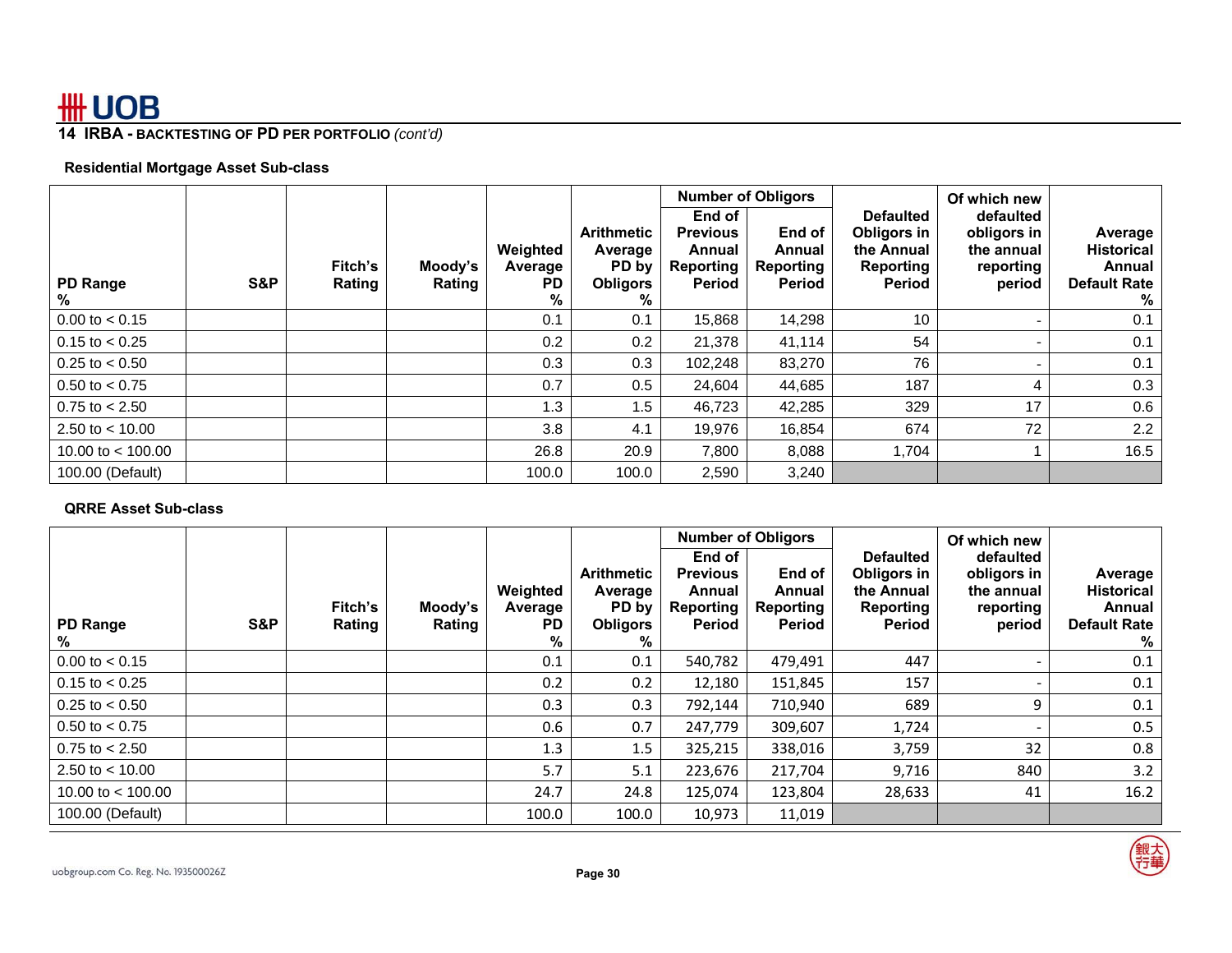### **14 IRBA - BACKTESTING OF PD PER PORTFOLIO** *(cont'd)*

**Other Retail Exposures Asset Sub-class (excluding exposures to small business)** 

|                     |     |                   |                   |                                |                                                               |                                                                   | <b>Number of Obligors</b>                      |                                                                             | Of which new                                                  |                                                                    |
|---------------------|-----|-------------------|-------------------|--------------------------------|---------------------------------------------------------------|-------------------------------------------------------------------|------------------------------------------------|-----------------------------------------------------------------------------|---------------------------------------------------------------|--------------------------------------------------------------------|
| PD Range<br>%       | S&P | Fitch's<br>Rating | Moody's<br>Rating | Weighted<br>Average<br>PD<br>% | <b>Arithmetic</b><br>Average<br>PD by<br><b>Obligors</b><br>℅ | End of<br><b>Previous</b><br>Annual<br>Reporting<br><b>Period</b> | End of<br>Annual<br>Reporting<br><b>Period</b> | <b>Defaulted</b><br>Obligors in<br>the Annual<br><b>Reporting</b><br>Period | defaulted<br>obligors in<br>the annual<br>reporting<br>period | Average<br><b>Historical</b><br>Annual<br><b>Default Rate</b><br>% |
| $0.00$ to $< 0.15$  |     |                   |                   | 0.1                            | 0.1                                                           | 2,978                                                             | 2,965                                          |                                                                             |                                                               | 0.1                                                                |
| $0.15$ to $< 0.25$  |     |                   |                   | 0.2                            | 0.2                                                           | 26,229                                                            | 27,857                                         | 92                                                                          | $\overline{\phantom{0}}$                                      | 0.1                                                                |
| $0.25$ to $< 0.50$  |     |                   |                   | 0.3                            | 0.4                                                           | 1,271                                                             | 879                                            | 12                                                                          |                                                               | 0.2                                                                |
| $0.50$ to $< 0.75$  |     |                   |                   | 0.6                            | 0.5                                                           | 21,323                                                            | 24,639                                         | 182                                                                         | 3                                                             | 0.3                                                                |
| $0.75$ to $< 2.50$  |     |                   |                   | 1.7                            | 1.5                                                           | 28,090                                                            | 23,125                                         | 152                                                                         | 9                                                             | 0.4                                                                |
| 2.50 to $<$ 10.00   |     |                   |                   | 5.1                            | 5.5                                                           | 48,202                                                            | 54,062                                         | 2,316                                                                       | 213                                                           | 3.3                                                                |
| 10.00 to $<$ 100.00 |     |                   |                   | 21.1                           | 32.5                                                          | 56,185                                                            | 62,915                                         | 8,008                                                                       | 1,444                                                         | 12.1                                                               |
| 100.00 (Default)    |     |                   |                   | 100.0                          | 100.0                                                         | 5,538                                                             | 5,592                                          |                                                                             |                                                               |                                                                    |

### **Other Retail Small Business Exposures Asset Sub-class**

|                           |     |                   |                   |                                |                                                               |                                                            | <b>Number of Obligors</b>                      |                                                                             | Of which new                                                  |                                                                    |
|---------------------------|-----|-------------------|-------------------|--------------------------------|---------------------------------------------------------------|------------------------------------------------------------|------------------------------------------------|-----------------------------------------------------------------------------|---------------------------------------------------------------|--------------------------------------------------------------------|
| <b>PD Range</b><br>%      | S&P | Fitch's<br>Rating | Moody's<br>Rating | Weighted<br>Average<br>PD<br>% | <b>Arithmetic</b><br>Average<br>PD by<br><b>Obligors</b><br>% | End of<br><b>Previous</b><br>Annual<br>Reporting<br>Period | End of<br>Annual<br><b>Reporting</b><br>Period | <b>Defaulted</b><br>Obligors in<br>the Annual<br><b>Reporting</b><br>Period | defaulted<br>obligors in<br>the annual<br>reporting<br>period | Average<br><b>Historical</b><br>Annual<br><b>Default Rate</b><br>% |
| $0.00$ to $< 0.15$        |     |                   |                   | 0.1                            | 0.1                                                           | 419                                                        | 363                                            |                                                                             |                                                               | 0.1                                                                |
| $0.15$ to $< 0.25$        |     |                   |                   | 0.2                            | 0.2                                                           | 3,678                                                      | 3,509                                          | 4                                                                           |                                                               | 0.1                                                                |
| $0.25$ to $< 0.50$        |     |                   |                   | $0.4^{\circ}$                  | $0.4^{\circ}$                                                 | 9,011                                                      | 9,776                                          | 17                                                                          |                                                               | 0.1                                                                |
| $0.50 \text{ to } < 0.75$ |     |                   |                   | 0.5                            | 0.5                                                           | 4,636                                                      | 4,901                                          | 13                                                                          |                                                               | 0.2                                                                |
| $0.75$ to $< 2.50$        |     |                   |                   | 1.3                            | 1.3                                                           | 14,286                                                     | 14,778                                         | 111                                                                         | 3                                                             | 0.7                                                                |
| 2.50 to $<$ 10.00         |     |                   |                   | 4.6                            | 4.4                                                           | 5,526                                                      | 5,742                                          | 149                                                                         | 8                                                             | 2.1                                                                |
| 10.00 to $<$ 100.00       |     |                   |                   | 21.6                           | 21.8                                                          | 1,247                                                      | 1,259                                          | 231                                                                         |                                                               | 15.2                                                               |
| 100.00 (Default)          |     |                   |                   | 100.0                          | 100.0                                                         | 741                                                        | 767                                            |                                                                             |                                                               |                                                                    |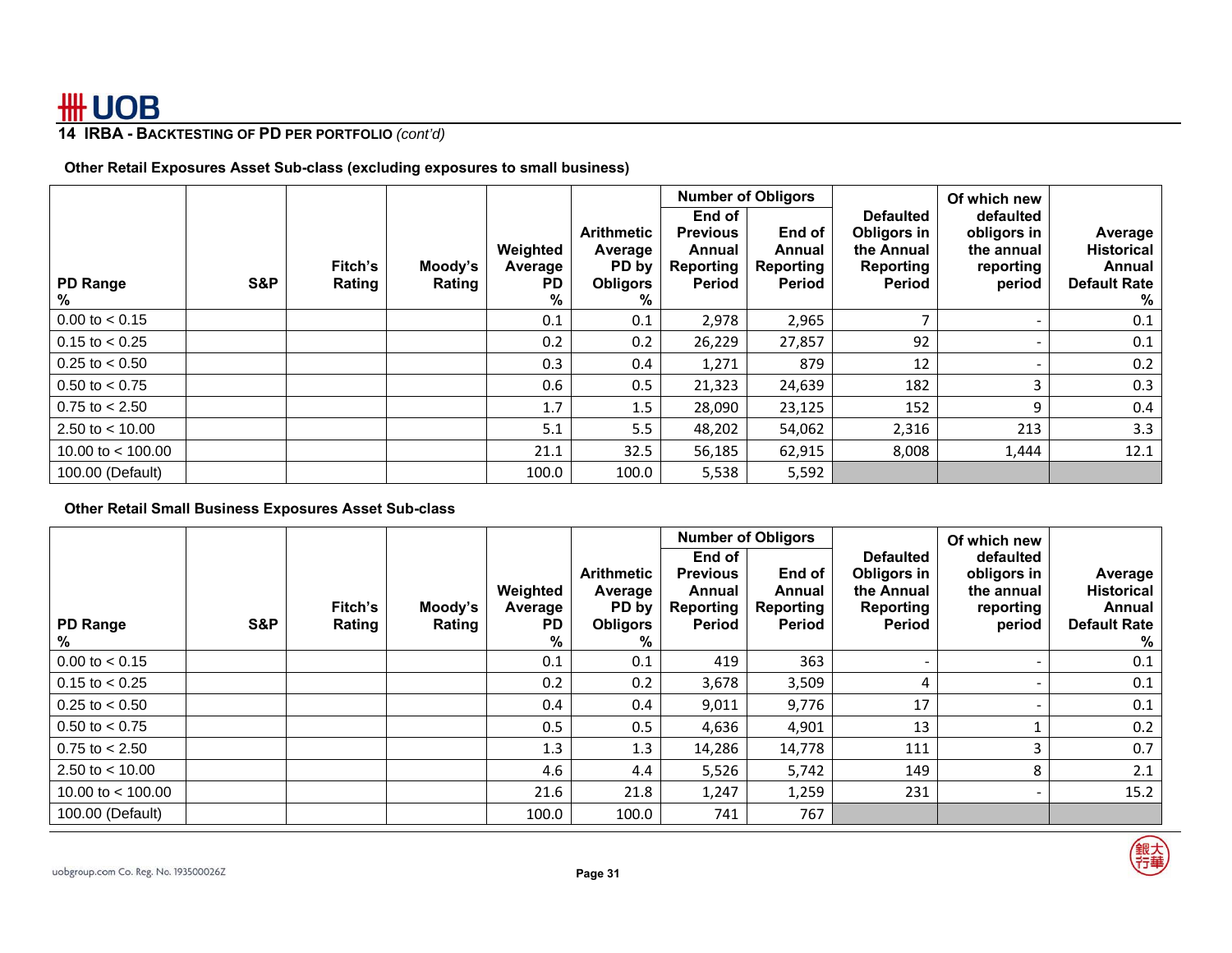### **15 IRBA – SPECIALISED LENDING AND EQUITIES UNDER THE SIMPLE RISK WEIGHT METHOD**

The following table provides the exposure amount and RWA of the Group's specialised lending portfolio under Supervisory Slotting Criteria and equity portfolio under Simple Risk Weight method.

#### **\$m**

|                                                                                                     |                                  |              | <b>Specialised lending</b>                           |             |           |           |                          |             |       |            |                |
|-----------------------------------------------------------------------------------------------------|----------------------------------|--------------|------------------------------------------------------|-------------|-----------|-----------|--------------------------|-------------|-------|------------|----------------|
|                                                                                                     |                                  |              | <b>Other than HVCRE</b>                              |             |           |           |                          |             |       |            |                |
| <b>Regulatory</b>                                                                                   |                                  | On-balance   | Off-balance                                          | <b>Risk</b> |           |           | <b>Exposure amount</b>   |             |       |            |                |
| categories                                                                                          | <b>Remaining maturity</b>        | sheet amount | sheet amount                                         | weight      | <b>PF</b> | <b>OF</b> | <b>CF</b>                | <b>IPRE</b> | Total | <b>RWA</b> | <b>EL</b>      |
| Strong                                                                                              | $< 2.5$ years                    | 639          | 13,614                                               | 50%         | 165       | $\sim$    | 1,560                    | 6           | 1,731 | 918        | ۰.             |
|                                                                                                     | $\geq$ 2.5 years                 | 982          | 693                                                  | 70%         | 1,386     | $\sim$    | 66                       | 50          | 1,502 | 1,114      | 6              |
| Good                                                                                                | $< 2.5$ years                    | 345          | 3,131                                                | 70%         | 93        | 58        | 160                      | 203         | 514   | 382        | $\overline{2}$ |
|                                                                                                     | $\geq$ 2.5 years                 | 712          | 437                                                  | 90%         | 375       | 260       | $\overline{\phantom{0}}$ | 400         | 1,035 | 988        | 8              |
| Satisfactory                                                                                        |                                  | 319          | 162                                                  | 115%        | 58        | 128       | 10                       | 229         | 425   | 519        | 12             |
| Weak                                                                                                |                                  | 209          |                                                      | 250%        | 80        | 119       | 0                        | 12          | 210   | 556        | 17             |
| Default                                                                                             |                                  | 534          | 12                                                   |             |           | 526       |                          | 18          | 544   |            | 272            |
| <b>Total</b>                                                                                        |                                  | 3,740        | 18,050                                               |             | 2,157     | 1,090     | 1,797                    | 917         | 5,961 | 4,476      | 317            |
|                                                                                                     |                                  |              | Equity exposures under the simple risk weight method |             |           |           |                          |             |       |            |                |
|                                                                                                     |                                  | On-balance   | Off-balance                                          | <b>Risk</b> |           |           |                          |             |       |            |                |
| <b>RWA</b><br>sheet amount<br>weight<br>sheet amount<br><b>Categories</b><br><b>Exposure amount</b> |                                  |              |                                                      |             |           |           |                          |             |       |            |                |
|                                                                                                     | Exchange-traded equity exposures | 806          | $\Omega$                                             | 300%        | 806       |           |                          |             |       | 2,564      |                |
| Other equity exposures                                                                              |                                  | 421          | 68                                                   | 400%        | 489       |           | 2,075                    |             |       |            |                |
| <b>Total</b><br>1,228<br>68                                                                         |                                  |              |                                                      |             |           | 1,296     | 4,640                    |             |       |            |                |

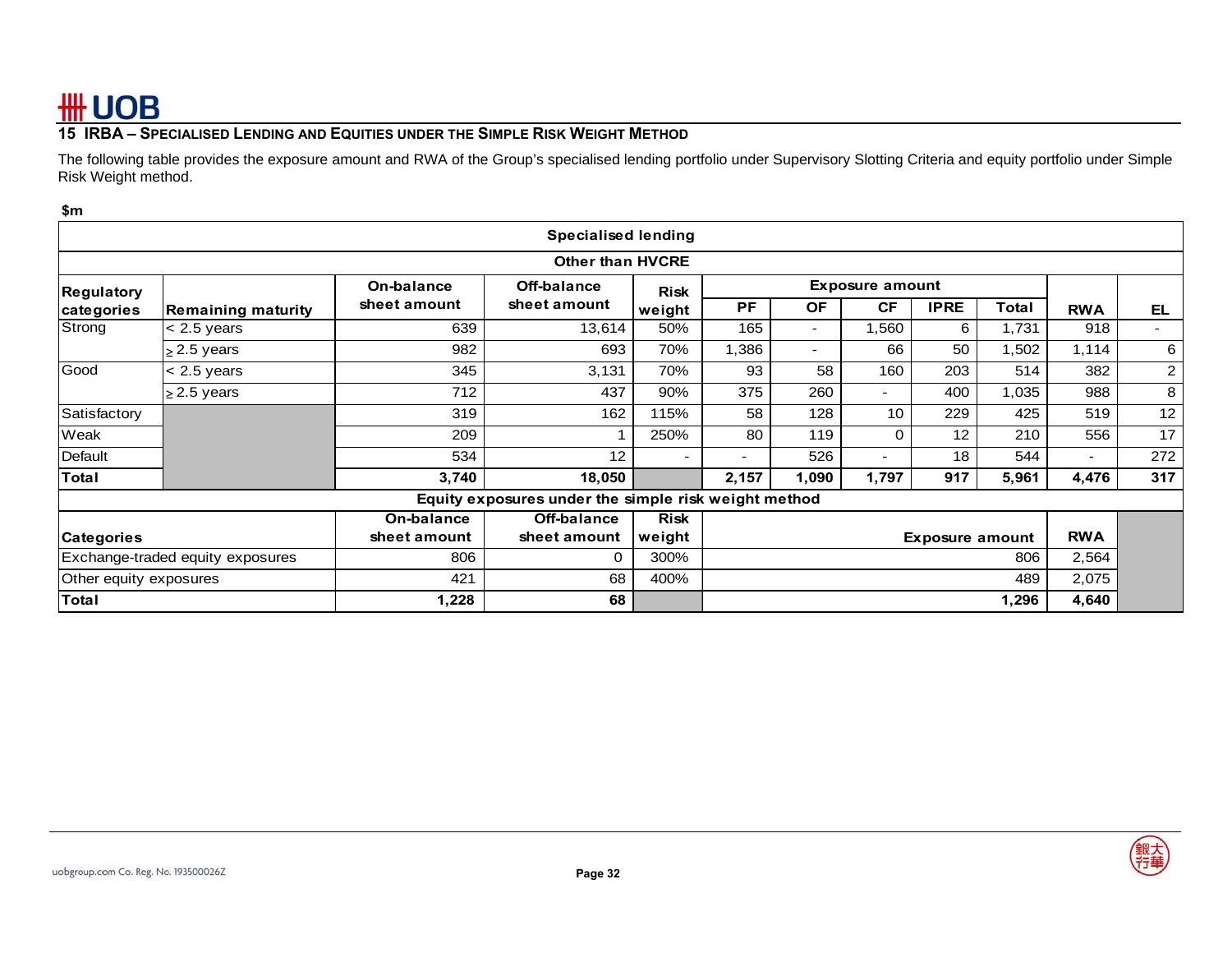### **16 ANALYSIS OF COUNTERPARTY CREDIT RISK EXPOSURE BY APPROACH**

The following table provides the EAD, RWA and parameters used to calculate the Group's CCR regulatory requirements.

Compared with 30 June 2017, the increase in EAD was mainly due to higher repo exposures.

|     |                                                          | (a)                        | (b)                                    | (c)                     | (d)                                                 | (e)                      | (f)            |
|-----|----------------------------------------------------------|----------------------------|----------------------------------------|-------------------------|-----------------------------------------------------|--------------------------|----------------|
|     |                                                          | <b>Replacement</b><br>cost | <b>Potential</b><br>future<br>exposure | <b>Effective</b><br>EPE | $\alpha$ used for<br>computing<br>regulatory<br>EAD | <b>EAD</b><br>(post-CRM) | <b>RWA</b>     |
| \$m |                                                          |                            |                                        |                         |                                                     |                          |                |
|     | Current Exposure Method (for derivatives)                | 2,413                      | 3,672                                  |                         |                                                     | 5,485                    | 2,442          |
| 2   | CCR internal models method<br>(for derivatives and SFTs) |                            |                                        |                         |                                                     | -                        | $\sim$ 10 $\,$ |
| 3   | FC(SA) (for SFTs)                                        |                            |                                        |                         |                                                     | $\overline{\phantom{0}}$ |                |
| 4   | FC(CA) (for SFTs)                                        |                            |                                        |                         |                                                     | 15,182                   | 176            |
| 5   | VaR for SFTs                                             |                            |                                        |                         |                                                     | $\overline{\phantom{0}}$ | $\sim$         |
| 6   | Total                                                    |                            |                                        |                         |                                                     |                          | 2,618          |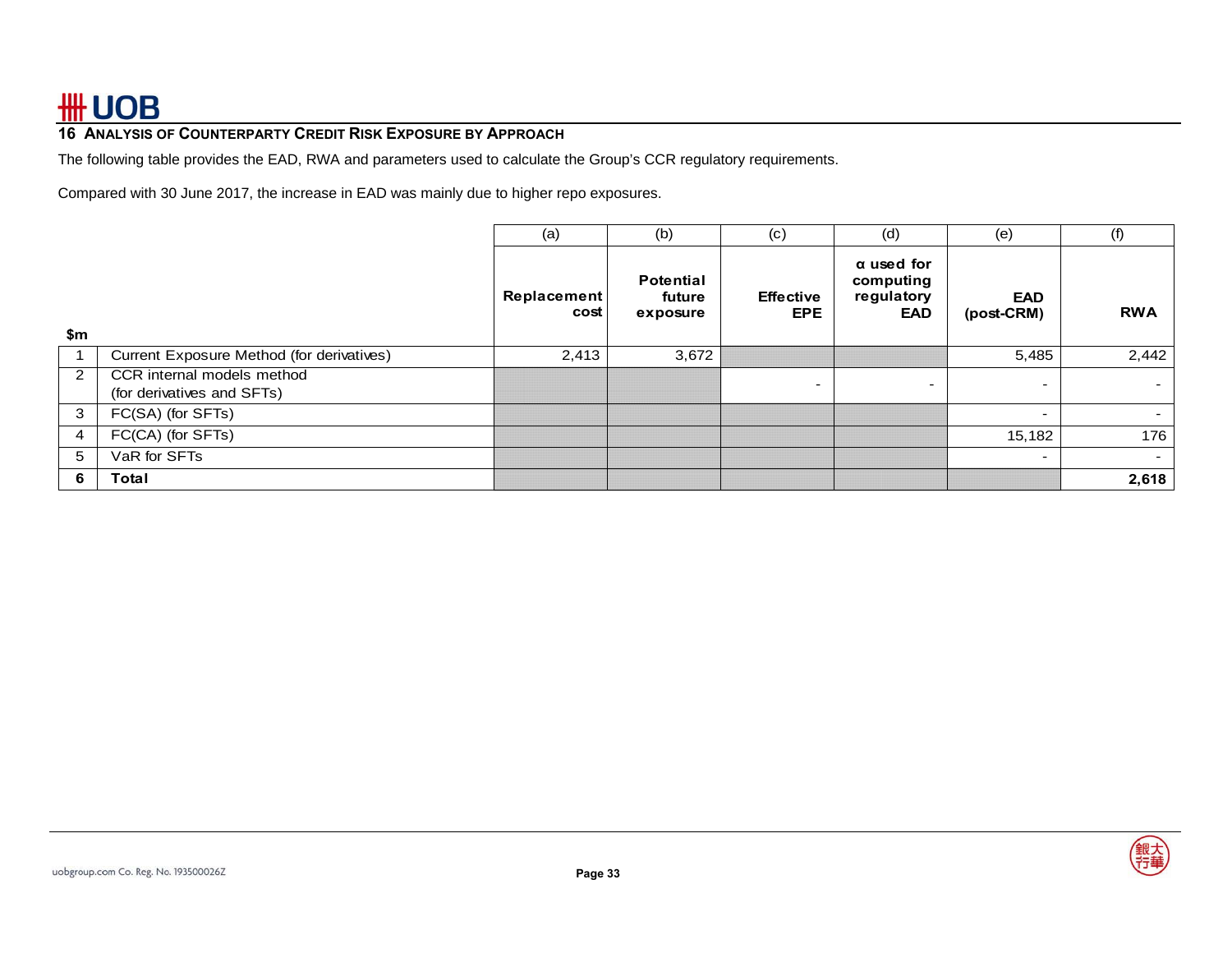### **17 CVA RISK CAPITAL REQUIREMENTS**

The following table provides the Group's CVA risk capital requirements calculated under Standardised Approach.

|     |                                                                    | (a)                      | (b)        |
|-----|--------------------------------------------------------------------|--------------------------|------------|
| \$m |                                                                    | <b>EAD</b><br>(post-CRM) | <b>RWA</b> |
|     | Total portfolios subject to the Advanced CVA capital requirement   |                          |            |
|     | (i) VaR component (including the three-times multiplier)           |                          |            |
| ົ   | (ii) Stressed VaR component (including the three-times multiplier) |                          |            |
| 3   | All portfolios subject to the Standardised CVA capital requirement | 4,777                    | 1,432      |
| 4   | Total portfolios subject to the CVA risk capital requirement       | 4,777                    | 1,432      |

### **18 STANDARDISED APPROACH – CCR EXPOSURES BY PORTFOLIO AND RISK WEIGHTS**

The following table provides a breakdown of the Group's CCR exposures under SA(CR) by asset classes and risk weight.

| \$m                                 | (a)                      | (b)                      | (c)                      | (d)                      | (e)                      | (f)                      | (g)                      | (h)                      | (i)                                              |
|-------------------------------------|--------------------------|--------------------------|--------------------------|--------------------------|--------------------------|--------------------------|--------------------------|--------------------------|--------------------------------------------------|
| Risk weight<br>Asset classes        | 0%                       | 10%                      | 20%                      | 50%                      | 75%                      | 100%                     | 150%                     | <b>Others</b>            | <b>Total</b><br><b>Credit</b><br><b>Exposure</b> |
| Central government and central bank | $\overline{\phantom{a}}$ | $\overline{\phantom{a}}$ | ۰.                       | $\overline{\phantom{0}}$ | $\overline{\phantom{0}}$ | ۰.                       | $\overline{\phantom{a}}$ | $\overline{\phantom{0}}$ | $\overline{\phantom{0}}$                         |
| <b>PSE</b>                          | $\overline{\phantom{a}}$ | $\overline{\phantom{a}}$ | 11                       | -                        |                          |                          | $\overline{\phantom{0}}$ | $\overline{\phantom{a}}$ | 18                                               |
| <b>MDB</b>                          |                          | $\overline{\phantom{0}}$ | $\blacksquare$           | $\overline{\phantom{0}}$ |                          | $\overline{\phantom{0}}$ | $\overline{\phantom{0}}$ | $\overline{\phantom{0}}$ |                                                  |
| Bank                                | $\overline{\phantom{a}}$ | $\sim$                   | 46                       | 13                       | $\overline{\phantom{0}}$ |                          | $\overline{\phantom{a}}$ | $\overline{\phantom{a}}$ | 66                                               |
| Corporate                           | $\overline{\phantom{0}}$ | $\overline{\phantom{a}}$ |                          |                          |                          | 547                      | $\overline{\phantom{0}}$ | $\overline{\phantom{a}}$ | 548                                              |
| Regulatory retail                   | $\overline{\phantom{0}}$ | $\overline{\phantom{a}}$ | ۰.                       | $\overline{\phantom{0}}$ | 8                        | $\overline{\phantom{0}}$ | -                        | $\overline{\phantom{a}}$ | 8                                                |
| Other exposures                     | $\overline{\phantom{0}}$ | $\overline{\phantom{0}}$ | $\overline{\phantom{0}}$ | $\overline{\phantom{0}}$ |                          |                          | $\overline{\phantom{a}}$ | $\overline{\phantom{0}}$ | 7                                                |
| <b>Total</b>                        |                          | $\overline{\phantom{0}}$ | 58                       | 13                       | 8                        | 569                      | -                        | $\overline{\phantom{0}}$ | 649                                              |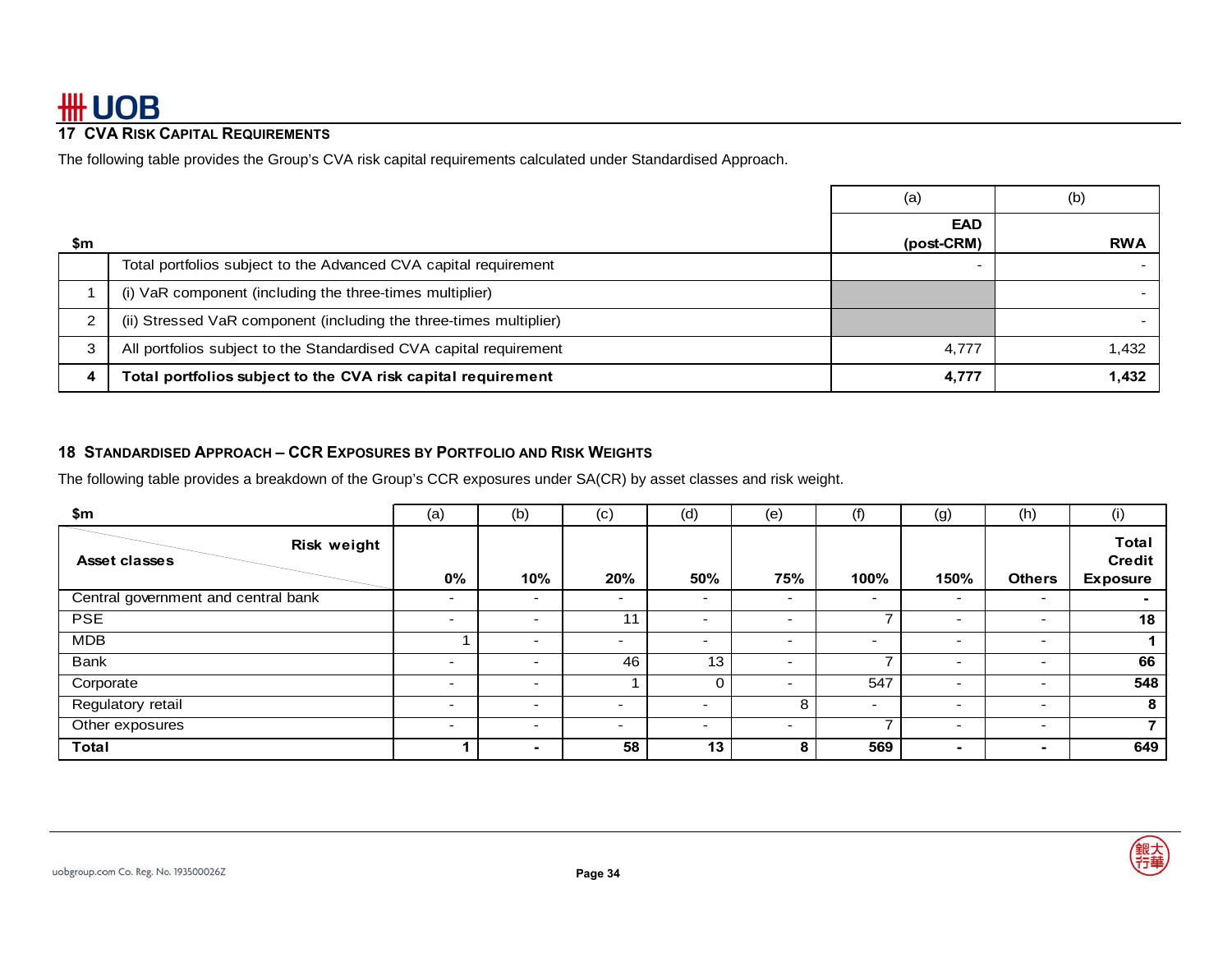### **19 IRBA – CCR EXPOSURES BY PORTFOLIO AND PD RANGE**

The following table sets out the relevant parameters used for the calculations of CCR capital requirements for IRBA models.

Compared with 30 June 2017, the increase in EAD and RWA was mainly due to migration of certain corporate exposures to IRBA and higher repo exposures.

|                             | (a)                               | (b)                  | (c)                                    | (d)                      | (e)                      | (f)                      | (g)                   |
|-----------------------------|-----------------------------------|----------------------|----------------------------------------|--------------------------|--------------------------|--------------------------|-----------------------|
| PD range                    | <b>EAD</b><br>post-<br><b>CRM</b> | Average<br><b>PD</b> | <b>Number</b><br><b>of</b><br>obligors | Average<br><b>LGD</b>    | Average<br>maturity      | <b>RWA</b>               | <b>RWA</b><br>density |
| $\%$                        | \$m                               | %                    |                                        | %                        | Years                    | \$m                      | %                     |
| Sovereign asset sub-class   |                                   |                      |                                        |                          |                          |                          |                       |
| $0.00$ to $< 0.15$          | 3,117                             | 0.0                  | 5                                      | 9                        | 0.2                      | $\mathbf{1}$             | $\mathbf{0}$          |
| $0.15$ to $< 0.25$          | 5                                 | 0.2                  | 1                                      | 45                       | 0.0                      | $\mathbf{1}$             | $\overline{24}$       |
| $0.25$ to $< 0.50$          | 34                                | 0.4                  | $\mathbf{1}$                           | $\mathbf 0$              | 0.0                      | $\mathbf 0$              | $\mathbf 0$           |
| $0.50$ to $< 0.75$          |                                   | ٠                    | $\sim$                                 | ٠                        | ٠                        | ٠                        | $\sim$                |
| $0.75$ to $< 2.50$          |                                   | ٠                    | ٠                                      | $\overline{\phantom{0}}$ | ٠                        | $\overline{\phantom{0}}$ |                       |
| 2.50 to $< 10.00$           |                                   | ٠                    | $\overline{\phantom{a}}$               | $\overline{\phantom{0}}$ | $\overline{\phantom{0}}$ | $\overline{\phantom{0}}$ |                       |
| 10.00 to <100.00            | $\Omega$                          | 27.9                 | 1                                      | $\overline{\phantom{0}}$ | 1.0                      | ٠                        |                       |
| 100.00 (Default)            |                                   | ٠                    | $\overline{\phantom{a}}$               |                          | $\overline{\phantom{a}}$ | ٠                        |                       |
| Sub-total                   | 3,156                             | 0.0                  | 8                                      | 9                        | 0.2                      | $\mathbf{2}$             | $\mathbf 0$           |
| <b>Bank asset sub-class</b> |                                   |                      |                                        |                          |                          |                          |                       |
| $0.00$ to $< 0.15$          | 7,815                             | 0.1                  | 129                                    | 11                       | 0.4                      | 333                      | $\overline{4}$        |
| $0.15$ to $< 0.25$          | 1,629                             | 0.2                  | 19                                     | $\mathbf 1$              | 0.1                      | 12                       | $\mathbf{1}$          |
| $0.25$ to $< 0.50$          | 763                               | 0.4                  | 14                                     | $\overline{2}$           | 0.2                      | 12                       | $\overline{2}$        |
| $0.50$ to $< 0.75$          | 9                                 | 0.6                  | $\overline{2}$                         | 45                       | 1.0                      | $\overline{7}$           | $\overline{76}$       |
| $0.75$ to $< 2.50$          | $\overline{2}$                    | 1.5                  | 3                                      | 45                       | 0.2                      | $\overline{2}$           | 80                    |
| 2.50 to $< 10.00$           | $\mathbf 0$                       | 4.3                  | 1                                      | $\sim$                   | 1.0                      | $\blacksquare$           | $\sim$                |
| 10.00 to <100.00            | $\overline{2}$                    | 27.9                 | $\overline{c}$                         | 15                       | 0.4                      | $\mathbf{1}$             | 81                    |
| 100.00 (Default)            |                                   | ٠                    | $\blacksquare$                         |                          | $\blacksquare$           | $\blacksquare$           | $\sim$                |
| Sub-total                   | 10,220                            | 0.1                  | 170                                    | 9                        | 0.3                      | 368                      | 4                     |

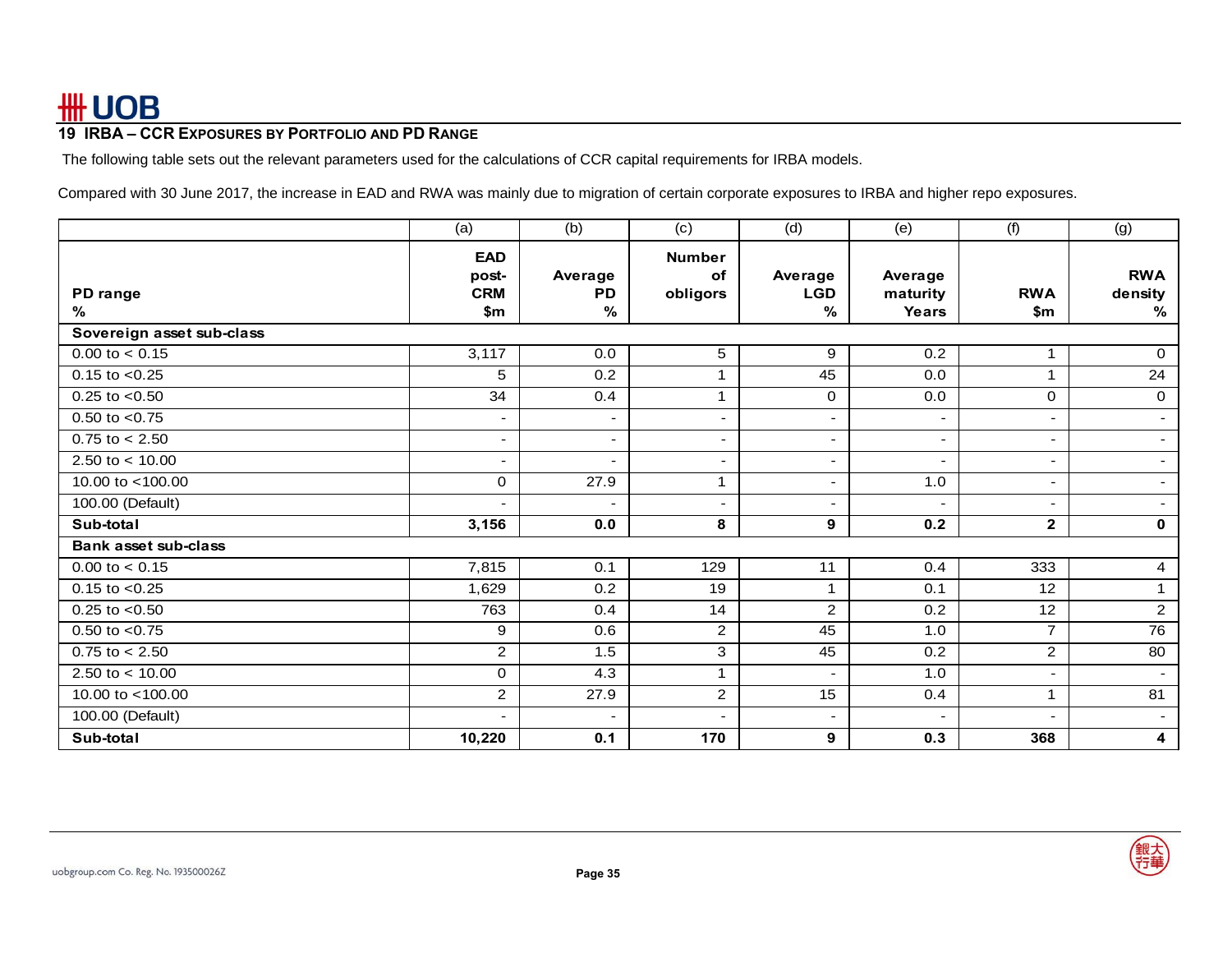|                                          | (a)                                      | (b)                          | (c)                             | (d)                        | (e)                          | (f)                      | (g)                           |
|------------------------------------------|------------------------------------------|------------------------------|---------------------------------|----------------------------|------------------------------|--------------------------|-------------------------------|
| PD range<br>$\%$                         | <b>EAD</b><br>post-<br><b>CRM</b><br>\$m | Average<br><b>PD</b><br>$\%$ | <b>Number</b><br>of<br>obligors | Average<br><b>LGD</b><br>% | Average<br>maturity<br>Years | <b>RWA</b><br>\$m        | <b>RWA</b><br>density<br>$\%$ |
| Corporate asset sub-class                |                                          |                              |                                 |                            |                              |                          |                               |
| $0.00$ to $< 0.15$                       | 153                                      | 0.1                          | 21                              | 44                         | 2.9                          | 46                       | 30                            |
| $0.15$ to $< 0.25$                       | 1,426                                    | 0.2                          | 39                              | 28                         | 1.5                          | 475                      | 33                            |
| $0.25$ to $< 0.50$                       | 1,069                                    | 0.4                          | 93                              | 9                          | 0.4                          | 120                      | 11                            |
| $0.50$ to $< 0.75$                       | 1,474                                    | 0.5                          | 88                              | 9                          | 0.2                          | 165                      | 11                            |
| $0.75$ to $< 2.50$                       | 1,943                                    | 1.0                          | 318                             | 11                         | 0.4                          | 422                      | $\overline{22}$               |
| 2.50 to $< 10.00$                        | 89                                       | 3.3                          | 76                              | 45                         | 1.1                          | 109                      | 122                           |
| 10.00 to <100.00                         | 140                                      | 27.3                         | 34                              | $\overline{4}$             | 0.4                          | 30                       | 21                            |
| 100.00 (Default)                         | 4                                        | 100.0                        | 4                               | 42                         | 1.6                          | $\overline{\phantom{a}}$ | $\sim$                        |
| Sub-total                                | 6,299                                    | $1.3$                        | 673                             | 15                         | 0.7                          | 1,366                    | 22                            |
| Corporate small business asset sub-class |                                          |                              |                                 |                            |                              |                          |                               |
| $0.00$ to $< 0.15$                       | $\mathbf 0$                              | 0.1                          | 1                               | 45                         | 0.0                          | $\mathbf 0$              | $\overline{7}$                |
| $0.15$ to $< 0.25$                       | $\overline{2}$                           | 0.2                          | 47                              | 44                         | 0.1                          | $\mathbf 0$              | 18                            |
| $0.25$ to $< 0.50$                       |                                          | 0.4                          | 50                              | 41                         | 0.3                          | 0                        | 33                            |
| $0.50$ to $< 0.75$                       | $\overline{2}$                           | 0.5                          | 64                              | 43                         | 0.9                          | $\mathbf{1}$             | 46                            |
| $0.75$ to $< 2.50$                       | 91                                       | 1.4                          | 293                             | 45                         | 0.7                          | 73                       | 81                            |
| 2.50 to $< 10.00$                        | 26                                       | 3.2                          | 202                             | 44                         | 1.1                          | 28                       | 106                           |
| 10.00 to <100.00                         | 1                                        | 15.5                         | 31                              | 42                         | 0.2                          | 1                        | 175                           |
| 100.00 (Default)                         |                                          | ۰                            | $\overline{\phantom{0}}$        |                            | $\overline{\phantom{0}}$     | $\overline{\phantom{a}}$ |                               |
| Sub-total                                | 123                                      | 1.8                          | 688                             | 44                         | 0.8                          | 104                      | 84                            |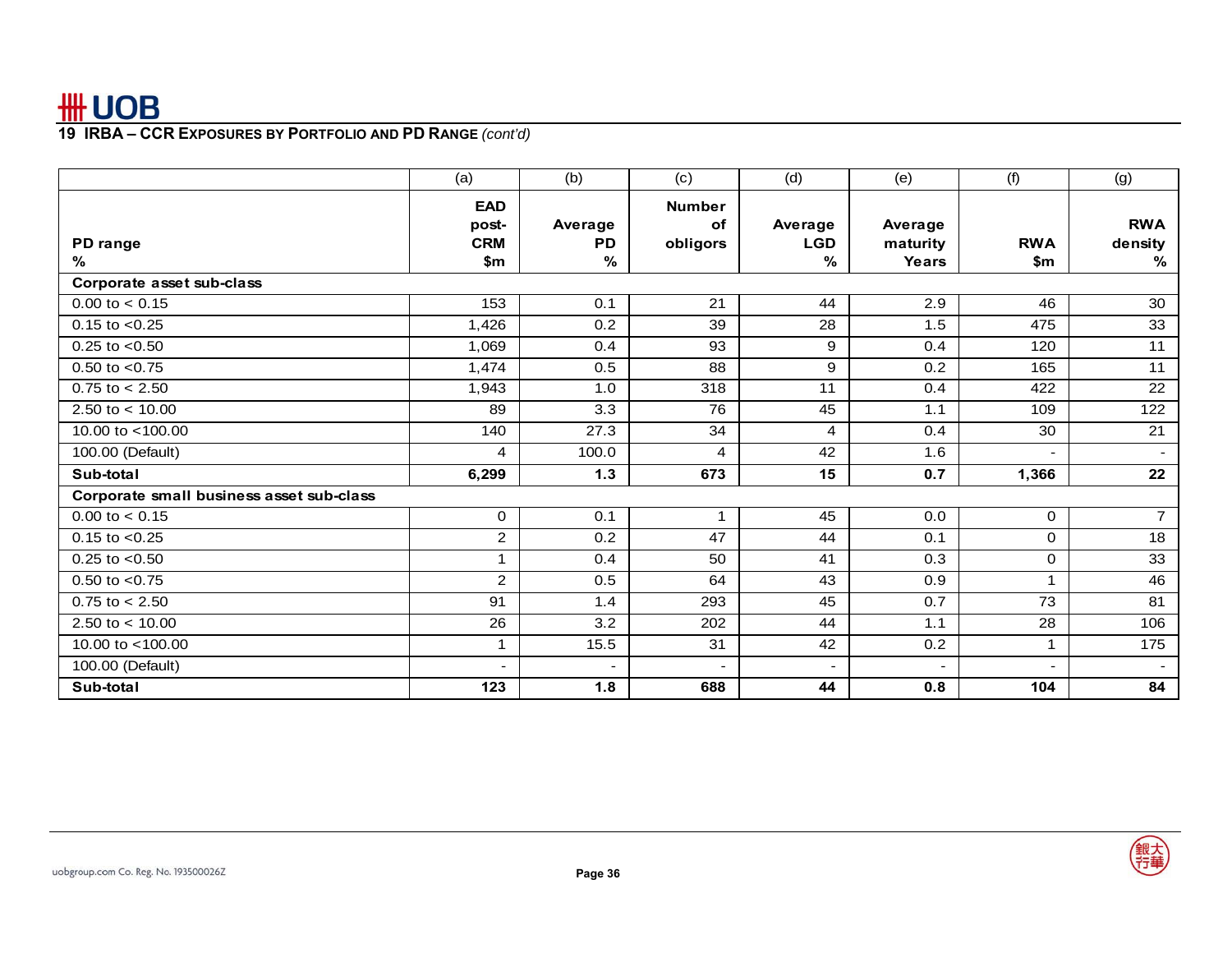|                                            | (a)                                      | (b)                      | (c)                             | (d)                        | (e)                          | (f)                      | (g)                        |
|--------------------------------------------|------------------------------------------|--------------------------|---------------------------------|----------------------------|------------------------------|--------------------------|----------------------------|
| PD range<br>℅                              | <b>EAD</b><br>post-<br><b>CRM</b><br>\$m | Average<br>PD<br>%       | <b>Number</b><br>оf<br>obligors | Average<br><b>LGD</b><br>% | Average<br>maturity<br>Years | <b>RWA</b><br>\$m        | <b>RWA</b><br>density<br>% |
| Specialised lending asset sub-class - IPRE |                                          |                          |                                 |                            |                              |                          |                            |
| $0.00$ to $< 0.15$                         | $\sim$                                   | $\overline{\phantom{a}}$ | $\overline{\phantom{a}}$        | - 1                        |                              | $\overline{\phantom{0}}$ | $\sim$                     |
| $0.15$ to $< 0.25$                         | 15                                       | 0.2                      | 11                              | 45                         | 2.6                          | $\overline{ }$           | 46                         |
| $0.25$ to $< 0.50$                         | 73                                       | 0.4                      | 39                              | 45                         | 2.6                          | 49                       | 67                         |
| $0.50$ to $< 0.75$                         | 2                                        | 0.5                      | 5                               | 45                         | 2.7                          | $\overline{\mathbf{A}}$  | 77                         |
| $0.75$ to $< 2.50$                         | 20                                       | 1.1                      | 22                              | 45                         | 1.6                          | 17                       | 87                         |
| 2.50 to $< 10.00$                          | 28                                       | 3.3                      | 3                               | 45                         | 4.1                          | 45                       | 160                        |
| 10.00 to $<$ 100.00                        | $\Omega$                                 | 20.5                     |                                 | 45                         | 2.1                          | $\mathbf 0$              | 249                        |
| 100.00 (Default)                           |                                          | $\sim$                   | $\blacksquare$                  | $\overline{\phantom{0}}$   | $\overline{\phantom{a}}$     | $\overline{\phantom{a}}$ | $\sim$                     |
| Sub-total                                  | 138                                      | 1.1                      | 81                              | 45                         | 2.7                          | 120                      | 87                         |
| Total (sum of portfolios)                  | 19,936                                   | 0.5                      | 1,620                           | 11                         | 0.4                          | 1,961                    | 10 <sup>°</sup>            |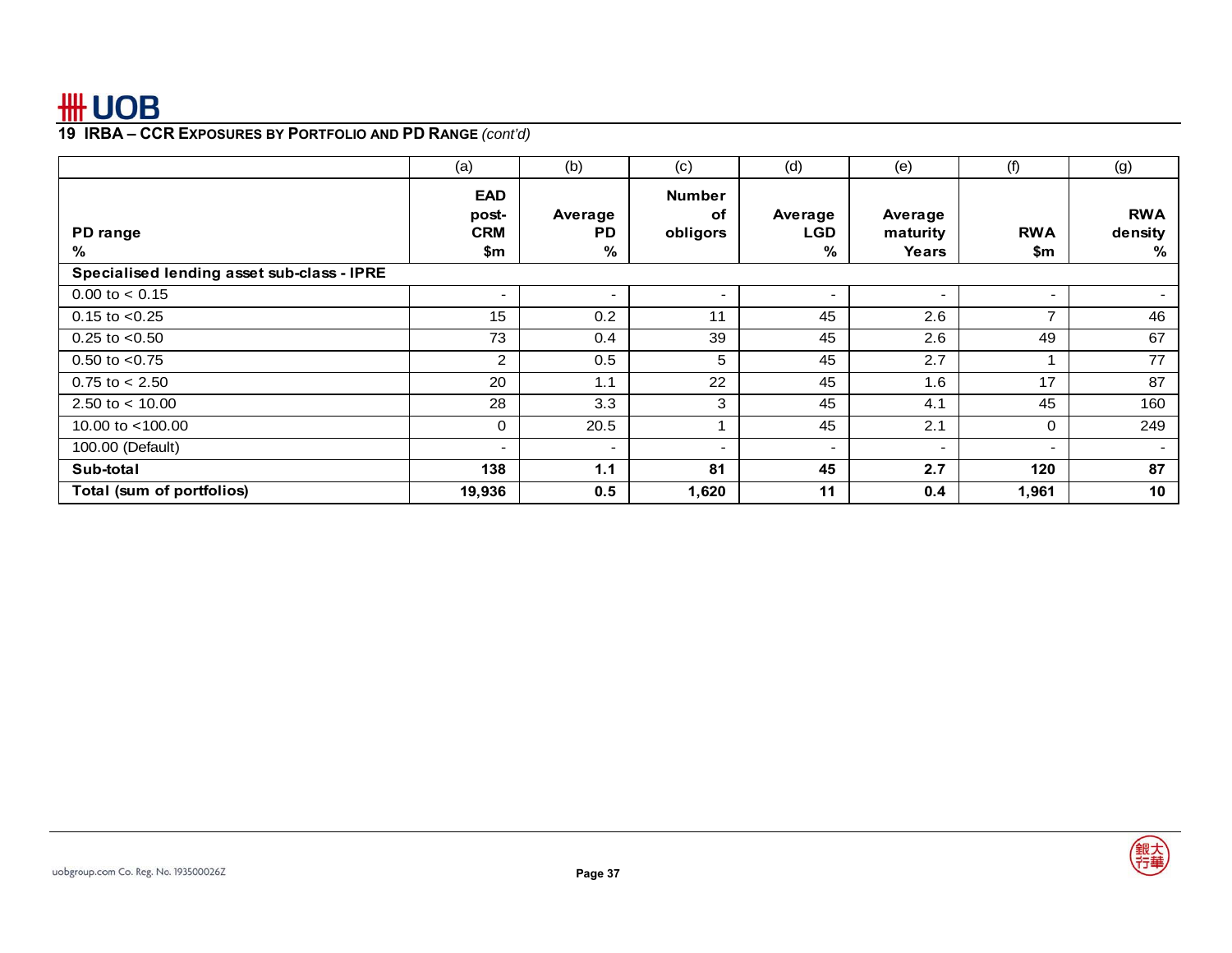## # UOB

### **20 CREDIT DERIVATIVE EXPOSURES**

The following table shows the breakdown of Group's exposures to credit derivative transactions by credit derivatives bought or sold.

|                |                                  | (a)                         | (b)                       |
|----------------|----------------------------------|-----------------------------|---------------------------|
| \$m            |                                  | <b>Protection</b><br>bought | <b>Protection</b><br>sold |
|                | <b>Notionals</b>                 |                             |                           |
|                | Single-name credit default swaps | 241                         | 230                       |
| $\overline{2}$ | Index credit default swaps       | 53                          | $\overline{\phantom{0}}$  |
| 3              | Total return swaps               | 1,489                       |                           |
| 4              | <b>Total notionals</b>           | 1,783                       | 230                       |
|                | <b>Fair values</b>               |                             |                           |
| 5              | Positive fair value (asset)      | 31                          | 2                         |
| 6              | Negative fair value (liability)  | 9                           |                           |

### **21 SECURITISATION EXPOSURES IN THE BANKING BOOK**

The following table shows the Group's securitisation exposures in the Banking Book.

|     |                                  | (a)                | (b)                         | $\left( $ |
|-----|----------------------------------|--------------------|-----------------------------|-----------|
|     |                                  |                    | <b>UOB</b> acts as investor |           |
| \$m |                                  | <b>Traditional</b> | <b>Synthetic</b>            | Sub-total |
|     | 1 Total retail                   | 104                |                             | 104       |
|     | 2 of which: residential mortgage |                    |                             |           |
|     | 3 of which: credit card          | 100                |                             | 100       |
|     | 4 Total wholesale                | 32                 |                             | 32        |
|     | 5 of which: commercial mortgage  | 32                 |                             | 32        |

*# Note: The group does not have any securitisation exposures where it acts as sponsor or originator.* 



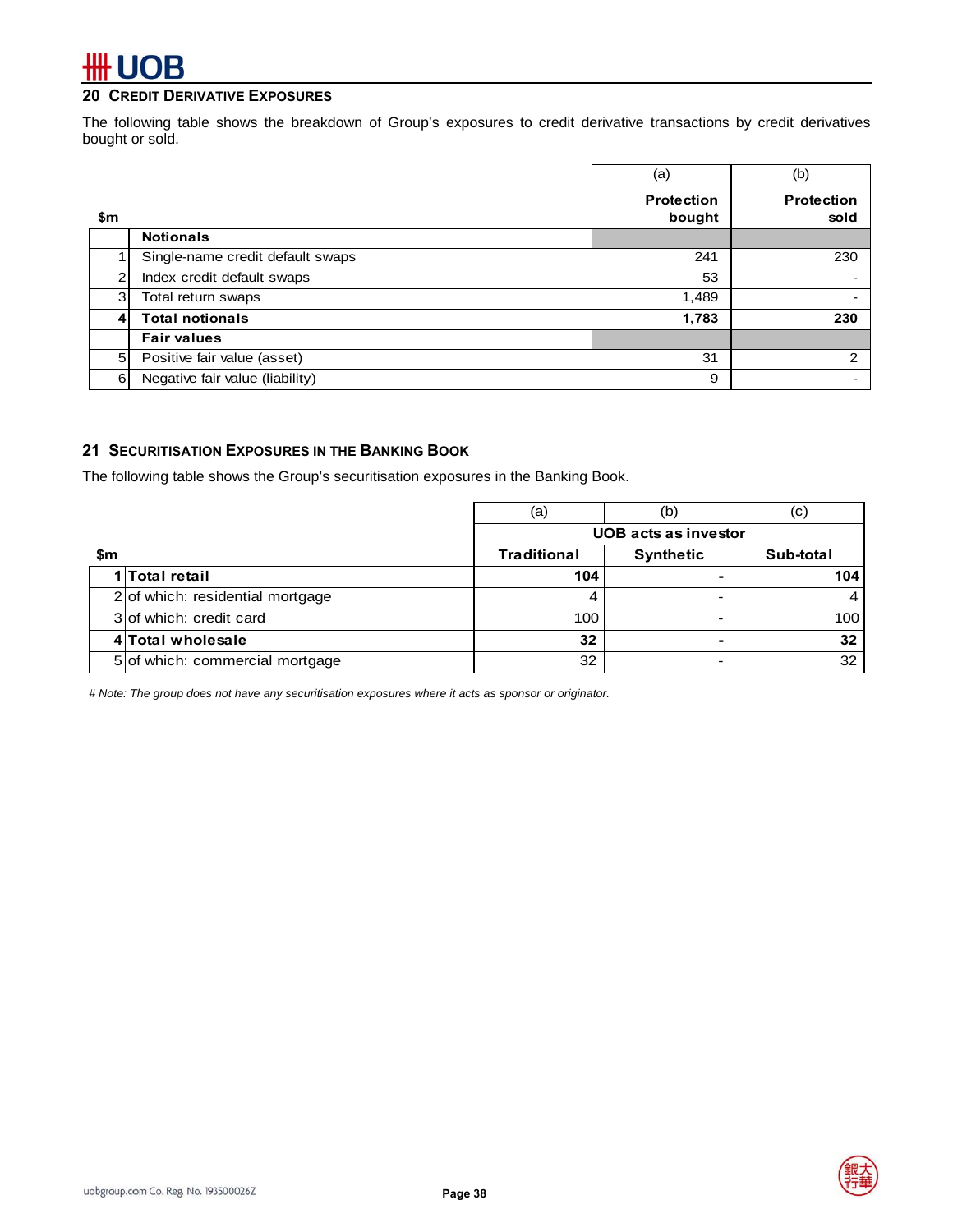### **22 SECURITISATION EXPOSURES IN THE BANKING BOOK AND ASSOCIATED REGULATORY CAPITAL REQUIREMENTS – UOB ACTING AS INVESTOR**

The following table shows the exposure amounts, RWA and capital requirements of the Group's securitisation exposures in the Banking Book where the Group acts as an investor.

|                |                              | (a)                      | (b)                      | (c)                      | (d)                                 | (e)                      | (f)                      | (g)                      | (h)                      | (i)            | (j)                       | (k)                      | (1)                      | (m)                      | (n)                      | (o)                      | (p)                      | (q)                      |
|----------------|------------------------------|--------------------------|--------------------------|--------------------------|-------------------------------------|--------------------------|--------------------------|--------------------------|--------------------------|----------------|---------------------------|--------------------------|--------------------------|--------------------------|--------------------------|--------------------------|--------------------------|--------------------------|
|                | <b>Exposure values</b>       |                          |                          |                          |                                     | <b>Exposure values</b>   |                          |                          | <b>RWA</b>               |                |                           | Capital charge after cap |                          |                          |                          |                          |                          |                          |
|                |                              |                          | (by risk weight bands)   |                          |                                     |                          |                          |                          | (by regulatory approach) |                |                           |                          | (by regulatory approach) |                          |                          |                          |                          |                          |
| \$m            |                              | <b>20% RW</b>            | 50% RW<br>$>20\%$ to     | >50% to 100% RW          | <b>RN</b><br>< 1250%<br>$>100\%$ to | 1250% RW                 | IRBA(SE) - RBM and IAM   | ზ<br>п.<br>IRBA(SE)      | SA(SE)                   | 1250%          | - RBM and IAM<br>IRBA(SE) | ჭ<br>п.<br>IRBA(SE)      | SA(SE)                   | 1250%                    | RBM and IAM<br>IRBA(SE)  | სხ<br>IRBA(SE)           | SA(SE)                   | 1250%                    |
|                | 1 Total exposures            | 61                       | 64                       | $\blacksquare$           | $\blacksquare$                      | 11                       | 124                      | $\blacksquare$           | $\blacksquare$           | 11             | 34                        | ٠                        | $\blacksquare$           | 142                      | $\mathbf 3$              | $\blacksquare$           | $\blacksquare$           | 14                       |
|                | 2 Traditional securitisation | 61                       | 64                       | $\overline{a}$           | $\blacksquare$                      | 11                       | 124                      | $\mathbf{r}$             | $\overline{\phantom{a}}$ | 11             | 34                        | ÷.                       | $\sim$                   | 142                      | 3                        | $\sim$                   | $\overline{\phantom{a}}$ | 14                       |
|                | 3 of which: securitisation   | 61                       | 64                       |                          |                                     | 11                       | 124                      | $\overline{a}$           |                          | 11             | 34                        |                          | $\sim$                   | 142                      | 3                        |                          |                          | 14                       |
| 41             | of which: retail underlying  | 29                       | 64                       | ÷,                       |                                     | 11                       | 92                       | $\blacksquare$           | $\overline{\phantom{0}}$ | 11             | 30                        |                          | $\sim$                   | 142                      | 3                        | $\blacksquare$           | $\overline{\phantom{0}}$ | 14                       |
| 5 <sub>l</sub> | of which: wholesale          | 32                       | $\sim$                   | $\blacksquare$           | ÷                                   | $\blacksquare$           | 32                       | $\blacksquare$           | ٠                        | $\blacksquare$ | $\overline{4}$            | ä,                       | $\sim$                   | $\blacksquare$           | $\mathbf 0$              | $\blacksquare$           | $\blacksquare$           | $\sim$                   |
|                | 6 of which: resecuritisation | $\blacksquare$           | ÷.                       | ÷                        |                                     |                          | $\overline{a}$           | $\sim$                   | ÷.                       | ٠              |                           | ۰                        |                          | ÷                        | ٠                        |                          |                          |                          |
| $\overline{7}$ | of which: senior             | ۰                        | $\overline{\phantom{a}}$ | $\blacksquare$           | ÷                                   | $\overline{a}$           | $\overline{\phantom{a}}$ | $\overline{\phantom{a}}$ | $\blacksquare$           | $\blacksquare$ | $\overline{a}$            | $\overline{\phantom{a}}$ | $\overline{\phantom{a}}$ | $\blacksquare$           | $\overline{\phantom{0}}$ | $\overline{\phantom{a}}$ | $\blacksquare$           | $\overline{\phantom{a}}$ |
| 8 <sup>1</sup> | of which: non-senior         |                          |                          |                          |                                     |                          |                          |                          |                          | ٠              |                           |                          |                          |                          |                          |                          |                          |                          |
|                | 9 Synthetic securitisation   | $\overline{\phantom{a}}$ | $\overline{a}$           | $\overline{\phantom{a}}$ | $\overline{\phantom{a}}$            | $\overline{\phantom{a}}$ | $\overline{a}$           | $\overline{a}$           | $\overline{\phantom{a}}$ | ٠              | $\overline{\phantom{a}}$  | $\overline{\phantom{a}}$ | $\sim$                   | $\overline{a}$           | ÷                        | $\overline{\phantom{a}}$ | $\blacksquare$           | $\overline{\phantom{a}}$ |
|                | 10 of which: securitisation  | $\overline{a}$           | $\sim$                   | ä,                       | ÷.                                  | $\mathbf{r}$             | ÷,                       | $\sim$                   | $\blacksquare$           | ÷.             | $\sim$                    | L,                       | $\sim$                   | ä,                       | ÷.                       | $\sim$                   | ä,                       | $\sim$                   |
| 11             | of which: retail underlying  | $\blacksquare$           | $\sim$                   | $\overline{\phantom{a}}$ | $\blacksquare$                      | $\blacksquare$           | $\overline{\phantom{a}}$ | $\overline{\phantom{a}}$ | $\overline{\phantom{a}}$ | $\sim$         | $\sim$                    | $\overline{\phantom{a}}$ | $\sim$                   | $\overline{\phantom{a}}$ | $\blacksquare$           | $\blacksquare$           | $\overline{\phantom{a}}$ | $\overline{\phantom{a}}$ |
| 12             | of which: wholesale          | ٠                        | $\overline{\phantom{a}}$ | ٠                        | $\overline{\phantom{a}}$            |                          | $\overline{a}$           | $\overline{\phantom{a}}$ | ٠                        | $\blacksquare$ |                           | ٠                        | $\sim$                   | ۰                        | ÷                        |                          |                          | $\overline{\phantom{a}}$ |
|                | 13 of which resecuritisation | $\overline{\phantom{a}}$ | ÷.                       | ÷                        | $\overline{\phantom{a}}$            | $\overline{a}$           | $\overline{\phantom{0}}$ | $\overline{a}$           | ÷,                       | $\overline{a}$ |                           | $\overline{\phantom{a}}$ | $\overline{a}$           | ÷                        | ٠                        | $\overline{\phantom{a}}$ |                          |                          |
| 14             | of which: senior             | $\overline{\phantom{a}}$ | $\overline{a}$           | $\overline{\phantom{a}}$ | $\overline{\phantom{a}}$            | $\overline{\phantom{a}}$ | $\overline{a}$           | $\overline{a}$           | $\blacksquare$           | $\overline{a}$ | $\overline{a}$            | ٠                        | $\sim$                   | $\overline{\phantom{a}}$ | $\overline{\phantom{a}}$ | $\overline{\phantom{a}}$ |                          |                          |
| 15             | of which: non-senior         |                          |                          |                          |                                     |                          |                          |                          |                          |                |                           |                          |                          |                          |                          |                          |                          |                          |

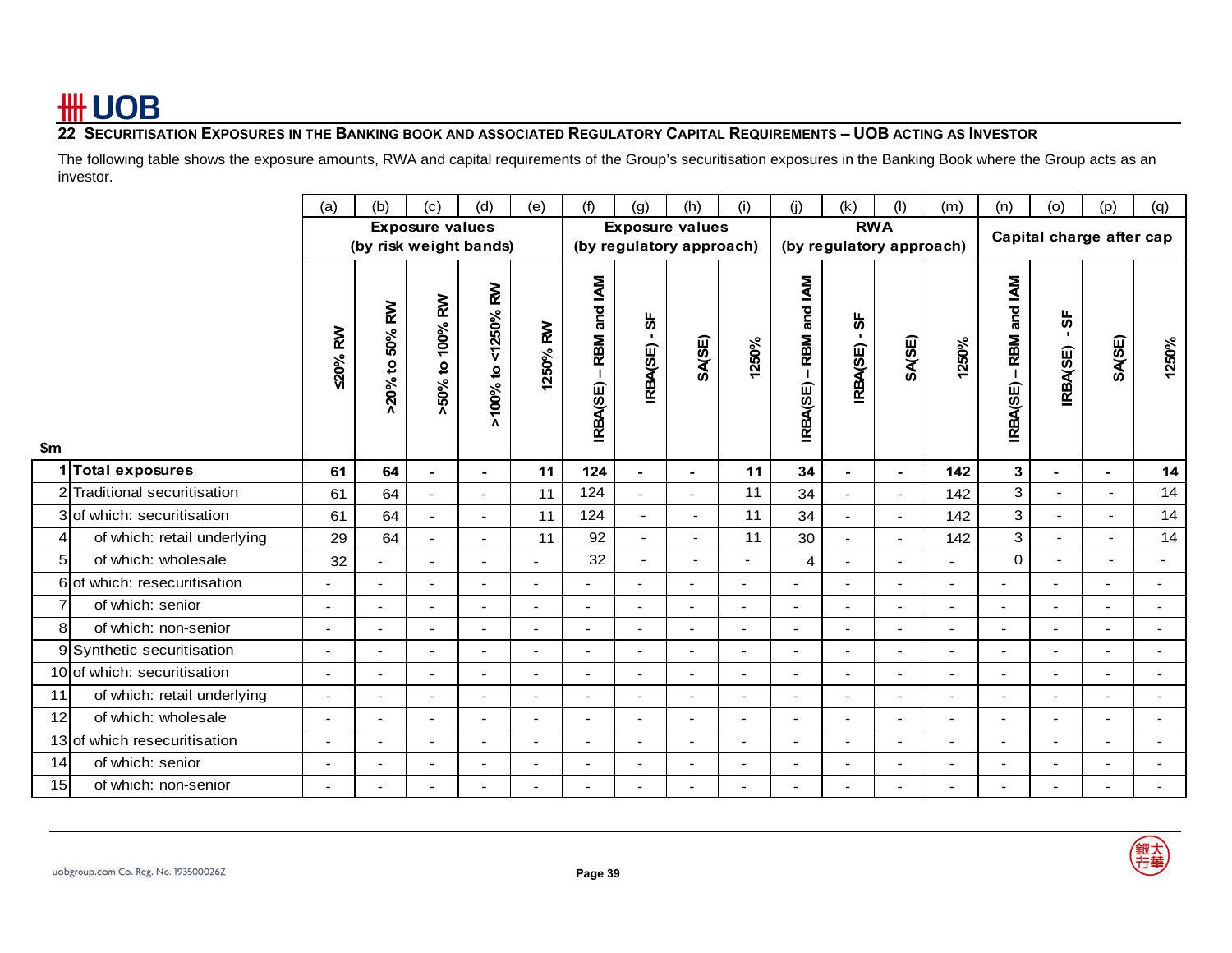### **23 MARKET RISK UNDER STANDARDISED APPROACH**

The table below shows the components of the capital requirement under the standardised approach for market risk.

Compared with 30 June 2017, the decrease in RWA was mainly due to enhancements in RWA computation methodology.

|     |                                           | (a)        |
|-----|-------------------------------------------|------------|
| \$m |                                           | <b>RWA</b> |
|     | <b>Products excluding options</b>         |            |
|     | Interest rate risk (general and specific) | 1,917      |
| 2   | Equity risk (general and specific)        | 325        |
| 3   | Foreign exchange risk                     | 5,890      |
| 4   | Commodity risk                            | 703        |
|     | <b>Options</b>                            |            |
| 5   | Simplified approach                       |            |
| 6   | Delta-plus method                         |            |
|     | Scenario approach                         | 589        |
| 8   | <b>Securitisation</b>                     |            |
| 9   | Total                                     | 9,424      |

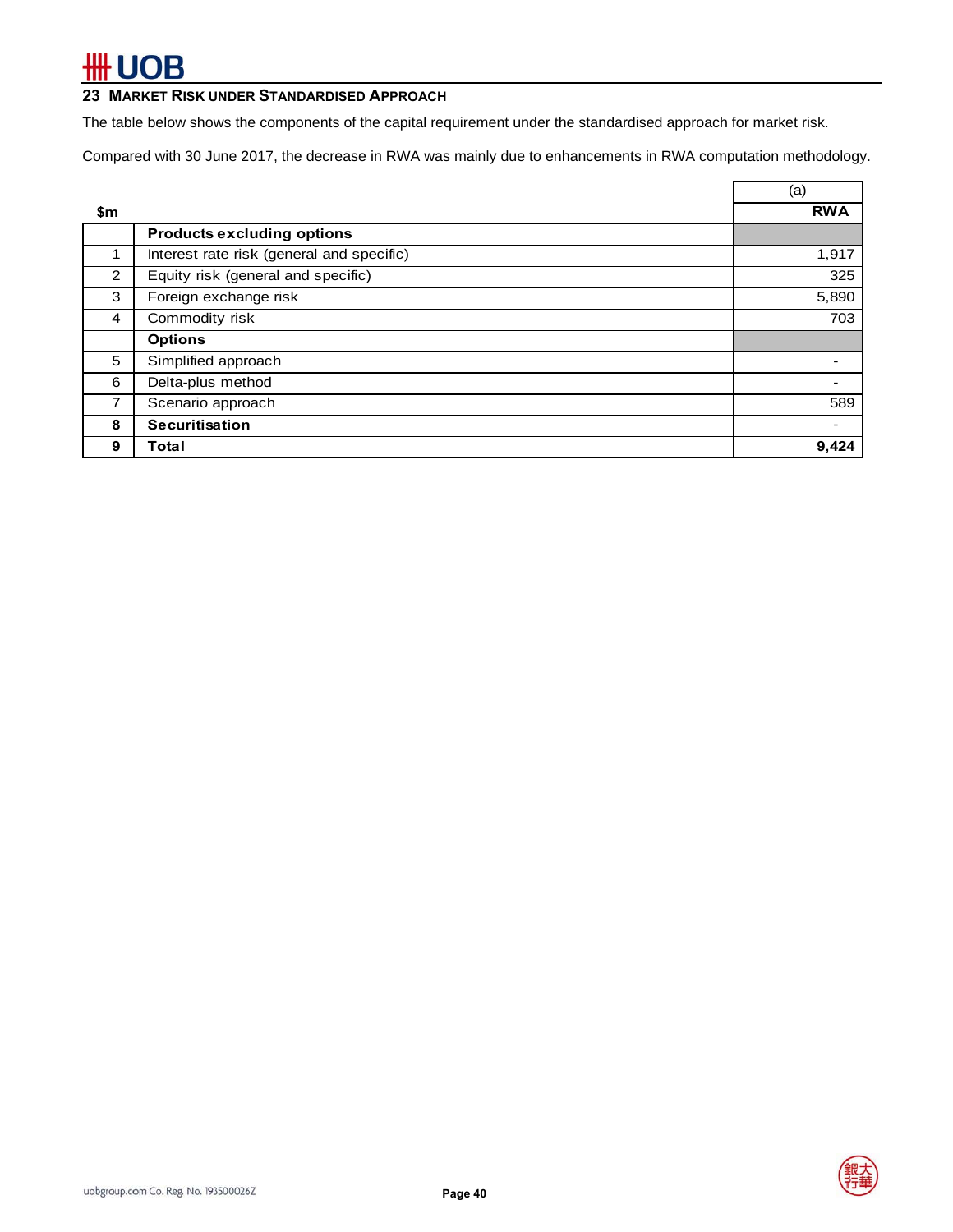### **24 COMPARISON OF VAR ESTIMATES WITH GAINS OR LOSSES**

### **Standardised Approach**

The Group currently adopts the SA for the calculation of regulatory market risk capital but uses the Internal Models Approach to measure and to control trading market risks. The financial products which are warehoused, measured and controlled with internal models include FX and FX options, plain vanilla interest rate contracts and interest rate options, government and corporate bonds, equities and equity options, commodities contracts and commodity options.

#### **Internal Model Approach**

The Group estimates a daily Value-at-Risk (VaR) within a 99 per cent confidence interval, using the historical simulation method, as a control for market risk. The method assumes that possible future changes in market rates may be implied by observed historical market movements.

### **Group Trading Backtesting Chart**

(Hypothetical daily profit and loss versus VaR at 99% confidence interval)



As VaR is the statistical measure for potential losses, the VaR measures are backtested against profit and loss of the trading book to validate the robustness of the methodology. The backtesting process analyses whether the exceptions are due to model deficiencies or market volatility. All backtesting exceptions are tabled at the ALCO with recommended actions and resolutions.

To complement the VaR measure, we perform stress and scenario tests to identify the Group's vulnerability to event risk. These tests serve to provide early warnings of plausible extreme losses for which proactive management of market risk is taken.

The Group's daily VaR on 31 December 2017 was \$7.21 million.

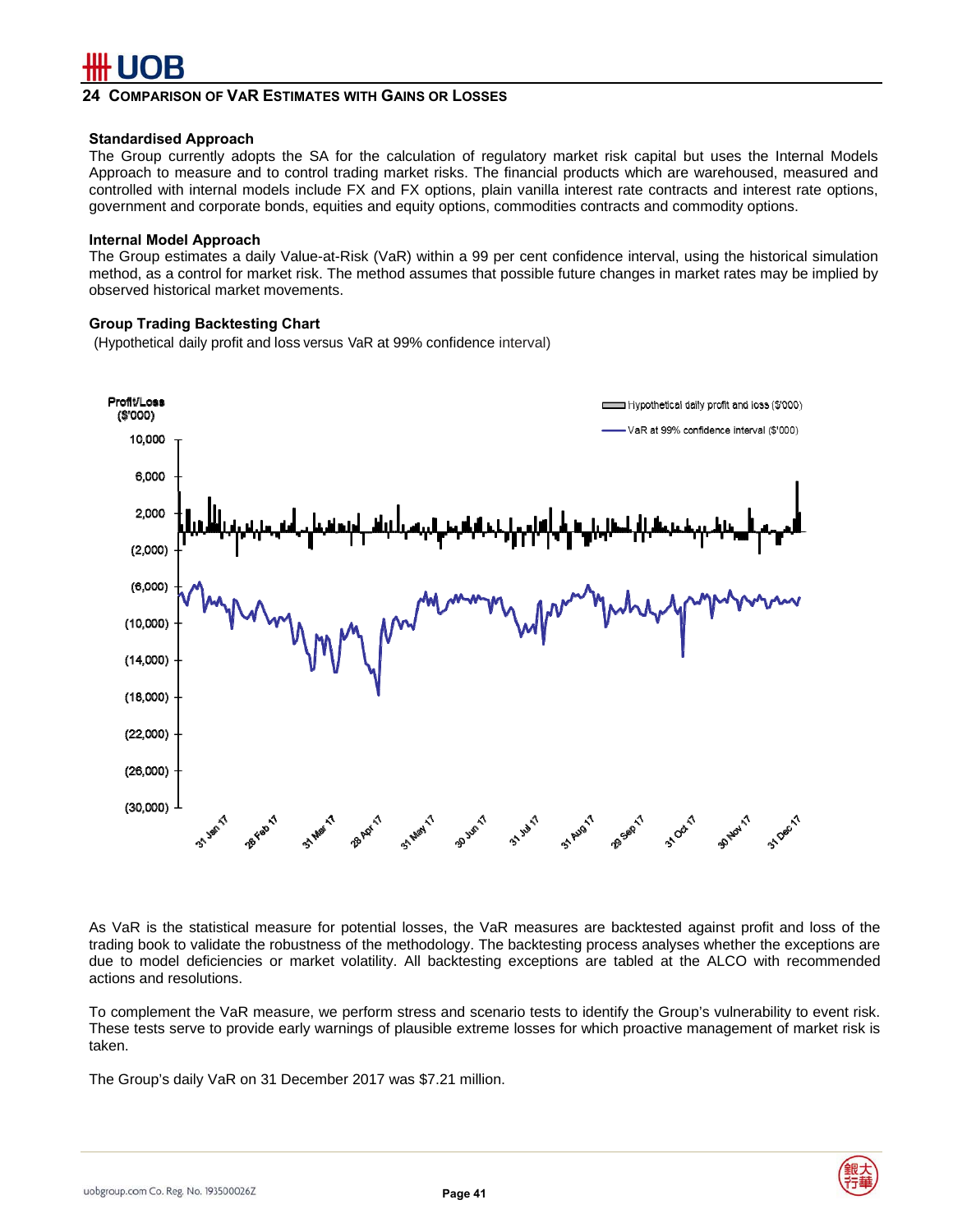

**Group Trading VaR for Market Risk by Risk Class** 



### **25 INTEREST RATE RISK IN THE BANKING BOOK**

Interest rate risk is the impact to earnings and economic value of the Group due to fluctuations in interest rates. Interest rate exposure arises from differences in the maturity and repricing dates of assets, liabilities and off-balance sheet items. These mismatches are actively monitored and managed as part of the overall interest rate risk management process which is conducted in accordance with the Group's policies as approved by the ALCO.

The economic value of equity ("EVE") sensitivity at 100 and 200 basis points parallel interest rate shocks were negative \$345 million and \$637 million respectively, computed based on the worst case of upward and downward parallel shifts of each yield curve. EVE is the present value of assets less present value of liabilities of the Group. The repricing profile of loans is generally based on the earliest possible repricing dates, taking into account the notice period to be served to the customers. Loan prepayment is estimated based on past statistics and trends where possible and material. Behavioural assumptions based on historical trends are applied where appropriate, for deposits that do not have maturity dates. There may be some differences in the assumptions across geographical locations due to variation in local conditions.

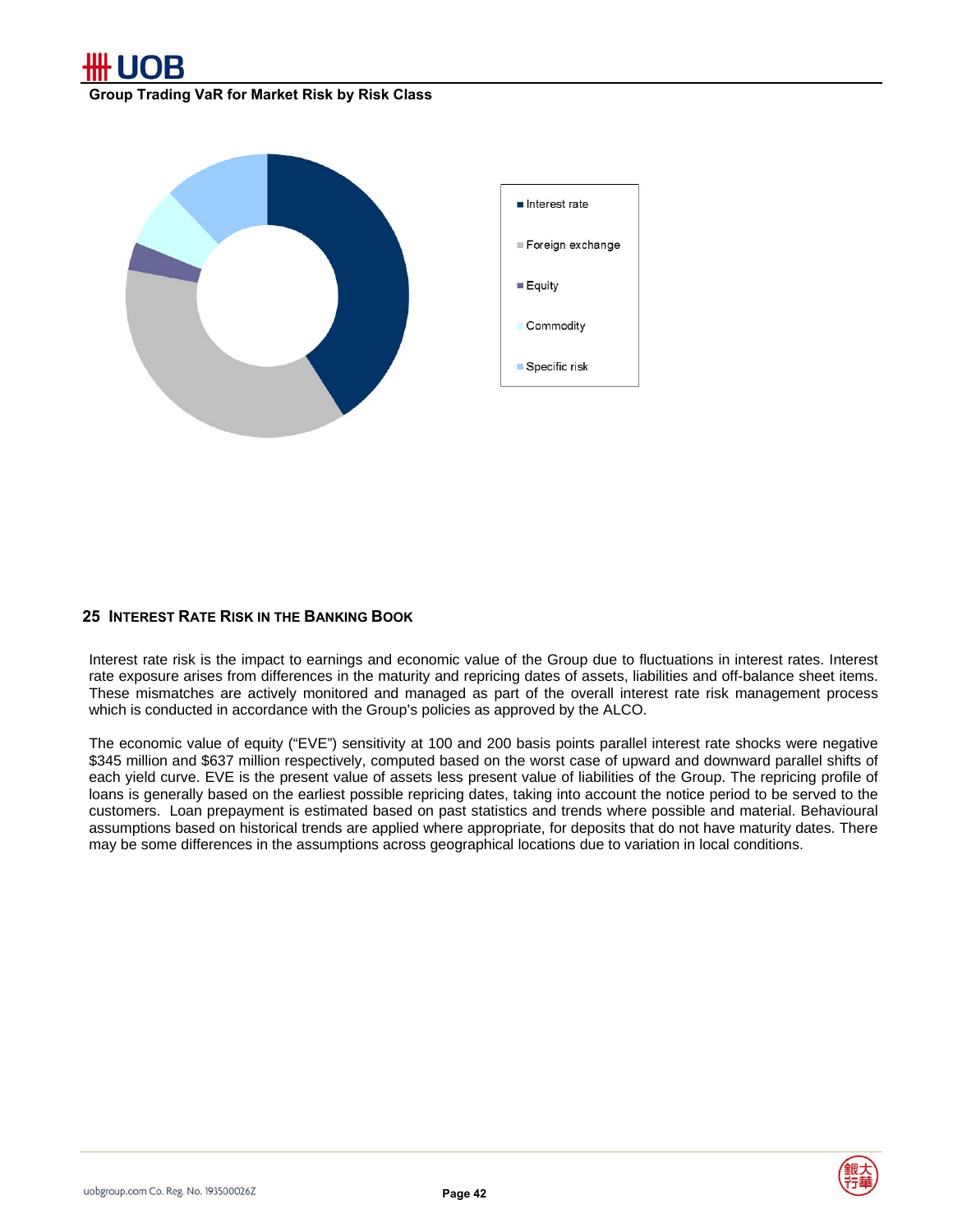## **26 SUMMARY OF DISCLOSURE EXCLUDED**

| <b>Disclosures Description</b>                                                                                                                       | <b>Rationale</b>                                                |
|------------------------------------------------------------------------------------------------------------------------------------------------------|-----------------------------------------------------------------|
| RWA flow statements of under CCR internal models method                                                                                              | UOB not using CCR Internal Models<br>Method                     |
| Securitisation exposures in the Trading book                                                                                                         | Currently, UOB has<br>no such<br>exposures in the Trading book. |
| Securitisation exposures in the Banking book and associated regulatory capital<br>requirements - A reporting bank acting as originator or as sponsor | Currently,<br>UOB L<br>has<br>such<br>no<br>exposures.          |
| Qualitative disclosure related to IMA                                                                                                                | UOB not using IMA for market risk                               |
| RWA flow statements of market risk exposures under IMA                                                                                               | UOB not using IMA for market risk                               |
| IMA values for trading portfolios                                                                                                                    | UOB not using IMA for market risk                               |



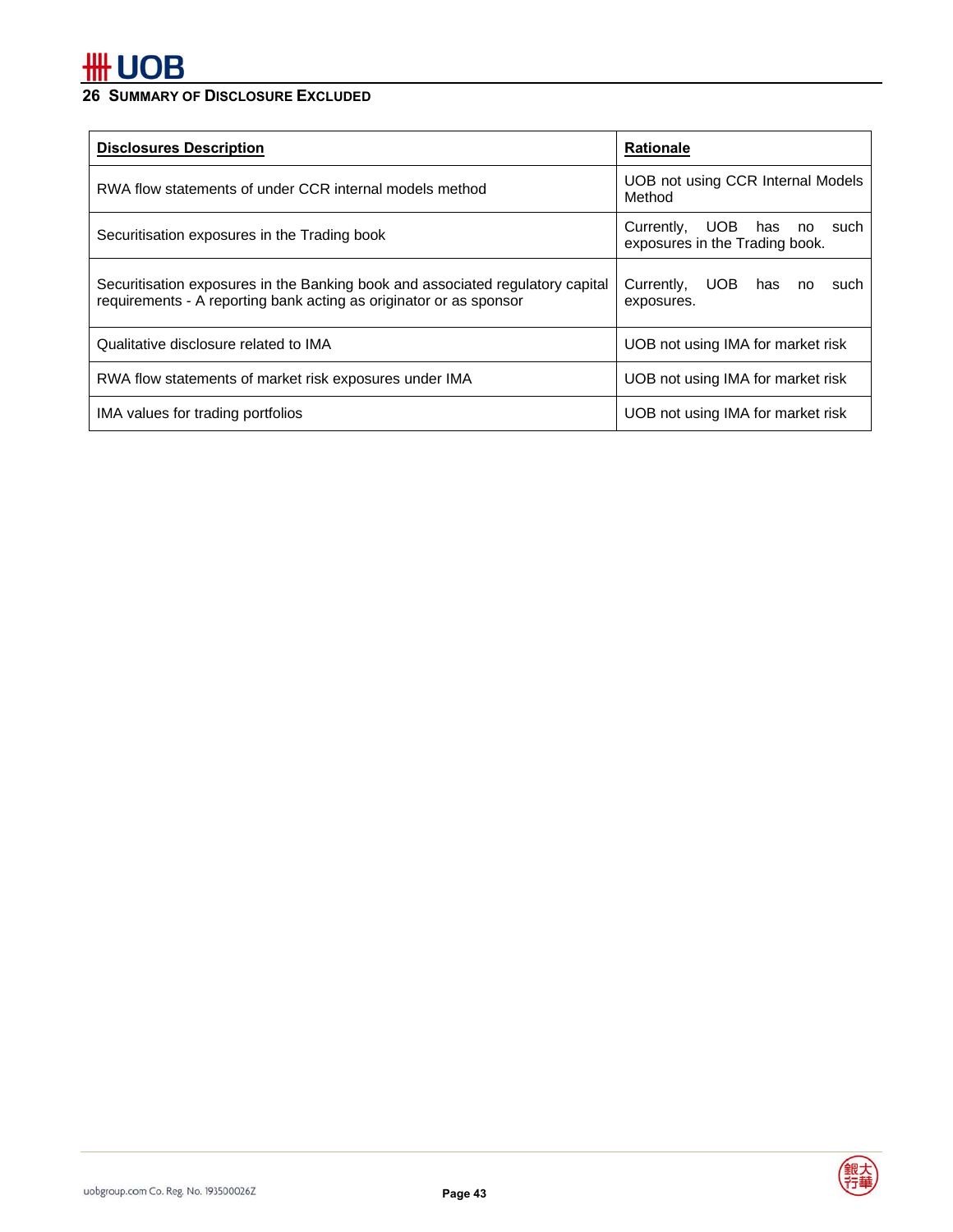### **27 ABBREVIATIONS**

The following abbreviated terms are used throughout this document.

| A           |                                                       | G            |                                        |
|-------------|-------------------------------------------------------|--------------|----------------------------------------|
| A-IRBA      | Advanced Internal Ratings-Based Approach              | G-SIB        | Global Systemically Important Bank     |
| <b>ALCO</b> | Asset and Liability Committee                         | н            |                                        |
| AMA         | Advanced Measurement Approach                         | <b>HVCRE</b> | High-Volatility Commercial Real Estate |
| AT1 capital | Additional Tier 1 capital                             | ı            |                                        |
| в           |                                                       | <b>IAM</b>   | Internal Assessment Method             |
| <b>BIA</b>  | Basic Indicator Approach                              | <b>IMA</b>   | Internal Models Approach               |
| С           |                                                       | <b>IMM</b>   | Internal Models Method                 |
| <b>CAR</b>  | Capital Adequacy Ratio                                | <b>IPRE</b>  | Income-Producing Real Estate           |
| <b>CCF</b>  | <b>Credit Conversion Factor</b>                       | <b>IRBA</b>  | Internal Ratings-Based Approach        |
| <b>CCP</b>  | Central Counterparty                                  | L            |                                        |
| <b>CCR</b>  | <b>Counterparty Credit Risk</b>                       | <b>LGD</b>   | <b>Loss Given Default</b>              |
| CCyB        | <b>Countercyclical Buffer</b>                         | M            |                                        |
| CET1        | Common Equity Tier 1                                  | <b>MDB</b>   | Multilateral Development Bank          |
| <b>CF</b>   | <b>Commodities Finance</b>                            | <b>MR</b>    | <b>Market Risk</b>                     |
| <b>CR</b>   | <b>Credit Risk</b>                                    | N            |                                        |
| <b>CRE</b>  | <b>Commercial Real Estate</b>                         | <b>NBFI</b>  | Non Bank Financial Institutions        |
| <b>CRM</b>  | <b>Credit Risk Mitigation</b>                         | <b>NCI</b>   | Non-Controlling Interests              |
| <b>CVA</b>  | <b>Credit Valuation Adjustment</b>                    | $\mathbf{o}$ |                                        |
| Е           |                                                       | OF           | <b>Object Finance</b>                  |
| <b>EAD</b>  | <b>Exposure at Default</b>                            | <b>OR</b>    | <b>Operational Risk</b>                |
| EL          | <b>Expected Loss</b>                                  | P            |                                        |
| EPE         | <b>Expected Positive Exposure</b>                     | PD           | Probability of Default                 |
| EQ          | <b>Equity Exposures</b>                               | PE/VC        | Private Equity/Venture Capital         |
| <b>EVE</b>  | Economic Value of Equity                              | PF           | Project Finance                        |
| F           |                                                       | <b>PSE</b>   | <b>Public Sector Entity</b>            |
| FC(SA)      | Financial Collateral Simple Approach                  | Q            |                                        |
| FC(CA)      | <b>Financial Collateral Comprehensive</b><br>Approach | QRRE         | Qualifying Revolving Retail Exposures  |
| F-IRBA      | Foundation Internal Ratings-Based<br>Approach         |              |                                        |

|                                                       | G            |                                        |
|-------------------------------------------------------|--------------|----------------------------------------|
| Advanced Internal Ratings-Based Approach              | G-SIB        | Global Systemically Important Bank     |
| Asset and Liability Committee                         | н            |                                        |
| Advanced Measurement Approach                         | <b>HVCRE</b> | High-Volatility Commercial Real Estate |
| Additional Tier 1 capital                             | L            |                                        |
|                                                       | <b>IAM</b>   | Internal Assessment Method             |
| Basic Indicator Approach                              | <b>IMA</b>   | Internal Models Approach               |
|                                                       | <b>IMM</b>   | Internal Models Method                 |
| Capital Adequacy Ratio                                | <b>IPRE</b>  | Income-Producing Real Estate           |
| <b>Credit Conversion Factor</b>                       | <b>IRBA</b>  | Internal Ratings-Based Approach        |
| <b>Central Counterparty</b>                           | L            |                                        |
| <b>Counterparty Credit Risk</b>                       | <b>LGD</b>   | <b>Loss Given Default</b>              |
| <b>Countercyclical Buffer</b>                         | М            |                                        |
| Common Equity Tier 1                                  | <b>MDB</b>   | Multilateral Development Bank          |
| <b>Commodities Finance</b>                            | <b>MR</b>    | <b>Market Risk</b>                     |
| <b>Credit Risk</b>                                    | N            |                                        |
| <b>Commercial Real Estate</b>                         | <b>NBFI</b>  | Non Bank Financial Institutions        |
| Credit Risk Mitigation                                | <b>NCI</b>   | Non-Controlling Interests              |
| <b>Credit Valuation Adjustment</b>                    | O            |                                        |
|                                                       | OF           | <b>Object Finance</b>                  |
| <b>Exposure at Default</b>                            | 0R           | <b>Operational Risk</b>                |
| Expected Loss                                         | P            |                                        |
| <b>Expected Positive Exposure</b>                     | PD           | Probability of Default                 |
| <b>Equity Exposures</b>                               | PE/VC        | Private Equity/Venture Capital         |
| Economic Value of Equity                              | PF           | <b>Project Finance</b>                 |
|                                                       | <b>PSE</b>   | <b>Public Sector Entity</b>            |
| Financial Collateral Simple Approach                  | Q            |                                        |
| <b>Financial Collateral Comprehensive</b><br>Approach | QRRE         | Qualifying Revolving Retail Exposures  |
|                                                       |              |                                        |